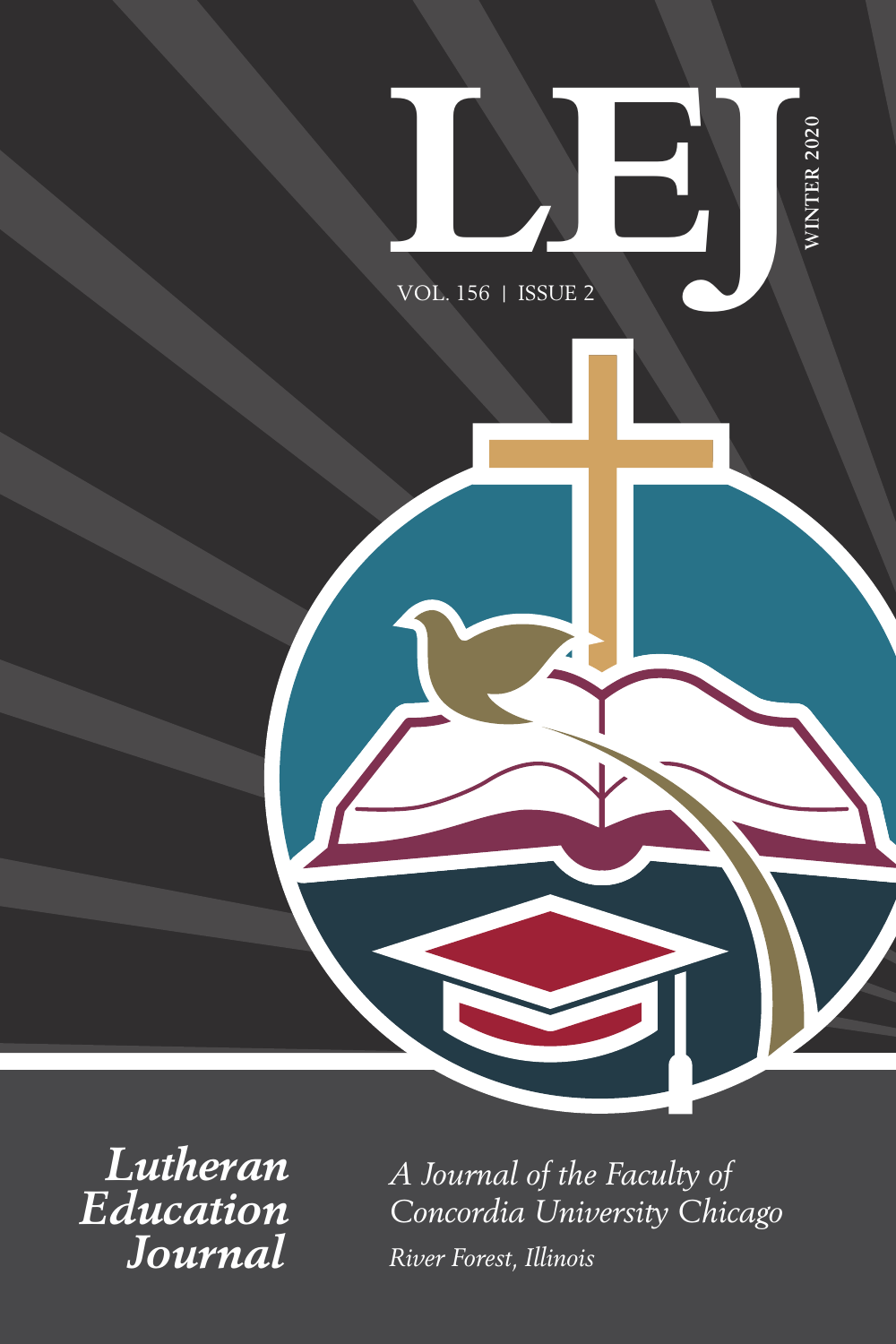# **Lutheran Education**

Published Since 1865 by the Faculty of

Concordia University Chicago

Issue 2

| <b>Publisher:</b>           |
|-----------------------------|
| Editor:                     |
| <b>Assistant Editor:</b>    |
| <b>Contributing Editor:</b> |
| Layout:                     |
| <b>Regular Departments:</b> |
|                             |

Dr. Russell Dawn, President Concordia University Chicago, River Forest, Ill. Shirley K. Morgenthaler Kimberly Lavado Ed Grube, Lutheran Education Association Tracy Vasquez

*Book Reviews* Invited faculty *Dissertation Spotlight* Invited doctoral graduates

### **Cover Design:** Tracy Vasquez

*Lutheran Education Journal* (ISSN 002407488) is published four times per year by Concordia University Chicago, 7400 Augusta St., River Forest, IL 60305-1402.

The *Lutheran Education Journal* is available online at: [LEJ.CUChicago.edu](https://lej.cuchicago.edu/)

Archived print editions of the *Lutheran Education Journal* are available on microfilm. Write to University Microfilms, North Zeeb Road, Ann Arbor, MI 48103. Printed in USA.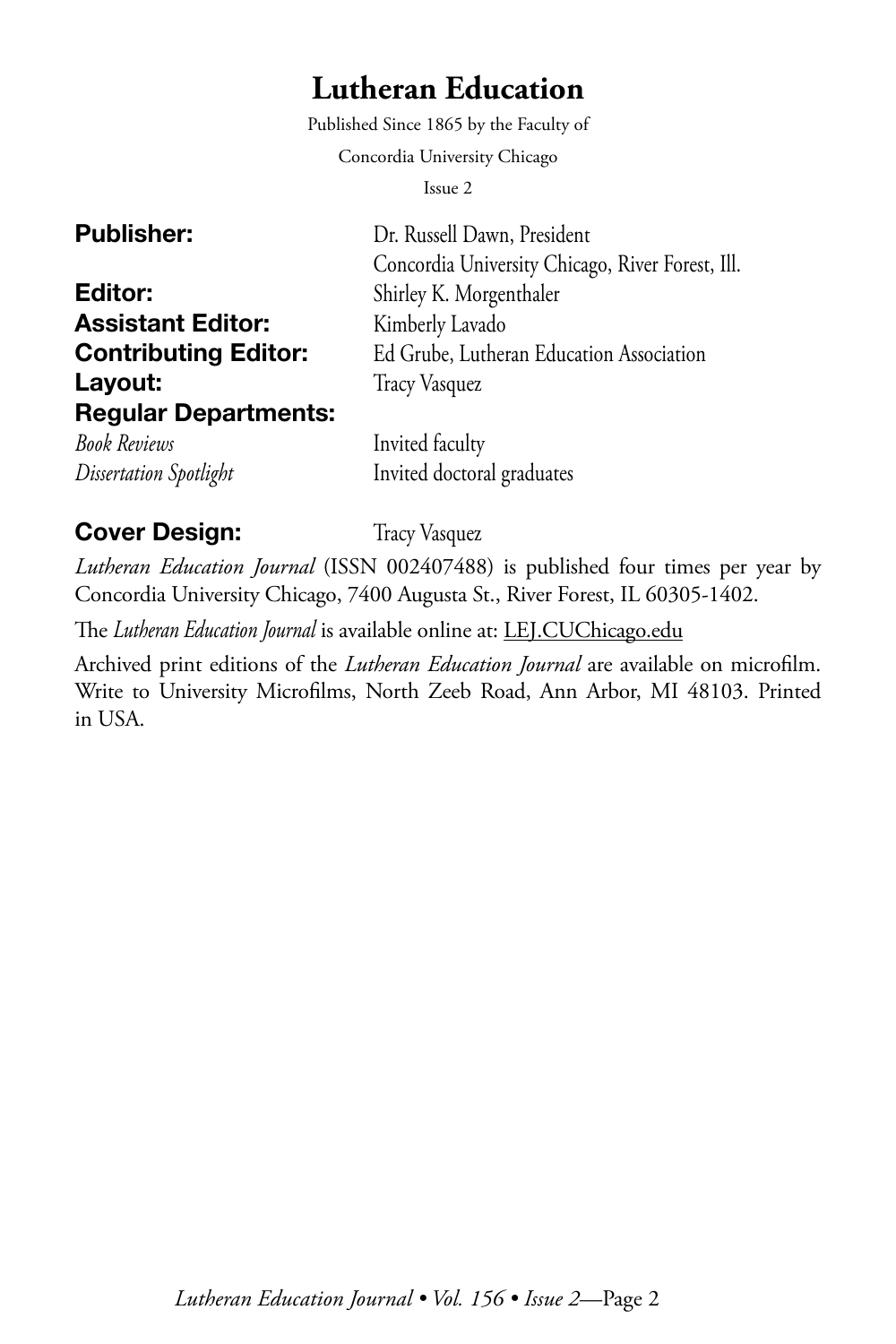# **In This Issue**

| $\overline{7}$ | Supporting the Temporal, Social, and<br><b>Physical Environments of Young Children</b><br>Taken from an article by the same author first published in the<br>Illinois ASCD Quarterly Journal, Winter 2019 Annette VanAken |
|----------------|---------------------------------------------------------------------------------------------------------------------------------------------------------------------------------------------------------------------------|
| 15             | The Perceptions of High School Personnel and<br><b>Their Experiences of Professional</b><br>Paul Sims, L Arthur Safer,<br>Lydia Manning and Rebecca Hornberger                                                            |
| 33             | <b>Collaborative Decision-Making Ronald Warwick</b>                                                                                                                                                                       |
| 41             | Let Music Take the First Chair in Your Lutheran School<br>Taken from Shaping the Future Magazine, Spring 2020 Jeffrey Burkart                                                                                             |
| 50             | <b>Improving Professional Relationships and Organizational</b><br>Leadership in Congregations: Starting with Pastors and                                                                                                  |
|                | Departments                                                                                                                                                                                                               |
| 4              |                                                                                                                                                                                                                           |
| 64             | Parish: The Thought                                                                                                                                                                                                       |
| 66             |                                                                                                                                                                                                                           |
|                | Book Review  Annette VanAken<br>From Backpacks to Broadway: Chiildren's Experiences in Musical Theater<br>by Rekah Rajan (2017), Rowan & Littlefield                                                                      |
| 68             | A.D. Chronicles: 3 books of a series by Brock and Bodie Thoene, Tyndale Fiction                                                                                                                                           |
| 70             | Concordia University Portland                                                                                                                                                                                             |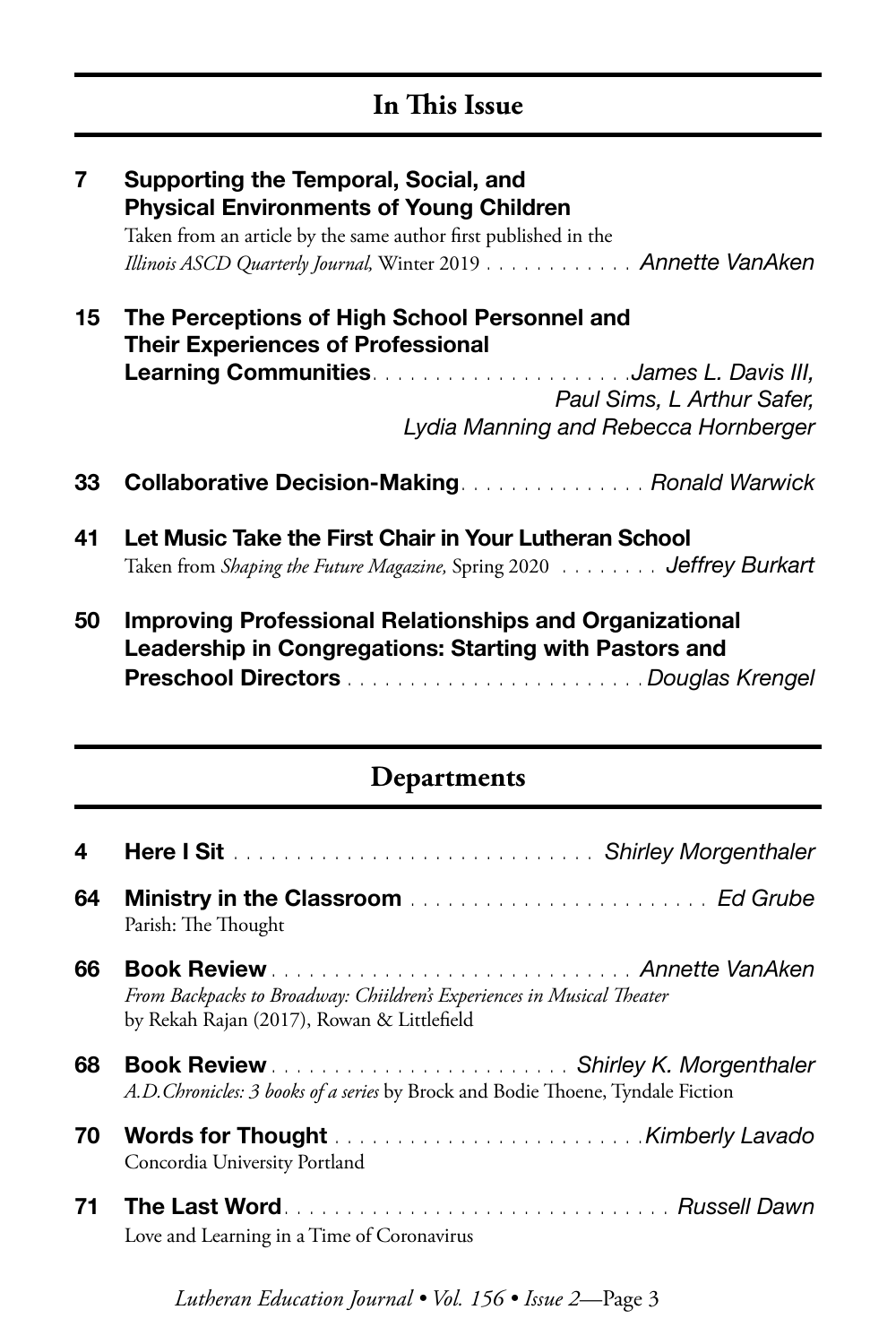# **Let God Lead**

I iteracy. Leadership and early childhood centers. Music in the classroom. Collaboration in the workplace.<br>Developing consensus toward working together. Overall, the articles in this issue have something for almost everyon in the classroom. Collaboration in the workplace. Developing consensus toward working together. Overall, And when you add the columns and book reviews, the diversity of this issue broadens even further.

Thinking about the shelter-in-place order that leaders at every level of the government are giving in response to the coronavirus, this issue may be just what our readership needs. It's a good time to read an article outside of your field. It's a good time to think about educational issues that don't cross your own professional path every day. It's a good time to consider the face of education from the perspective of another professional in a different corner of the educational enterprise.

It's even a good time to learn something new. To master a craft or an artistic endeavor. To try new recipes for family meals. Maybe to try cooking for the first time ever. To do a little woodworking. To master a face-to-face virtual environment in order to communicate with family and colleagues.

I personally am leading Zoom meetings for the first time this week. It's my new preference for connecting with extended family. Tonight I'm talking with a nephew and niece. I'm setting a goal of zooming with two grandchildren each week. I can finish the job in a month before I need to start all over again. Maybe I want to do more than two a week!

I am grateful for Concordia University Chicago and that we implemented online learning and teaching more than a decade ago. It's probably the reason for the spectacular growth in our graduate programs, both at the master's and doctoral levels.

So what is Covid-19 causing you to do differently? How are you communicating with the students in your classrooms? Has the use of Zoom, or something like it, entered into your thinking and into your planning for implementation? How are you keeping in touch with your youth group? Have you thought about talking to a couple of leaders within that group to get a crash course on the technology that the kids are using today? You don't want to make the mistake of using a form of communication technology that your youth would regard as "so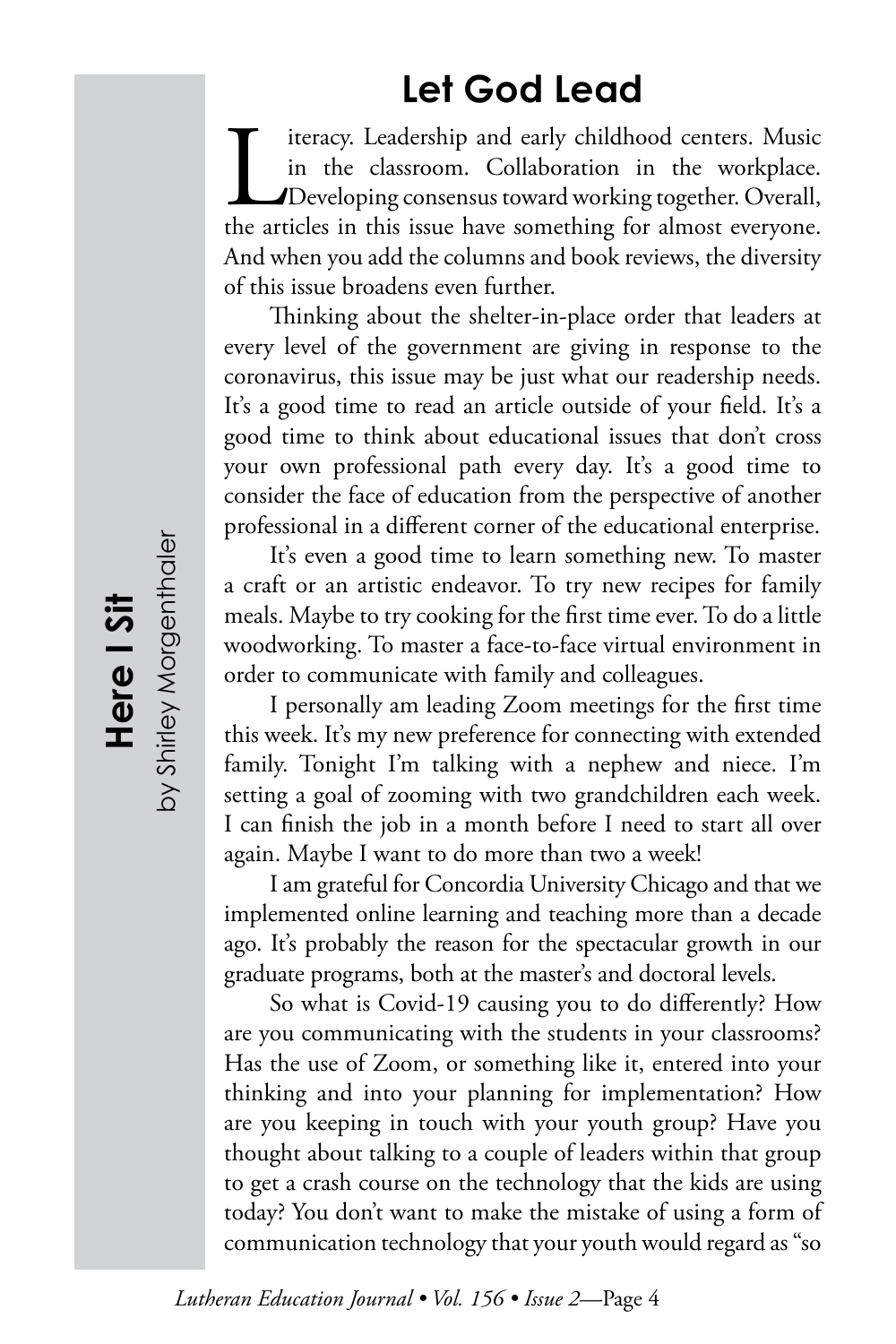yesterday." How are you staying in touch with the leaders in your department? In your school? In your congregation? Have you developed a schedule or a rhythm of communication with colleagues who are usually just a few steps down the hall when you want a brief chat? Are you keeping that "brief chat" mentality going, now that the coronavirus is dictating our lives?

My personal challenge has been to remember that God knew about Covid-19 long before it appeared on our radar. Long before we were all, in a sense, quarantined to our homes. God had determined that there is something for you and me to learn in all of this. Patience? Creativity? Ways to alleviate anxiety? Long-distance ministry and job performance?

We have all experienced and grown from the experience of online worship services in the past weeks. But have you thought about online Bible study? Online small groups? Online parent discussion groups? Online implementation of the small-group discussions you regularly have in your face-to-face classroom? Online mentoring of students who are struggling in your class? What about taking three of your most able and articulate students and pairing them, one on one, with those strugglers in your class? They have a number of options for meeting virtually and they would each learn from the experience.

As I write this, I am thinking about having a conversation with God about this coronavirus experience. Part of this conversation will involve asking a number of questions, such as…

- What am I, personally and specifically, to learn from this quarantine?
- Why the whole world, God? Are we supposed to learn more about our fellow humans in other parts of the world?
- How can I help my neighbor who is frightened and afraid to even answer the telephone?
- What were you thinking, God? This virus is not just an inconvenience. It's a deadly and unwelcome guest in far too many homes.
- What are we as a culture going to do differently from this time forward because of what we are learning from this illness and from this quarantine?

And conversations with God always need time for listening to his side of things. That's how we learn from struggles and hardship. So I need to make time to listen to God as he comforts me, teaches me, and encourages me. I need to make plenty of time for listening if I am to learn from it.

Be still. Ten times God tells us, through various biblical writers, to "*be still."* The classic communication of that stillness order is in Psalm 46:10. *Be still and know that I am God.* Sometimes that stillness order is just what I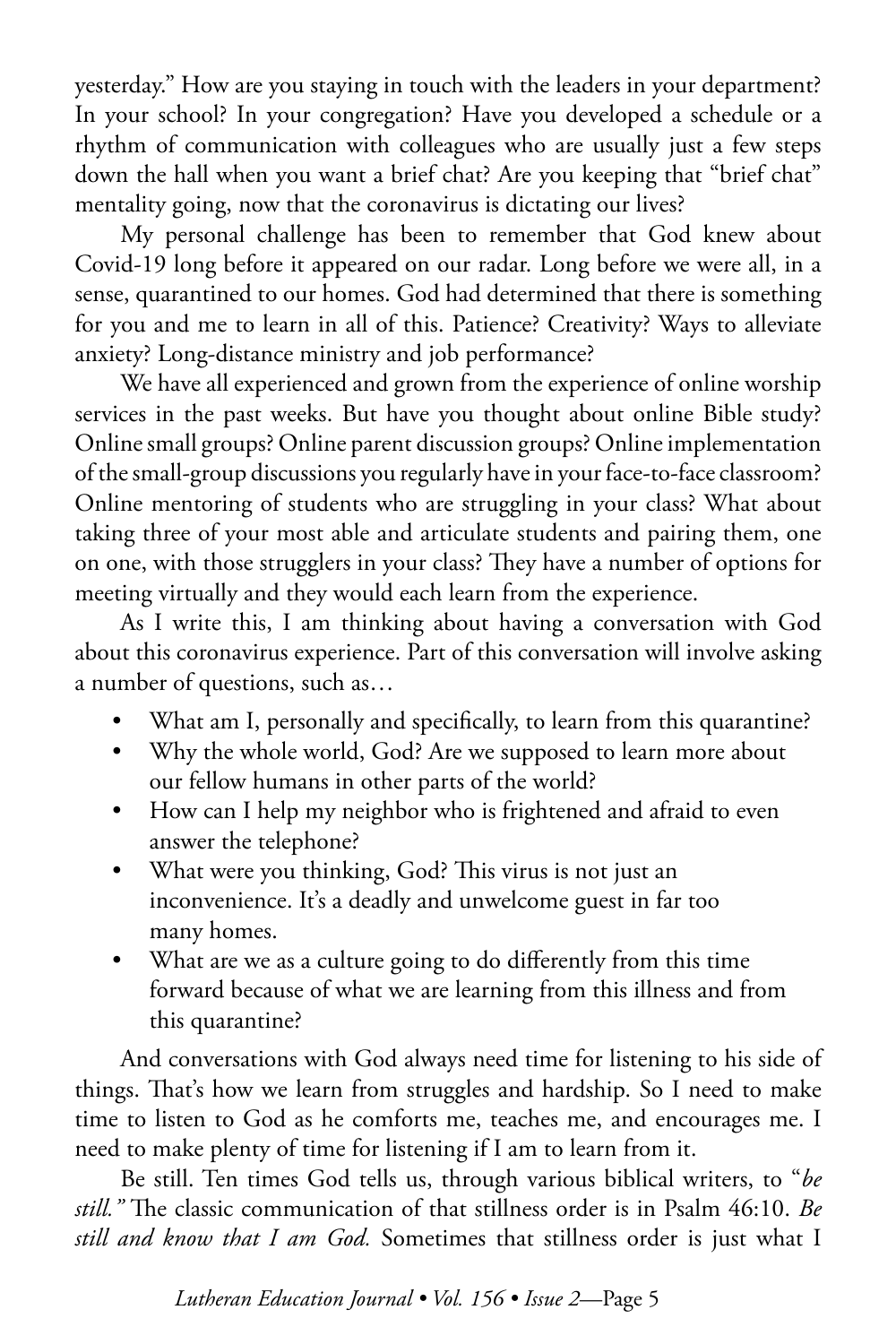need. A reminder to let God lead. A reminder that God is the director of my orchestra and that I have to wait for his downbeat before I get to make a sound.

God *is* in charge. We will survive. We need to be listening. To God. To government authorities. To health-care professionals. And when we are done listening, this is a good time to read the *Journal*. Enjoy. **LEJ**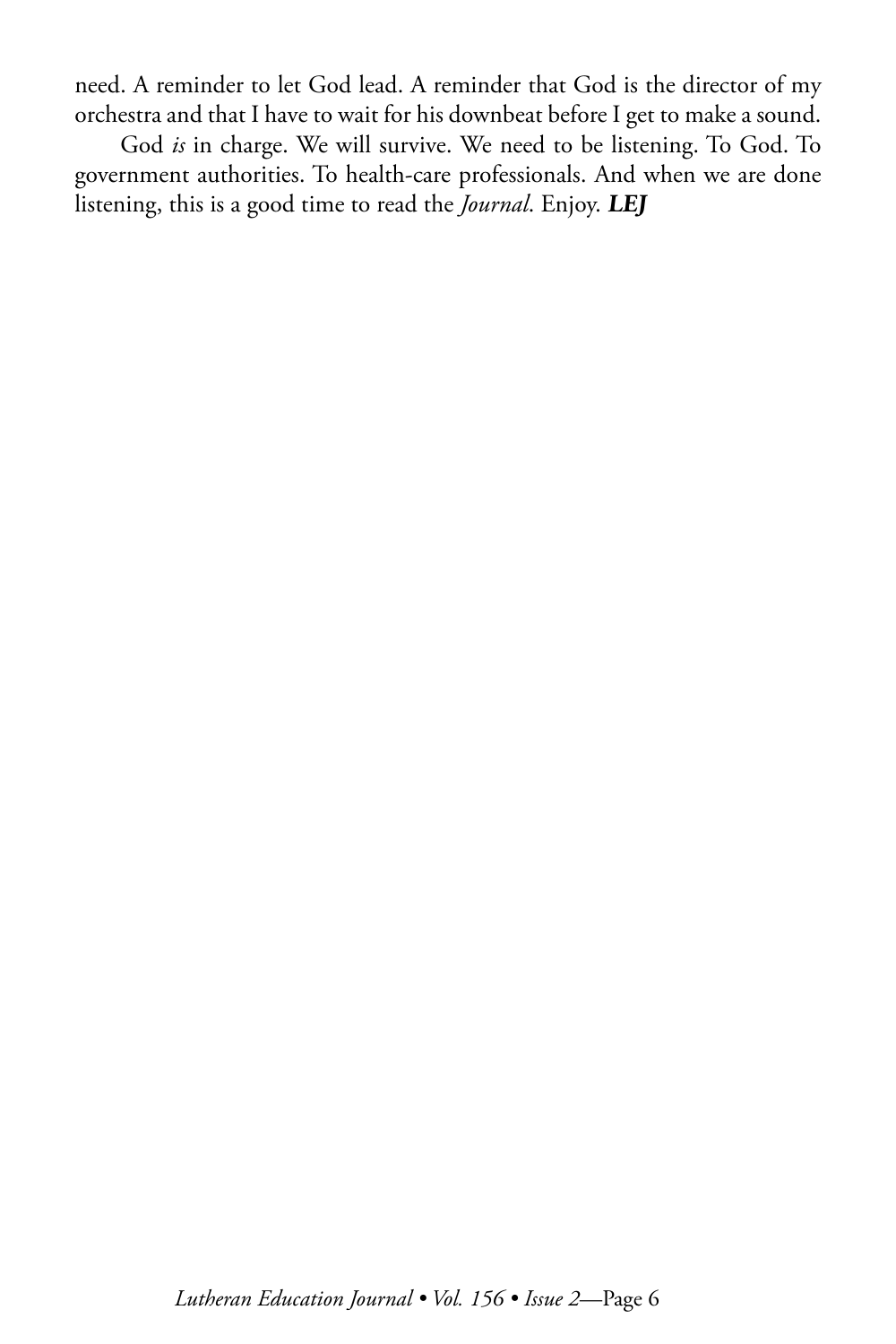# **Supporting the Temporal, Social, and Physical Environments of Young Children**

By Annette VanAken

*Editor's Note: This article is taken from the article, The Temporal, Social, and Physical Environment as Applications of the Whole Child Tenets in Early Childhood, as originally published in the Illinois ASCD Journal, the Winter 2019 issue. It is reprinted with permission.* 

Im that will support their ability to read conventionally. In fact, researchers<br>suggest there is a significant relationship between these early literacy<br>skills and later reading (Missal et al., 2007). Skills such as alphab that will support their ability to read conventionally. In fact, researchers **J** suggest there is a significant relationship between these early literacy skills and later reading (Missal et al., 2007). Skills such as alphabet knowledge, phonological awareness, word recognition, fluency, comprehension, writing, language, and vocabulary development often take center stage in some form within early childhood through secondary settings.

Although all of these skills play a role in reading acquisition, two skills: language and vocabulary development, are prevalent in the young child's life beginning at birth. These skills develop rapidly during the early years when brain plasticity is greatest and are influenced by changes within the body, by experiences, and by the external environment (Kolb & Gibb, 2011). Unfortunately, due to the varied experiences and environments children are exposed to, there are many discrepancies among children's language and vocabulary development, which influence later reading success (Neuman & Wright, 2013).

#### **Relevance of Early Language and Vocabulary Development**

Within early learning settings, educators typically discuss language development in terms of receptive and expressive language. Receptive language refers to the individual's ability to understand what is being said, which begins before the production of words, which is known as expressive language. However, receptive and expressive language do not function alone, they rely on the individual's ability to learn how to use and understand the meanings of new words (Snow, Burns, & Griffin, 1998) making vocabulary a critical component of language development.

From birth, children are learning the underlying concepts of language. Young infants' sense of sound is well developed, helping them to differentiate between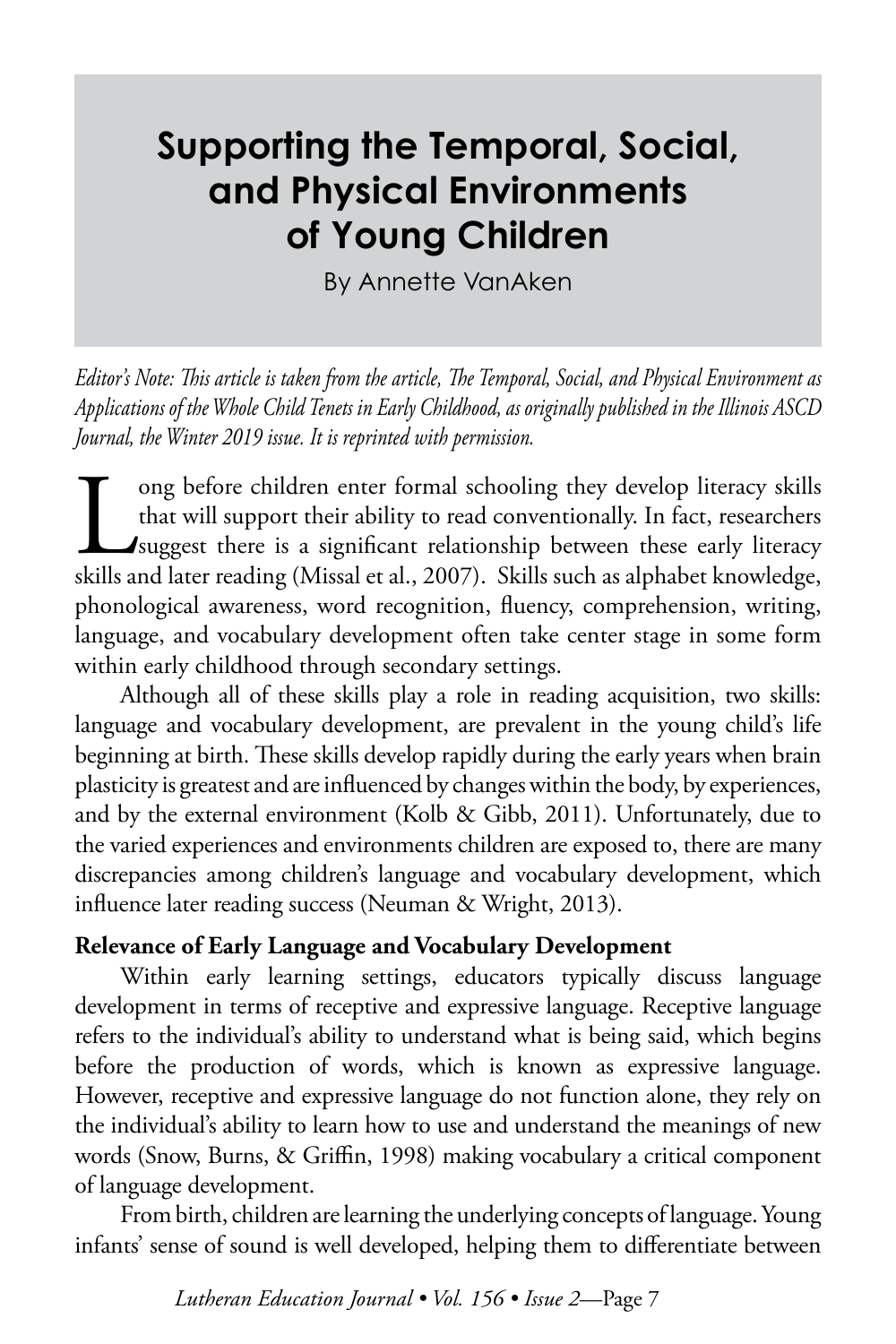the noises they hear. As they listen to the world around them, they are able to distinguish between environmental and speech sounds. Thus, using sensory experiences in their environment, they develop their receptive and expressive language skills. And while the infant may not be able to mimic speech because they lack muscle coordination, they begin to experiment with sounds (Deiner, 2009). In addition, young infants are able to use a simple form of expressive language in nonverbal and verbal ways to communicate their wants and needs. As they listen to and engage with the people in their environment, they continue to develop their language skills and build vocabulary. For the mobile infant, a major component of language and vocabulary development includes learning the meaning of words (Deiner, 2009), as they begin to use one-word utterances, while toddlers begin to use two-word phrases. It is important to note that although the young child's expressive language may seem minimal, their receptive language is much more advanced. They can actually understand the meaning of many more words than they can use (Copple & Bredekamp, 2009).

The importance of language development during the early years is not only of interest to parents, caregivers, and educators, but has captured the attention of neuroscience research. Critical periods, or windows when brain plasticity is high, allow experiences and the environment to have an exceptionally high influence on brain development (Sale, Berardi, & Maffei, 2016). Most relevant for this discussion is the time from birth to age 4 when plasticity is high and language development is in its critical period (Sale, Berardi, & Maffei, 2016). This early window of opportunity creates an increased urgency for providing parents, caregivers, and educators with information on how to support healthy environments and experiences which encourage language development. Research suggests that successful readers need to have a store of about 6,000 root words by grade two (Deiner, 2009) meaning that the typically 7 year old needs to have learned about 857 new root words per year. Therefore, there is no time to waste if we do not want children to be in jeopardy of entering school with substantial disparities in language and vocabulary knowledge, which shows up as lasting deficits in later reading success (Catts, Hogan, & Fey, 2003).

#### **Environment and Experience: Why Should We Care?**

Young children's brains are equipped and ready for language at birth (Bredekamp, 2017) and while there are inherited factors that influence the architecture of the brain, there are non-inherited environmental factors and experiences that have the power to change gene expression, thus altering the infant's neuro structures (National Scientific Council on the Developing Child, 2010). In other words, environmental factors and experiences have the power to change the brain's architecture. While some of these changes are temporary, some leave "chemical signatures" that result in lasting change in gene expression.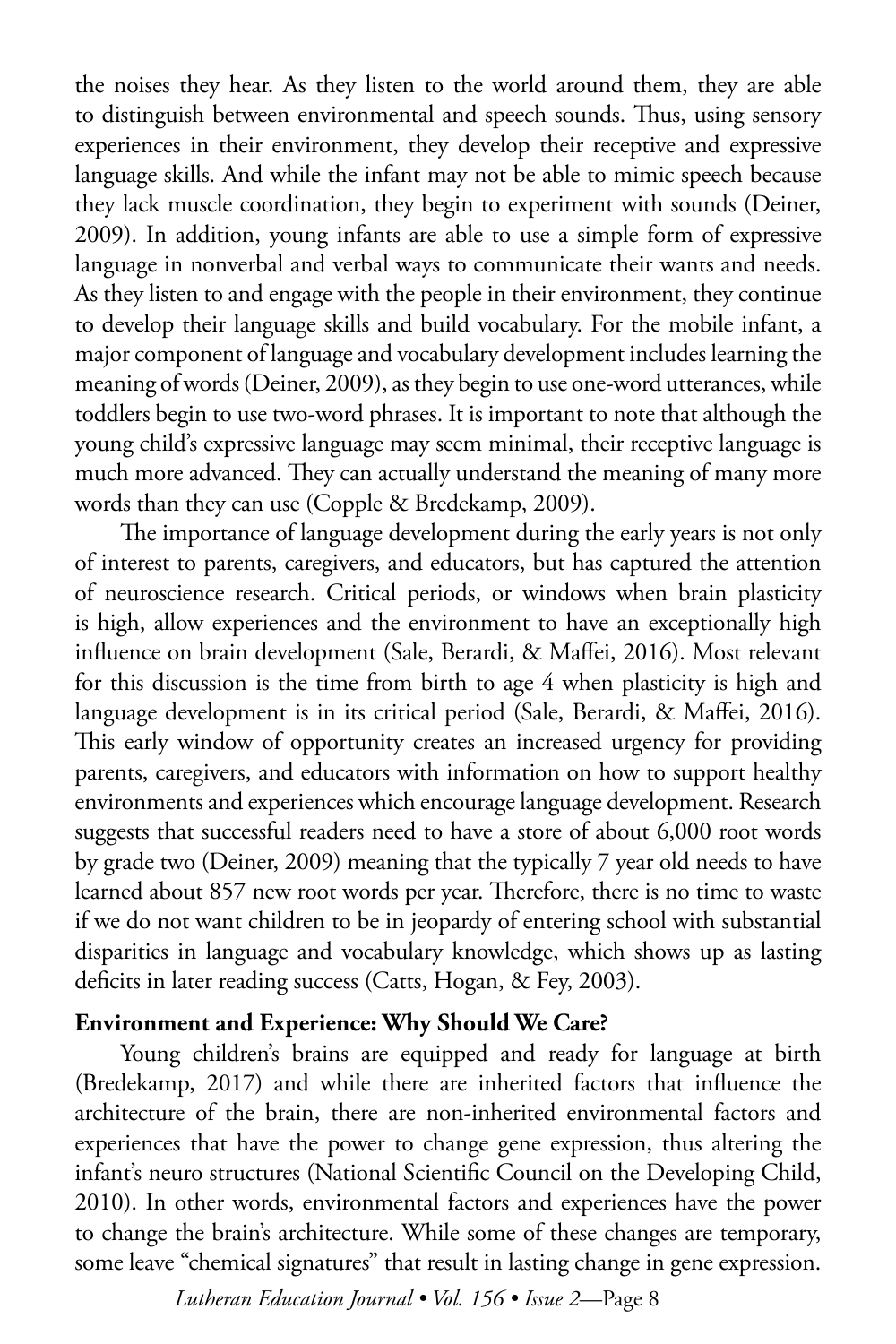Therefore, given the understanding that the critical period for language development is from birth to 4 years of age, and there is an understanding that the brain is highly responsive to early environments and experiences, we must continue to seek opportunities to provide all children with developmentally appropriate opportunities to increase their chances of future reading success.

#### **Environments and The Whole Child**

As highlighted above, key to the young child's language and vocabulary growth is their environment and the experiences within it. This aligns well with our mission to approach education with a whole-child perspective. It also requires a conceptual understanding of what it means to provide environments and experiences that are safe, promote healthy beginnings, and engage, support, and challenge language and vocabulary development in young children.

However, first it is important to develop a deeper understanding of the three types of environments relevant to the young child's development. These are the temporal, social, and physical environments. In general, the temporal environment is concerned with the daily schedule, routines, and activities for the child, while the social environment encompasses the social interactions the child has with other individuals, and the physical environment focuses on the objects and space within the child's environment.

When considering the temporal environment, the responsible adult should think about the timing, sequence, length of the schedule and routines. More specifically within the schedule the parents, caregivers, and educators should think about when the child gets up, arrives at daycare or preschool, play time, mealtime, naptime, both small-scale and large-scale activities, the transitions that connect them, as well as bedtime. When planning routines, the responsible adult should consider how to make routines consistent. Some routines include, diapering or bathroom time, getting up in the morning and going to bed, naptime, mealtime, dismissal/leaving home, and arrival/coming home. Additionally, the activities and experiences should be developmentally appropriate in content and length of time. Studies indicate that predictable schedules, routines, and smooth transitions create a sense of security, support the child's understanding of the world around them, and help them adjust to new situations This sense of security can prevent challenging behaviors (Bredekamp, 2017; IRIS Center, 2019).

The social environment, while focused on interaction with others, is additionally influenced by the temporal and physical environments that support these interactions. The adults within the child's environment play key roles in the degree of positive social interactions, not only because they plan the temporal and physical environments, but they also provide significant guidance and modeling of appropriate social behaviors within daily experiences.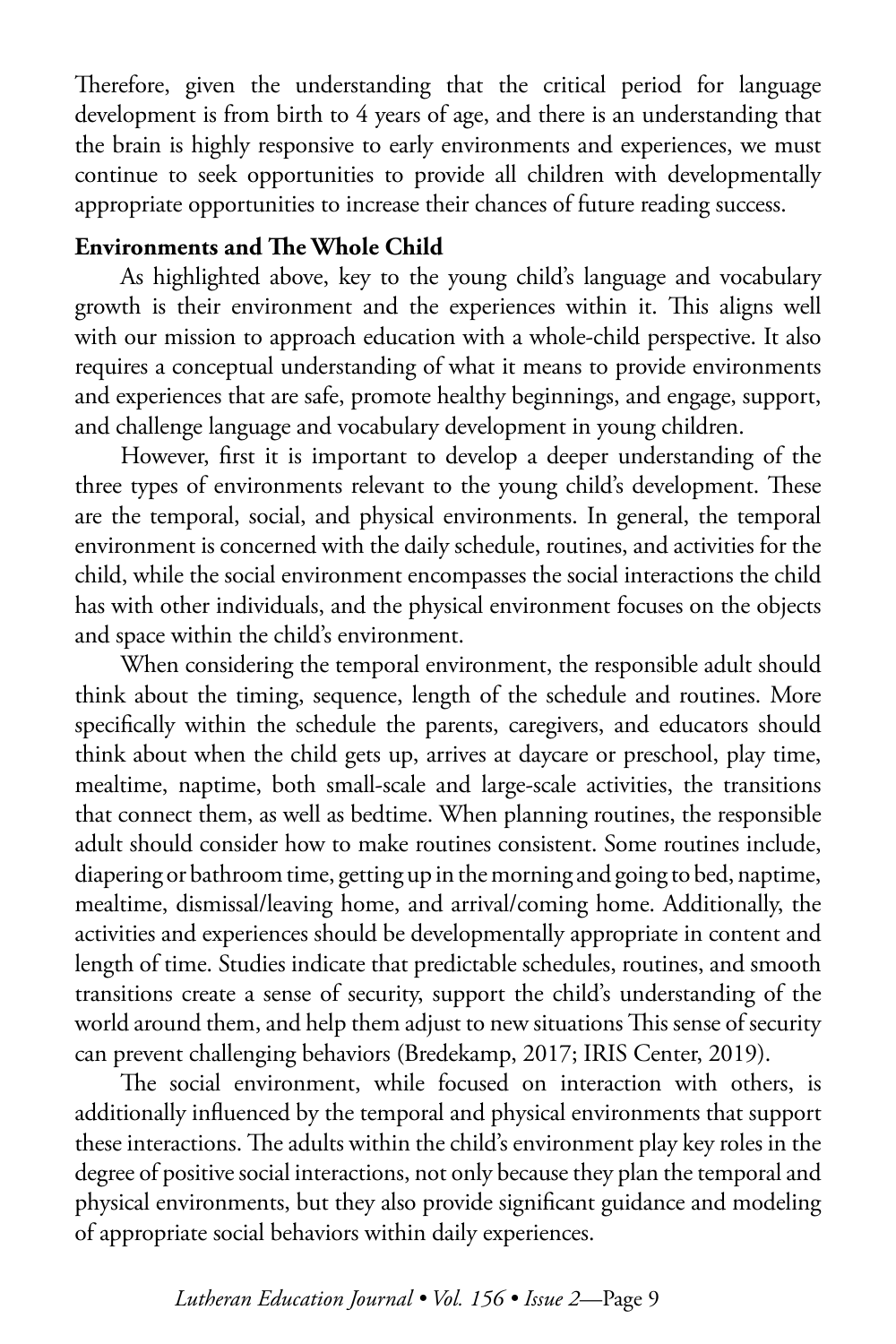When considering the physical environment, it is important to include not only the space, layout of the furnishings, and materials available for the young child, but the organization and accessibility of the environment. The type of space design, materials, and organization literally communicate to the child what is acceptable (Bredekamp, 2017). For example, crowded, unkempt spaces signal chaos and will influence the child's behavior. Wide open spaces invite children to run and play loudly.

Connecting these early-learning environments, language and vocabulary experiences, and the goal of educating the whole child is not difficult. Although experiences can be provided that align with the healthy, safe, engaged, supported, and challenged tenets within each type of environment, a few will be highlighted, along with examples to get you thinking.

#### **Supporting the Whole Child**

The power of the temporal environment should not be overlooked. Children feel safe when schedules, routines, and transitions provide them with predictability and consistency, and with a bit of flexibility. Establishing patterns that children can anticipate lessens stress and increases their comfort, while building essential relationships between them and their caregivers. In addition, these are great opportunities to talk to children, interpret their body language, provide simple information and directions, as well as ask questions.

Within the social environment, engagements abound. Parents, caregivers, and educators are gifted with the opportunity to actively engage, support, and scaffold the language and vocabulary of children as they play with peers. In addition, children are engaged in their learning environment as they share, express their feelings, role play, and explore. Adults play a critical role in supporting each child's language while challenging them to use language to express themselves and listen to others. Through daily conversations and social interactions, children learn how to use language, as well as how to receive it.

The physical environment provides the opportunity to not only support healthy bodies, but a language- and literature-rich space also supports healthy brain development. However, be careful, as young children can be easily overwhelmed and overstimulated. So, early childhood educators and caregivers should be mindful to not fill the wall, ceiling, and floor spaces with things that are not child created, not useful for children, or items that do not support the adults' ability to track important information.

It is evident that language and vocabulary are significant components of the individual's development and future reading success. It is also clear that waiting until the child enters formal schooling to think about how we might foster vocabulary, as well as expressive and receptive language development can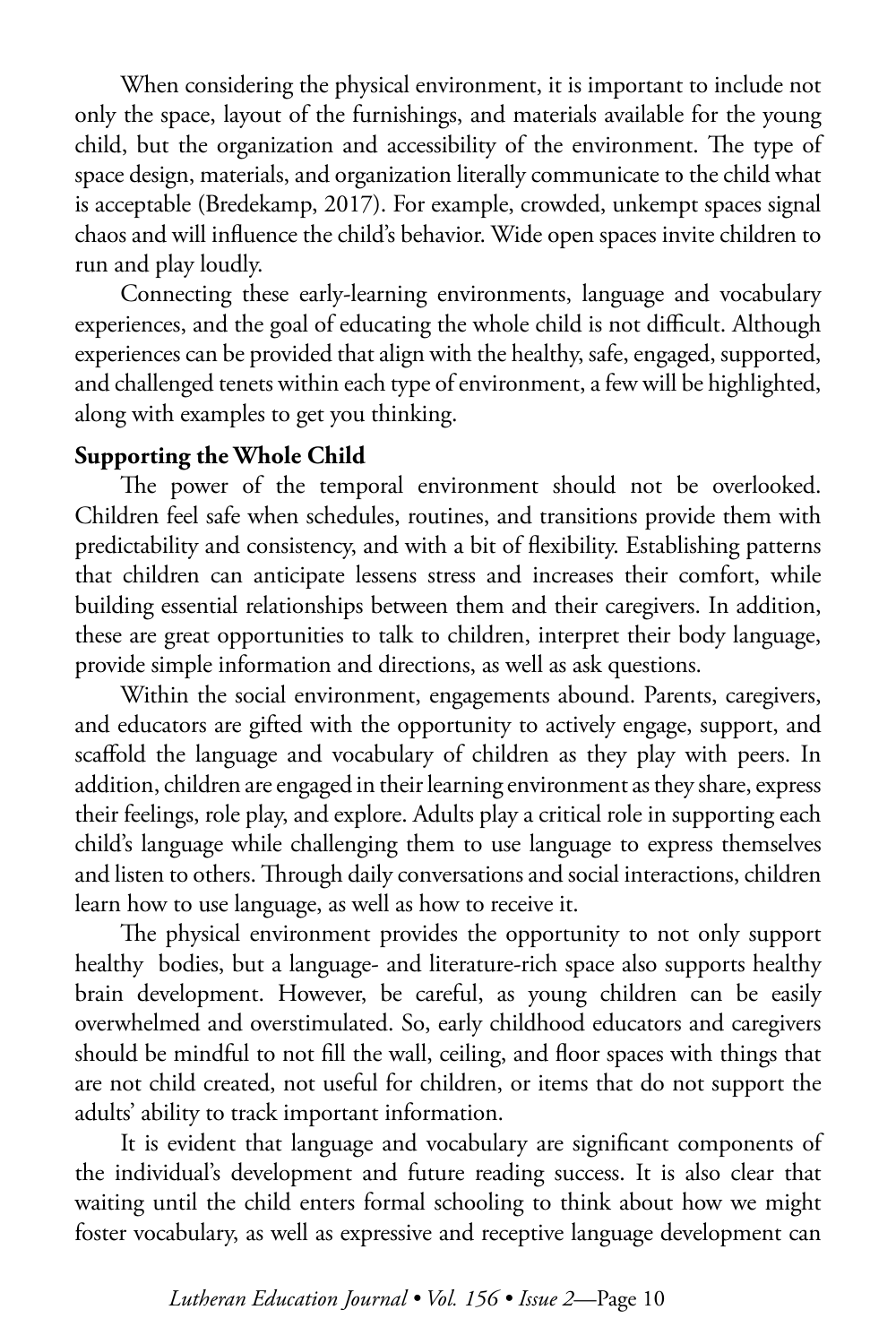leave some children with deficits when compared to their typical peers. Children need to feel supported and safe. Through environments and experiences that are nurturing, caregivers can build trusting relationships and increase the likelihood that children will communicate and listen.

#### **Table 1**

Г

| <b>Examples of Promoting Language and</b><br>Vocabulary Development within the Environment                  |                                                                                                   |                                                                                                                                       |  |
|-------------------------------------------------------------------------------------------------------------|---------------------------------------------------------------------------------------------------|---------------------------------------------------------------------------------------------------------------------------------------|--|
| <b>Temporal Environment</b><br>(schedules, routines,<br>transitions, and activities)                        | <b>Social Environment</b><br>(ssocial interactions<br>with others)                                | <b>Physical Environment</b><br>(space, furnishing,<br>and materials)                                                                  |  |
| • During routines such<br>as diapering, talk to<br>the infant and toddler,<br>explain what you<br>are doing | • Acknowledge emotions<br>you observe and<br>provide a label for<br>these emotions                | • Arrange areas that allow<br>the children to explore,<br>and describe or have<br>them describe what they<br>are doing and seeing     |  |
| • Read simple board<br>books, altering reading<br>tone, demonstrating<br>different expressive<br>voices     | • Encourage child to use<br>their words to explain<br>how they feel                               | • Provide materials of<br>interest and materials<br>that encourage<br>conversations such as<br>dolls, blocks, and dress<br>up clothes |  |
| • Look through books,<br>find and repeat<br>rich words                                                      | • Interpret and translate<br>a child's babbling, facial<br>expressions, and actions<br>into words | • Provide areas where<br>children can display<br>treasures they find<br>during outdoor<br>expeditions                                 |  |
| • Provide simple<br>instructions before and<br>during routines and<br>activities                            | • Use a serve-and-return<br>format to communicate<br>with young infants                           | • Create a cozy space<br>for reading                                                                                                  |  |
| • Talk children through<br>established routines such<br>as: bedtime, mealtime,<br>and naptime               | • Communicate in<br>small units                                                                   | • Provide various types of<br>print materials                                                                                         |  |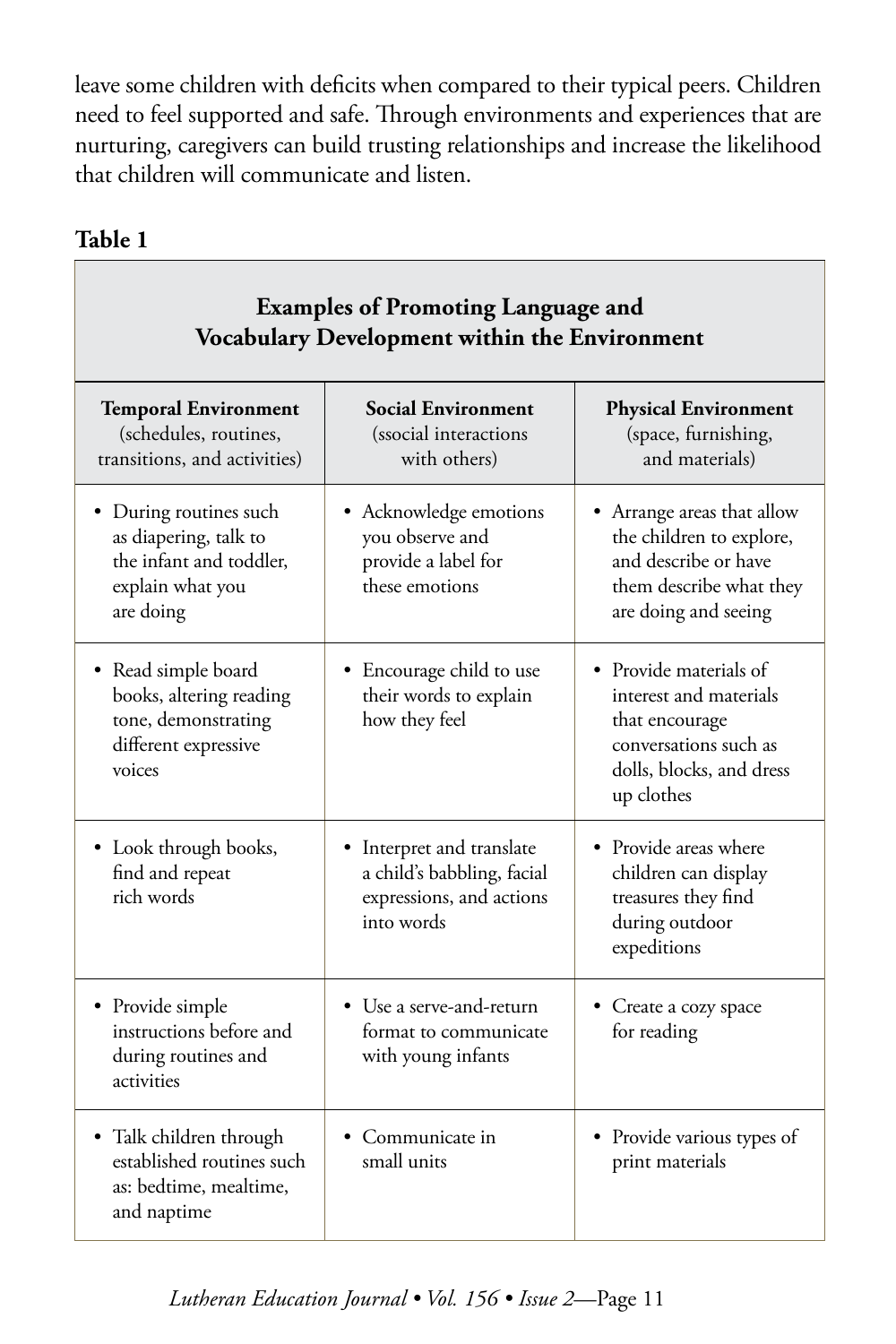```
Table 1 (cont.)
```
### **Examples of Promoting Language and Vocabulary Development within the Environment**

| <b>Temporal Environment</b><br>(schedules, routines,<br>transitions, and activities)                                    | <b>Social Environment</b><br>(ssocial interactions<br>with others)                                                                                              | <b>Physical Environment</b><br>(space, furnishing,<br>and materials)                                             |
|-------------------------------------------------------------------------------------------------------------------------|-----------------------------------------------------------------------------------------------------------------------------------------------------------------|------------------------------------------------------------------------------------------------------------------|
| Sing songs to support<br>specific transitions such<br>as clean up, washing<br>hands, mealtime,<br>and naptime           | • Sing, rhyme, and<br>provide rhythms<br>together one on one, in<br>small groups, or larger<br>groups; allow young<br>children to join or leave<br>as they want | • Label the room<br>for toddlers and<br>preschoolers, ask them<br>to help                                        |
| • Provide simple<br>information before<br>changes in activities<br>occur                                                | • Elevate pitch to<br>emphasize important<br>words and sounds                                                                                                   | • Set up obstacle course<br>that follows a pattern<br>from a song or story<br>such as Bear Hunt                  |
| • Point to objects in<br>books, name and<br>describe them                                                               | • With infants, play<br>games such as<br>peekaboo, hand-<br>clapping, bouncing<br>games, games that<br>involve pointing and<br>gesturing                        | • Supply a space where<br>they can engage in<br>dramatic play                                                    |
| • Ask infant and toddler<br>to bring you different<br>objects                                                           | • Play with children,<br>guiding sometimes and<br>following other times                                                                                         | • Arrange experiences<br>that multiple children<br>can participate in, with<br>materials that require<br>sharing |
| • Play games that identify<br>body parts or objects in<br>the room like I Spy and<br>Head, Shoulder, Knees,<br>and Toes | • Help children wait and<br>listen to others                                                                                                                    | • Provide low-hanging,<br>acrylic mirrors                                                                        |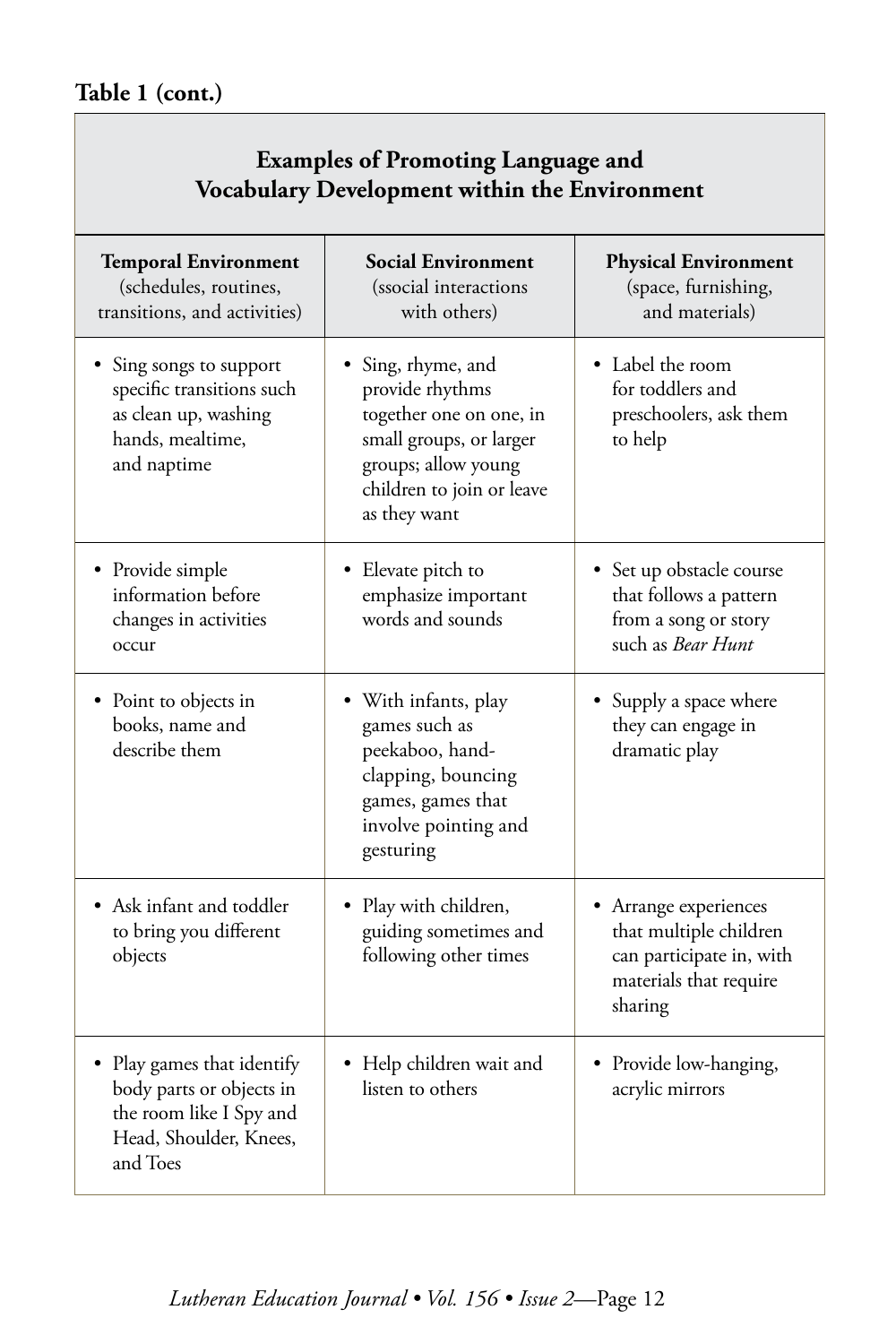#### **Table 1 (cont.)**

#### **Examples of Promoting Language and Vocabulary Development within the Environment**

| <b>Temporal Environment</b><br>(schedules, routines,<br>transitions, and activities)                                                | Social Environment<br>(ssocial interactions)<br>with others)                        | <b>Physical Environment</b><br>(space, furnishing,<br>and materials)                                        |  |
|-------------------------------------------------------------------------------------------------------------------------------------|-------------------------------------------------------------------------------------|-------------------------------------------------------------------------------------------------------------|--|
| • Play simple repetitive<br>games                                                                                                   | • To show understanding<br>and model appropriate<br>syntax, repeat child's<br>ideas | • Supply various types of<br>materials that children<br>can write, color, and<br>create with                |  |
| • Follow a basic schedule<br>of daily main experiences<br>such as indoor, outdoor,<br>naptime, snack time,<br>mealtime, and bedtime | • Ask children T<br>wonder" questions                                               | • Make books and other<br>reading materials<br>accessible to children<br>in floor baskets or low<br>shelves |  |

#### **Next Steps**

Establishing authentic, meaningful, language-rich environments and experiences will get us one step closer to preparing children to be future readers. As James Britton recognized decades ago, talk is the foundation for building literacy learning (Britton, 1992). As instructional teams and leaders, caregivers and teachers, let's ask ourselves, in what ways are we addressing the whole child in early childhood. As a support, Table 1 provides examples to guide and give ideas to colleagues and parents. Remember one key take-away: talk to, play with, listen to, and enjoy young children. These activities are crucial to promote child development throughout the temporal, social, and physical environments.

#### **References**

- ASCD (2013). *Whole child initiative.* Retrieved from [http://www.ascd.org/](http://www.ascd.org/whole-child.aspx) [whole-child.aspx](http://www.ascd.org/whole-child.aspx)
- Bredekamp, S. (2017). *Effective practices in early childhood education: Building a foundation.* Pearson Education, Inc.
- Britton, J. (1992). *Language and learning: The importance of speech in children's development* (2nd ed.). Heinimann.
- Catts, H. W., Hogan, T., Fey, M. E. (2003). Subgrouping poor readers on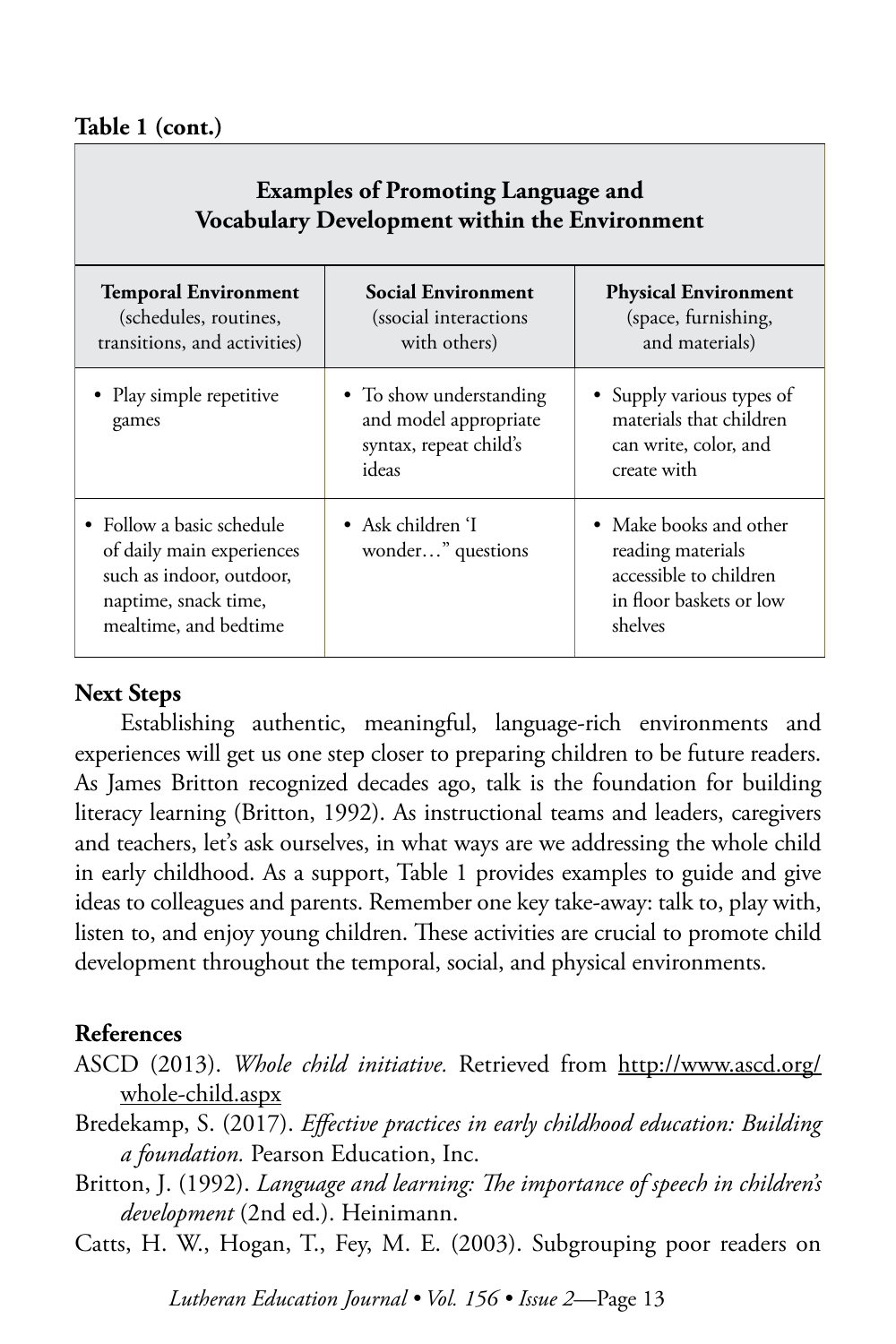the basis of individual differences in reading-related abilities. *Journal of Learning Disabilities, 36,* 151–164.

- Copple C., & Bredekamp, S., (Eds.). (2009). *Developmentally appropriate practice in early childhood programs.* (3rd ed.). National Association for the Education of Young Children.
- Deiner, P. L. (2009). *Infants and toddlers: Development and curriculum planning*  (2nd ed.). Delmar Cengage Learning.
- IRIS Center, (2019). *Early childhood environments: Designing effective classrooms.*  Retrieved from <https://iris.peabody.vanderbilt.edu/>
- Kolb, B., & Gibb, R. (2011). Brain plasticity and behavior in the developing brain. *Journal of the Canadian Academy of Child and Adolescent Psychiatry,*  20(4), 265-276.
- Missal, K., Reschly, A., Betts, J., McConnell, S., Heistad, D., Pickart, M., . . . Marston, D. (2007). Examination of the predictive validity of preschool early literacy skills. *School Psychology Review, 36,* 433–452.
- National Scientific Council on the Developing Child (2010). *Early experiences can alter gene expression and affect long-term development: Working paper no. 10.* Retrieved from<http://www.developingchild.net>
- Neuman, S. B., & Wright, T. S. (2013). *All about words: Increasing vocabulary in the common core classroom, PreK-2.* Teacher College Press.
- Sale, A., Berardi, N., & Maffei, L. (2016). Environment enrichment and brain development. (pp. 1-26). In S. A. Editor, *Environmental experience and plasticity of the developing brain.* Retrieved from Wiley Connections.
- Snow, C. E., Burns, M. S., & Griffin, P. (Eds.). (1998). *Preventing reading difficulties in young children.* National Academies Press.

**Annette VanAken, Ed.D** *is assistant professor of literacy and early childhood education in the College of Graduate Studies at Concordia University Chicago. Prior to joining Concordia, Dr. VanAken spent 19+ years in the classroom as an elementary educator, teaching grades Pre-K through 8th grade before earning her doctorate in Curriculum and Instruction. Her interests include assistive technology to enhance early learning experiences, early mathematics, and project-based learning. Contact info: Email: Annette.Vanaken@cuchicago.edu; Work Phone: 708-209-3097*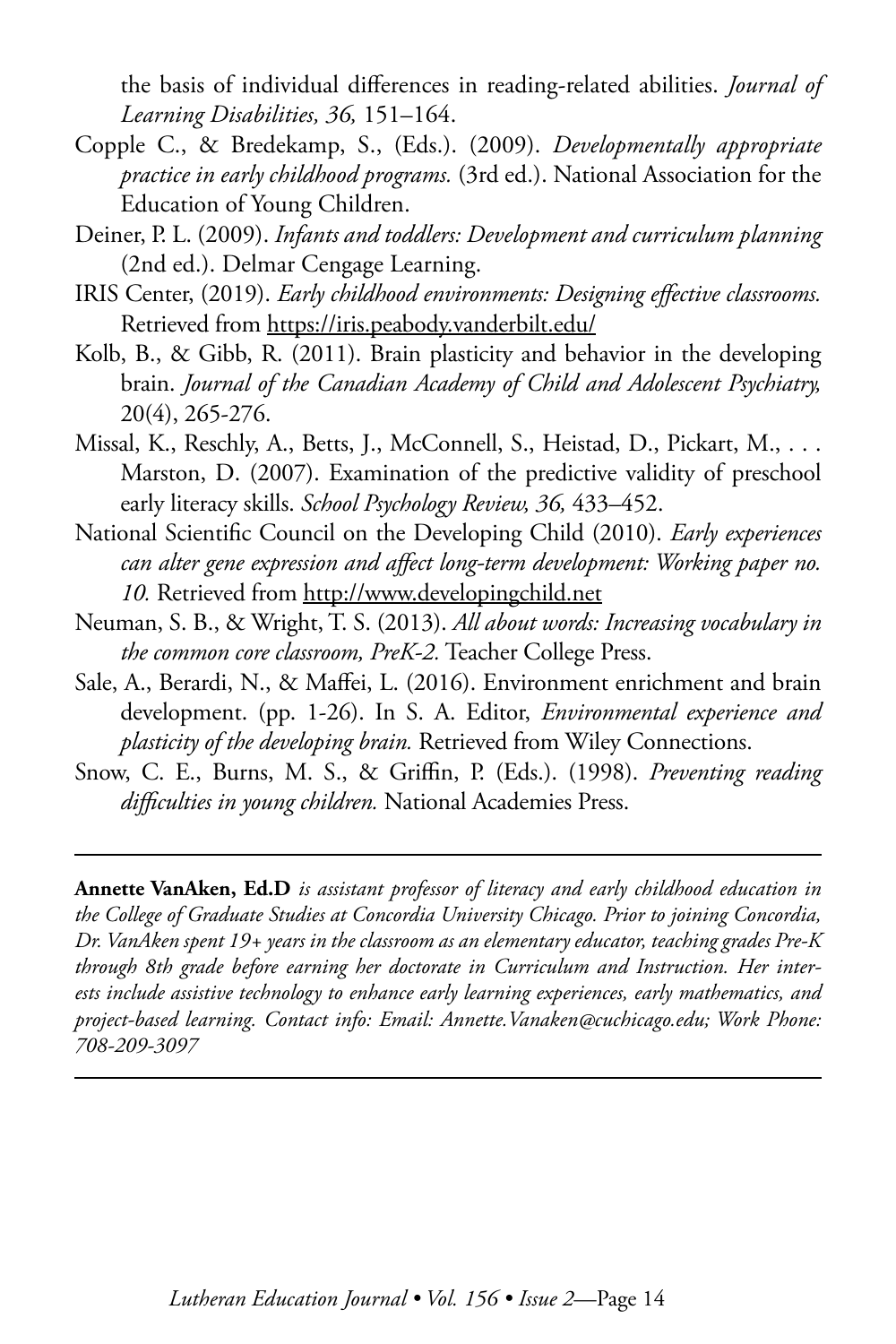## **The Perceptions of High School Personnel and Their Experiences of Professional Learning Communities**

By James L. Davis III, Paul Sims, L Arthur Safer, Lydia Manning and Rebecca Hornberger

*Editor's Note: This article has its basis in the dissertation in Educational Leadership that the first author completed in 2019. His co-authors also served as his dissertation committee.*

#### **Introduction**

Over the last two decades, there has been a tremendous shift toward the professional development of teachers (Vescio, Ross, & Adams, 2008). Consequently, Professional Learning Communities (PLCs) have become a common practice in schools across America. Although there is no collective definition, research has shown extensive international agreement that a PLC is a group of people sharing and critically interrogating their pedagogy in an ongoing, reflective, collaborative, inclusive, learning-oriented, growth-promoting way, operating as a collective enterprise (King & Newmann, 2001; Mitchell & Sackney, 2000; Toole & Louis, 2002). PLCs, when operated correctly, can increase student achievement and growth (DuFour, 2004, 2007; DuFour, DuFour, Eaker, & Many 2006). However, research is lacking on the perceptions of high school personnel and their experiences of PLCs (Vescio et al., 2008). According to Mullen (2009), a PLC should facilitate a mutually-respectful shared-decisionmaking process, between administrators and teachers—both seasoned veterans and new hires.

Pioneer researchers DuFour (2004, 2007), Hord (1997, 2006), and Senge (1990), all of whom are prominent canvassers of PLCs, found that collaboration should be developed to influence professional practice. Very little research has been conducted about the perceptions of high school personnel and their experiences in PLCs. To find out exactly how high school personnel handle themselves within PLCs, this study investigated their perceptions and experiences regarding PLCs.

#### **Purpose of the Study**

The purpose of this study was to investigate how, and in what ways, high school personnel perceive their experiences in PLCs. Data provided a baseline of teacher perceptions and highlighted areas where improvement can take place.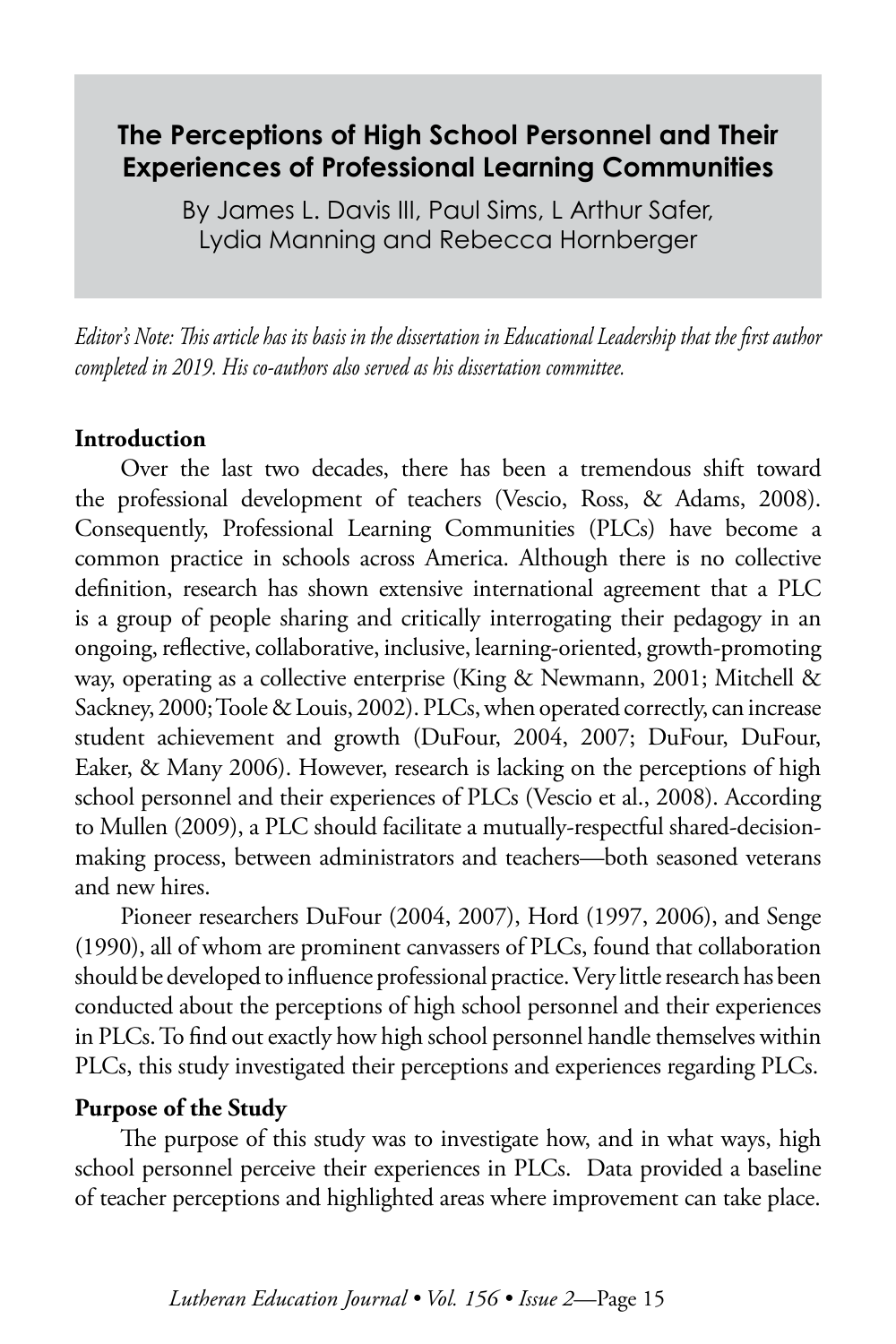#### **Research Questions**

The following research questions guided this qualitative, groundedtheory study:

- R1: How do teachers perceive and experience PLCs in high school contexts?
- R2: How are teachers' practices shaped by PLCs?
- R3: What role do PLCs play in shaping teaching culture in a high school setting?

#### **Review of the Literature**

In the United States, school reform efforts have followed a predictable pattern launching various improvement initiatives, only to be overshadowed by criticism, confusion, and complaints (DuFour, 2007). There has been a tremendous shift toward the professional development of teachers over the last twenty years (Vescio, Ross, & Adams, 2008). Consequently, PLCs have become a common practice in schools across America. It is important to note that PLCs are not all alike, but rather provide suggested approaches or processes intended on improvement. Scholarly definitions do vary from one to another, as a result there is no collective universal definition for a professional learning community (Stoll et al., 2006; Williams, Brien, Sprague, & Sullivan, 2008). There is, however, no shortage of an array of interpretations from scholars in the field and their explanations of a PLC. What researchers can agree upon is that a PLC is a collaborative effort, where personnel can meet and collaborate on their best practices to achieve more than they would have working alone (DuFour & Eaker, 1998).

More recently, there has been an immense shift toward Professional Learning Communities (PLCs) becoming a common practice in schools across America. Although there is no collective definition within the body of research, there is extensive international agreement that a PLC is a "group of people sharing and critically interrogating their pedagogy in an ongoing, reflective, collaborative, inclusive, learning-oriented, growth-promoting way operating as a collective enterprise" (Toole & Louis, 2002, p. 222-223). Research has found that when operated correctly, PLCs can increase student achievement and growth (DuFour, 2004, 2006 & 2007).

With this new shift in teacher professional development, Vescio et al. (2008), acknowledged PLCs have "identified the ability to analyze and reflect on practice and to engage in productive discussions of teaching and learning as crucial to the effectiveness of teacher groups" (p. 59). PLCs have an unambiguous purpose in education where groups of teachers meet regularly to review student learning data, collaborate, inquire collectively, complete professional development, modify instruction, and review student results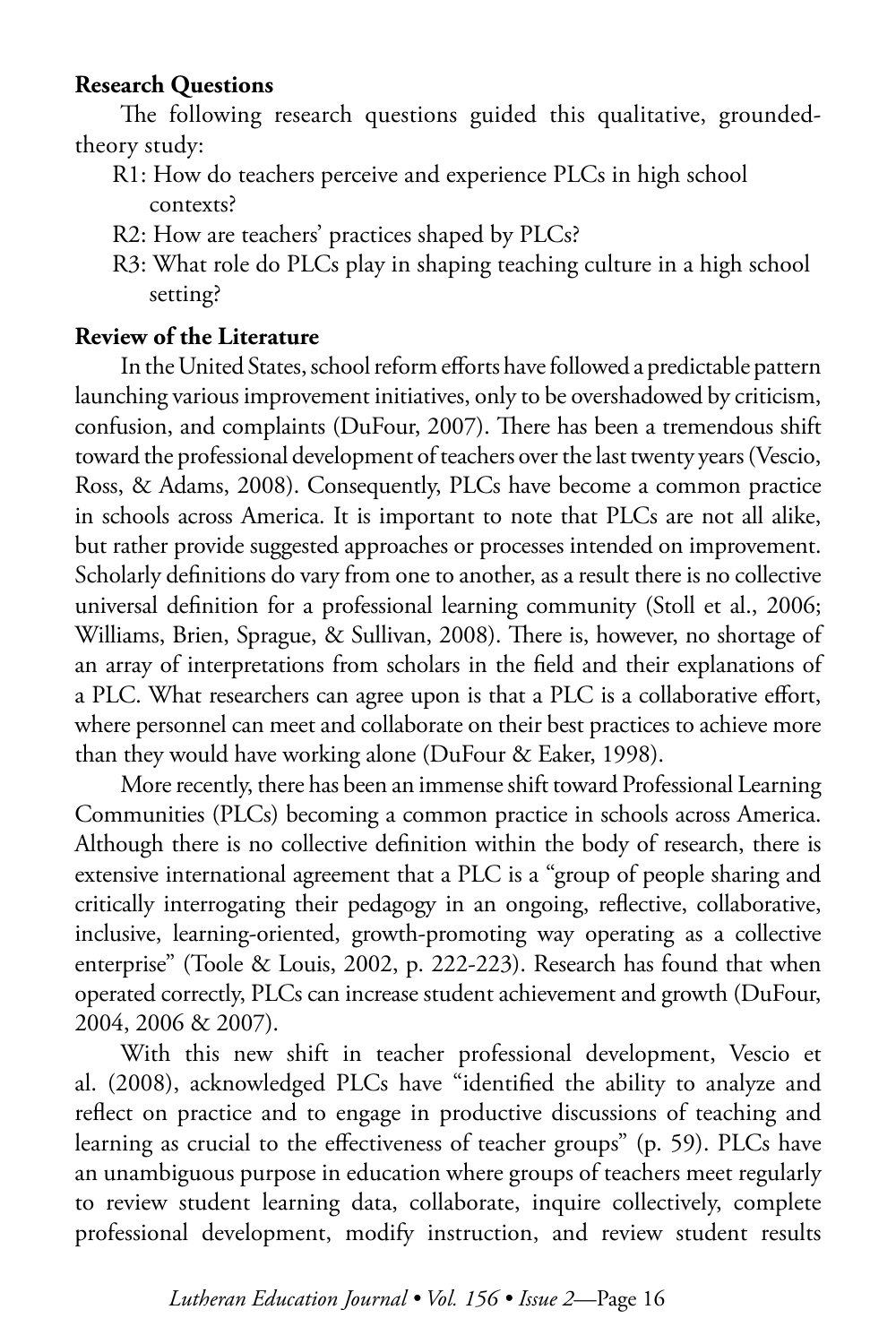(DuFour et al, 2006). PLCs have a specific purpose, seeking various means of improvement; however, teachers at times may feel isolated due to various school extenuating circumstances such as school culture, schedule, or environment (Hord & Sommers, 2008). Lacking, however, is research on personnel and in what ways they perceive their experiences in PLCs.

Districts throughout the United States are moving to a more collaborative approach in an effort to impact school and instructional improvement. PLCs have illustrated that they are most effective when they are focused on the advancement of teachers and the overall success of their students (Stoll, et al., 2006). A PLC is a powerful and profound way to affect school change. Initiating and creating the aforementioned concepts requires dedication and hard work. "When educators do the hard work necessary to implement these principles, their collective ability to help all students learn will rise. If they failed to demonstrate the discipline to initiate and sustain this work, then their school is unlikely to become more effective, even if those within it claim to be a professional learning community. The rise or fall of a professional learning community concept depends not on the merits of the concept itself, but on the most important element in the improvement of any school, the commitment and persistence of the educators within it" (DuFour, 2004, p. 6).

Collaboration is the fundamental element of what a PLC is founded upon and must include all members of the teaching personnel (Kruse, 1996). Within this collaborative culture, personnel will focus on reflecting and sharing best practices, creating positive and continuous results, and focus on the responsibilities of student learning and success (Vescio et al., 2006; DuFour et al., 2006; Reichstetter, 2006). Hord and Sommers (2008) also added that during collaboration among teaching personnel, shared practices are focused on the overall improvement of the teaching and learning practice among educators. Collectively, teaching personnel who participate in PLCs must be willing to openly reflect on their personal practices for the betterment of their professional development (Kruse, 1996).

#### **Theoretical and Conceptual Framework**

More recently, there have been many publications written on PLCs as a means to establish collegial change in schools (DuFour & Eaker, 1998; Fullen, 2004; Hord, 2006; Senge, 2000). The theory is that teachers work together in a continuous process of collaborative inquiry and data-driven research to ultimately achieve better results for their students (DuFour et al., 2006). However, with each scholar, there are differing understandings of how PLCs conduct themselves. This study investigated the potential for other factors such as perceptions of high school personnel and their experiences in PLCs. The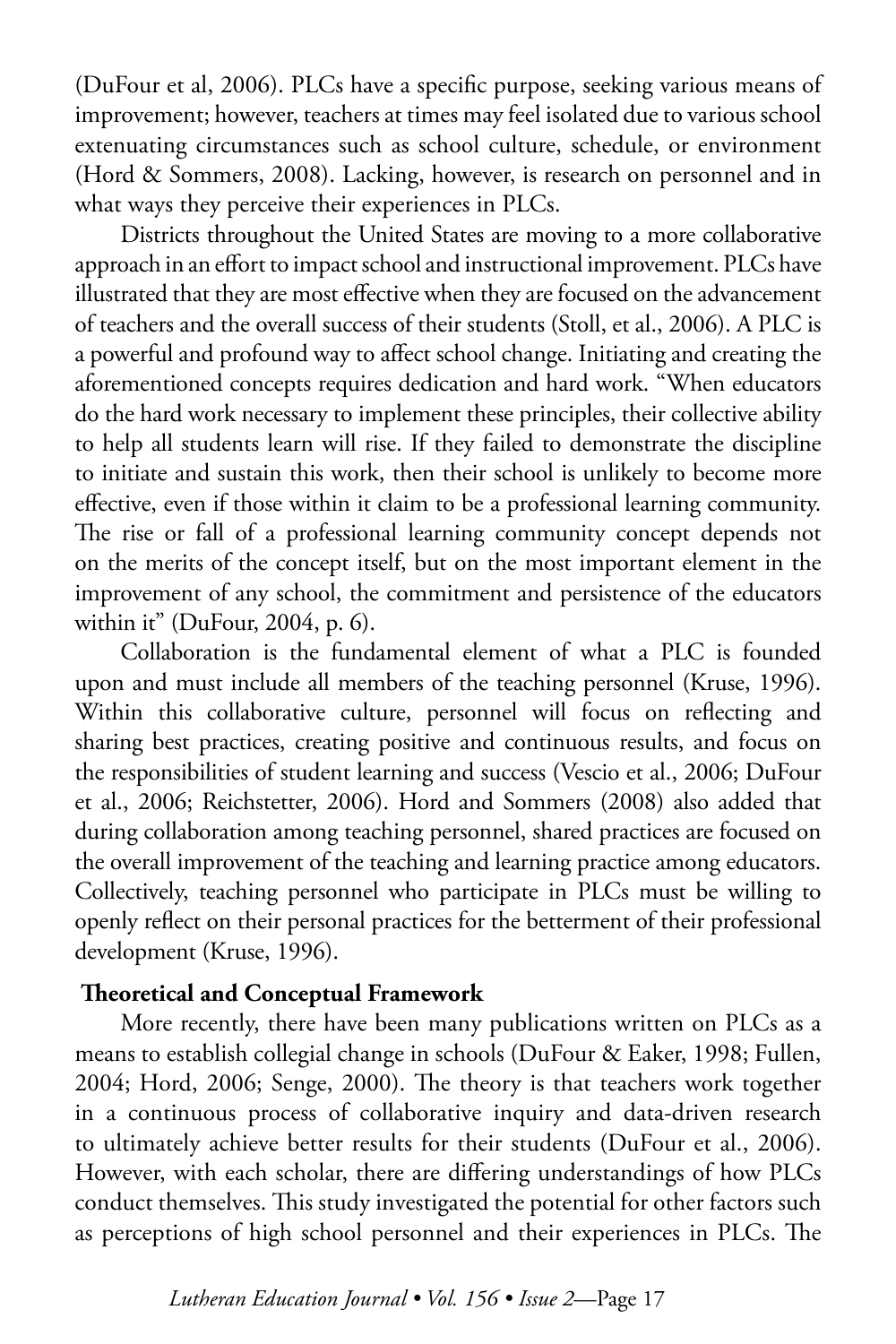conceptual framework for this study began with the history of the PLC and its origins and examined how PLCs emerged into what they are today. A specific focus on attributes and structures of a PLC was incorporated, concluding with the overall advantages of PLCs. These characteristics are vital in explaining the PLC process and its functionality.

This research revolved around two areas: (a) perceptions of high school personnel and their experiences of PLCs, and (b) PLC operational standards/ expectations. The conceptual framework identified how, and in what ways, high school personnel perceive their experiences in PLCs. Foundational theories used for this study focused on the underpinning theories of what a PLC is and what characteristics define them to determine a definition of what a PLC is and what its functions actually are. Pioneer researchers DuFour (2004, 2007), Hord (1997, 2006), and Senge (1990), found that collaboration should be developed to influence professional practice. This practice has been implemented throughout schools across America as an improvement initiative, most commonly applied through rubrics, checklists, and district-created diagrams. Although these procedures are relatively common, this brings up a number of questions such as perceptions of personnel and overall staff experiences in relation to PLCs.

#### **Methodology**

The strategy selected for this research was a qualitative design. Creswell (2012) observed that qualitative research is needed when exploring the phenomenon of perspective. It was not known how and in what ways high school personnel perceive their experiences in PLCs. Implementing a qualitative research design was a valuable strategy in obtaining high school personnel overall perceptions.

Since it was unknown how and in what ways high school personnel perceived their experiences in PLCs, a grounded theory approach was used to study participants. Grounded theory design "is systematic, qualitative procedures that researchers use to generate a general explanation (grounded in the views of participants, called a grounded theory) that explains a process, action, or interaction among people" (Creswell, 2012, p. 21). For this research, the data were analyzed using Dedoose, a cross-platform app for analyzing qualitative research with text, photos, audio, videos, spreadsheet data, and more to investigate how and in what ways high school personnel perceive their experiences in PLCs. Participants for this study were selected from two Midwestern schools at random with an anticipated sample of 20 participants. Individual interviews were conducted with the participants.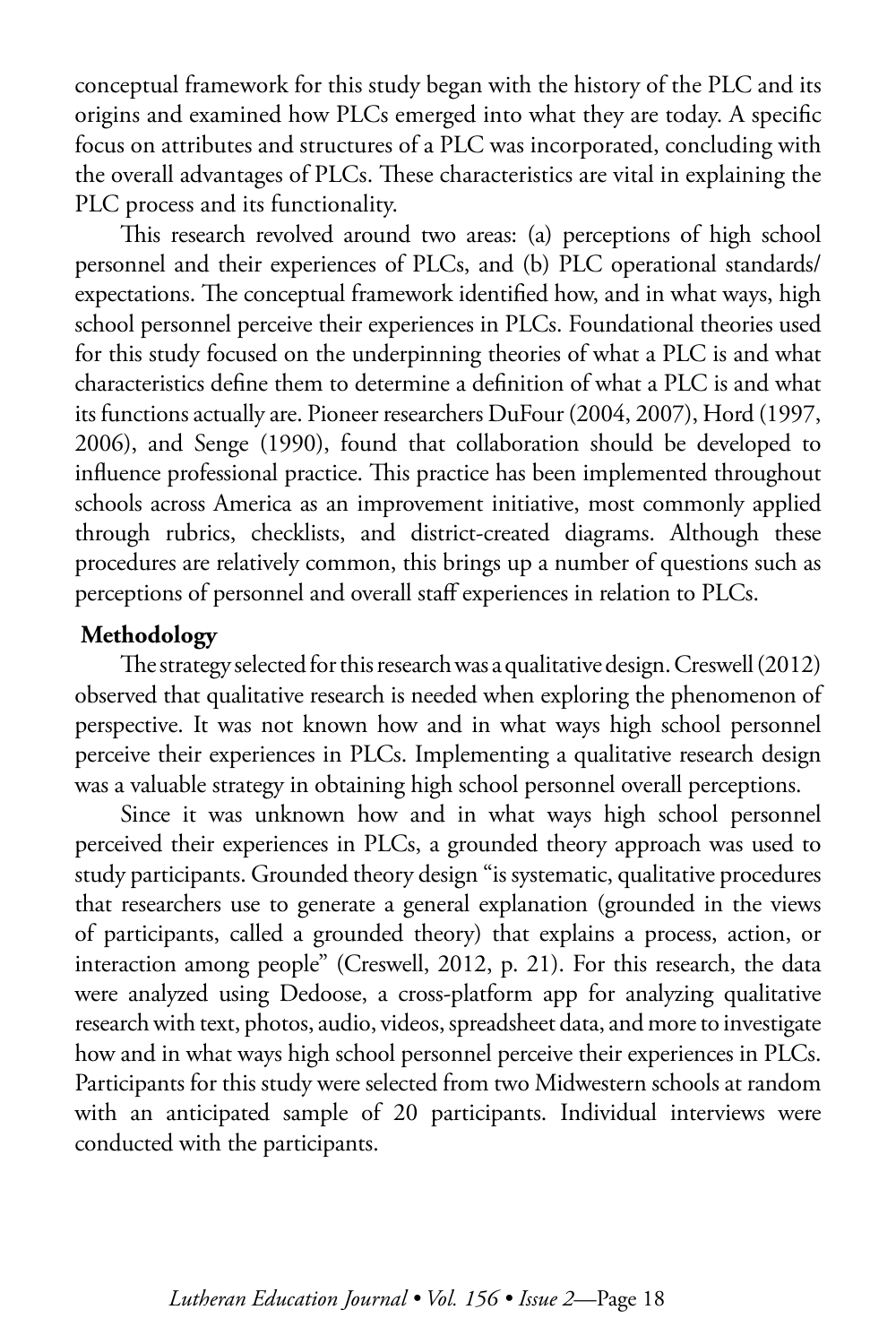#### **Sample Demographics**

The secondary schools used in this study are located in an urban district in the Midwestern United States. This study was conducted at two midwestern schools. The overall district enrollment is just over 21,000 students and employs just under 3,000 teaching professionals as seen in Tables 1 and 2 below.

#### **Table 1**

| <b>District Demographics</b>  |        |  |
|-------------------------------|--------|--|
| Number of Students            | 21,180 |  |
| Number of Full-Time Personnel | 2,799  |  |
| Number of Schools             | 45     |  |
| <b>Elementary Schools</b>     | 28     |  |
| Middle Schools                | 8      |  |
| High Schools                  | 9      |  |

#### **Table 2**

| <b>Student Demographics</b> |        |  |
|-----------------------------|--------|--|
| Females                     | 10,379 |  |
| Males                       | 10,801 |  |
| Black                       | 46.5%  |  |
| White                       | 32%    |  |
| Hispanic                    | 4.5%   |  |
| Multiracial                 | 8%     |  |
| Asian                       | 8.4%   |  |
| American Indian             | 0.6%   |  |

The district is one of the state's largest and most diverse, encapsulating over 50 square miles in an urban city, with a population of 21,000 high school and elementary students. Of that population of students, two high schools were selected for this research, with a population of 1,450. These two high schools were referred to as: School A and School B. Likewise, participant names were referred to as: Participant A1, Participant A2, etc., from School A; and Participant B1, Participant B2, etc. from School B. Participation was completely voluntary with an anticipated sample of 20 participants. Upon completion of this research study, 18 individual interviews were conducted due to saturation. A total of ten participants were interviewed at School A and 8 at School B. Participation in this research project was strictly voluntary and participants were able to choose not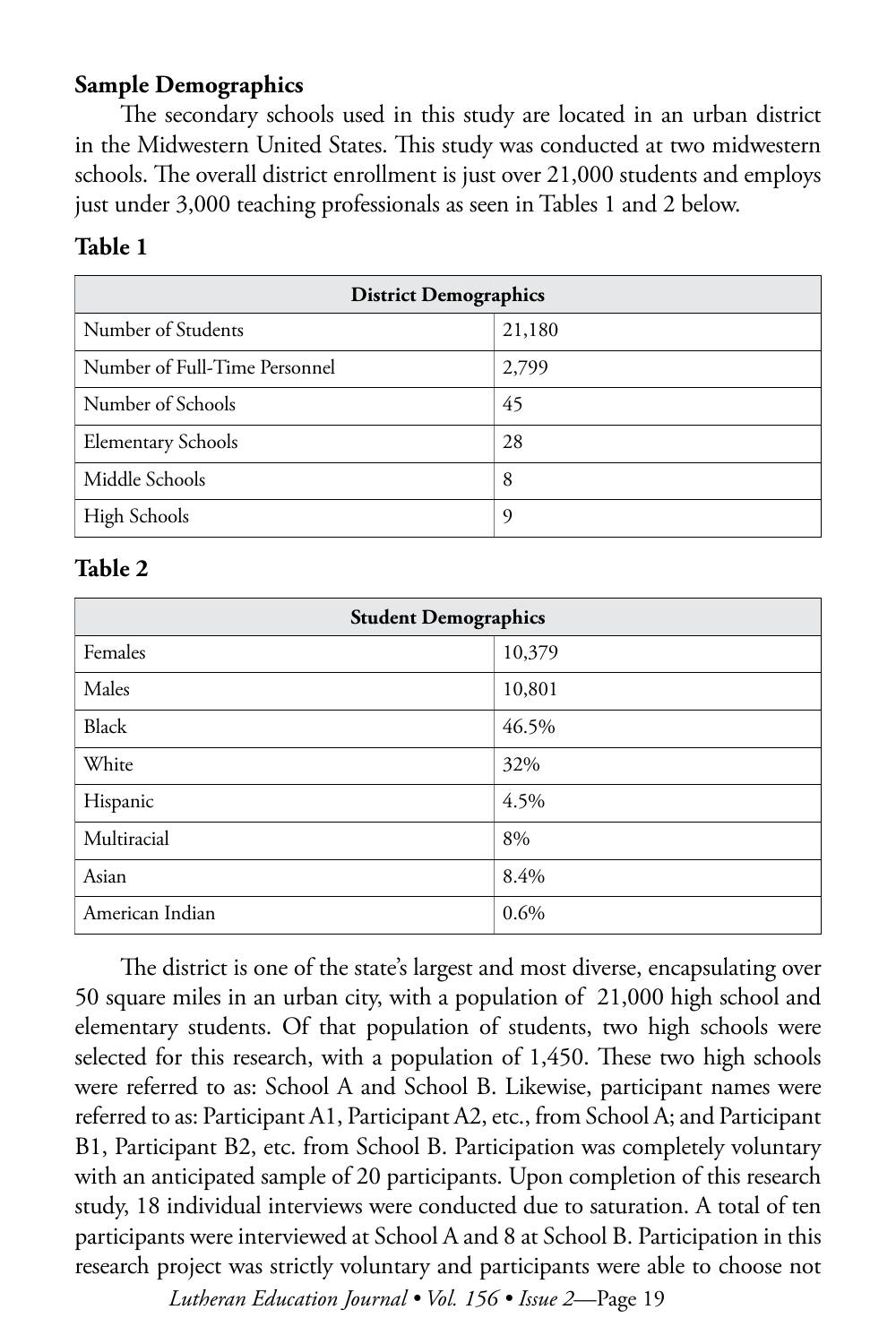to participate or withdraw at any time without adverse consequences or concerns for retribution.

| <b>Interview Totals</b>   |                                                                                                                                                                                                                                                                      |  |
|---------------------------|----------------------------------------------------------------------------------------------------------------------------------------------------------------------------------------------------------------------------------------------------------------------|--|
| <b>Total Participants</b> | 18 participants                                                                                                                                                                                                                                                      |  |
| School A                  | 10 participants                                                                                                                                                                                                                                                      |  |
| School B                  | 8 participants                                                                                                                                                                                                                                                       |  |
| Male                      | 4 participants                                                                                                                                                                                                                                                       |  |
| Female                    | 14 participants                                                                                                                                                                                                                                                      |  |
| Mean Years of Service     | 18 years of service                                                                                                                                                                                                                                                  |  |
| Departments Represented   | English Language Arts - 4 participants<br>$Math-4$ participants<br>Career Education - 3 participants<br>Special Education - 2 participants<br>Science $-2$ participants<br>Fine $Arts - 1$ participant<br>Foreign Language - 1 participant<br>History– 1 participant |  |

#### **Table 3**

As illustrated in Table 3 above, there were 18 participants overall, 10 from School A and 8 from School B. Out of the 18 participants, there were 14 females and 4 males. A review of the departments represented shows the wide array of teachers interviewed.

#### **Table 4**

| <b>Interview Demographics</b>             |        |                              |                            |
|-------------------------------------------|--------|------------------------------|----------------------------|
| Location/<br>Participant<br><b>Number</b> | Gender | Subject/Department<br>Taught | Years of<br><b>Service</b> |
| A1                                        | Female | SPED English 12              | 33                         |
| A2                                        | Female | English 11                   | 14                         |
| A3                                        | Female | Career Ed.                   | 20                         |
| A4                                        | Female | English 12                   | 26                         |
| A <sub>5</sub>                            | Female | English 10                   | 6                          |
| A6                                        | Female | Environmental Science        | 6                          |
| A7                                        | Female | English 9                    | 13                         |
| A8                                        | Female | Career Ed.                   | 38                         |
| A9                                        | Male   | Math 12                      | 24                         |
| A10                                       | Female | Math 9                       | 15                         |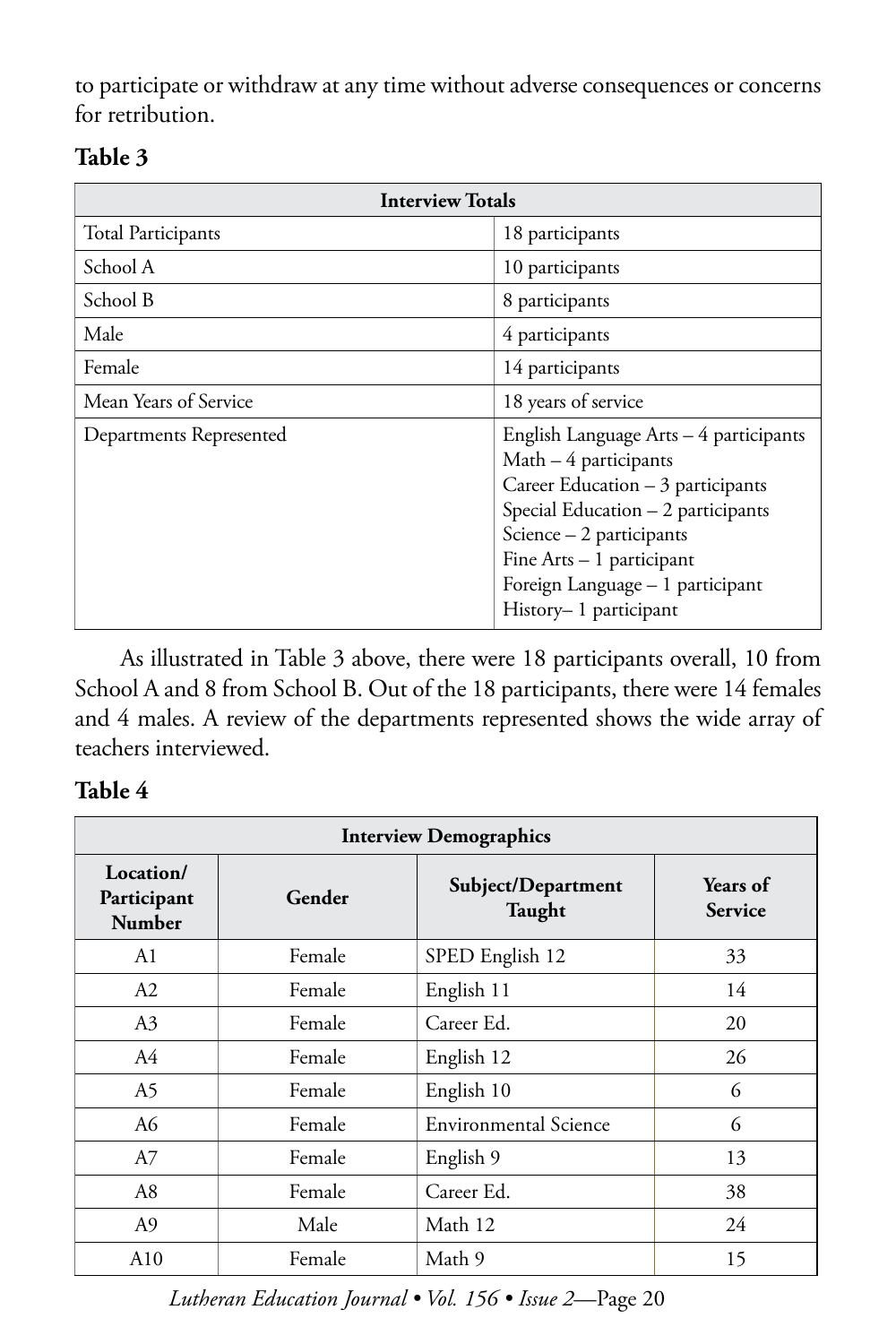**Table 4 (Cont.)**

| <b>Interview Demographics</b>      |        |                              |                            |
|------------------------------------|--------|------------------------------|----------------------------|
| Location/<br>Participant<br>Number | Gender | Subject/Department<br>Taught | Years of<br><b>Service</b> |
| B1                                 | Female | Math 9                       | 25                         |
| <b>B2</b>                          | Male   | Math 12                      | 30                         |
| B <sub>3</sub>                     | Male   | Fine Arts                    |                            |
| <b>B4</b>                          | Female | Spanish                      | 5                          |
| <b>B5</b>                          | Female | SPED English 9               | 4                          |
| <b>B6</b>                          | Female | Career Ed.                   | 25                         |
| <b>B</b> 7                         | Female | History                      | 27                         |
| B <sub>8</sub>                     | Female | Chemistry                    | 15                         |

As seen in Table 4 Interview Demographics, subjects represented include the following: English Language Arts, Math, Career Education, Special Education, Science, and Fine Arts, Foreign Language and History. Overall the 18 participants' years of service range from one year to 38 years, with a mean of 18 years. On March 14, 2019, a focus group was established. A total of five of the eighteen teachers participated in the focus group as seen in Table 5 Focus Groups Totals.

#### **Table 5**

| <b>Focus Group Totals</b> |                                                                                                                                                                    |  |
|---------------------------|--------------------------------------------------------------------------------------------------------------------------------------------------------------------|--|
| Total Participants:       | 5 participants (from the original 18<br>individual interview pool)                                                                                                 |  |
| School A:                 | 3 participants                                                                                                                                                     |  |
| School B:                 | 2 participants                                                                                                                                                     |  |
| Male:                     | 0 participants                                                                                                                                                     |  |
| Female:                   | 5 participants                                                                                                                                                     |  |
| Mean Years of Service:    | 19.5 years of service                                                                                                                                              |  |
| Departments Represented   | Participant A2 - English 11<br>Participant A5 - English 10<br>Participant A8 - Career Education<br>Participant B6 - Career Education<br>Participant B8 - Chemistry |  |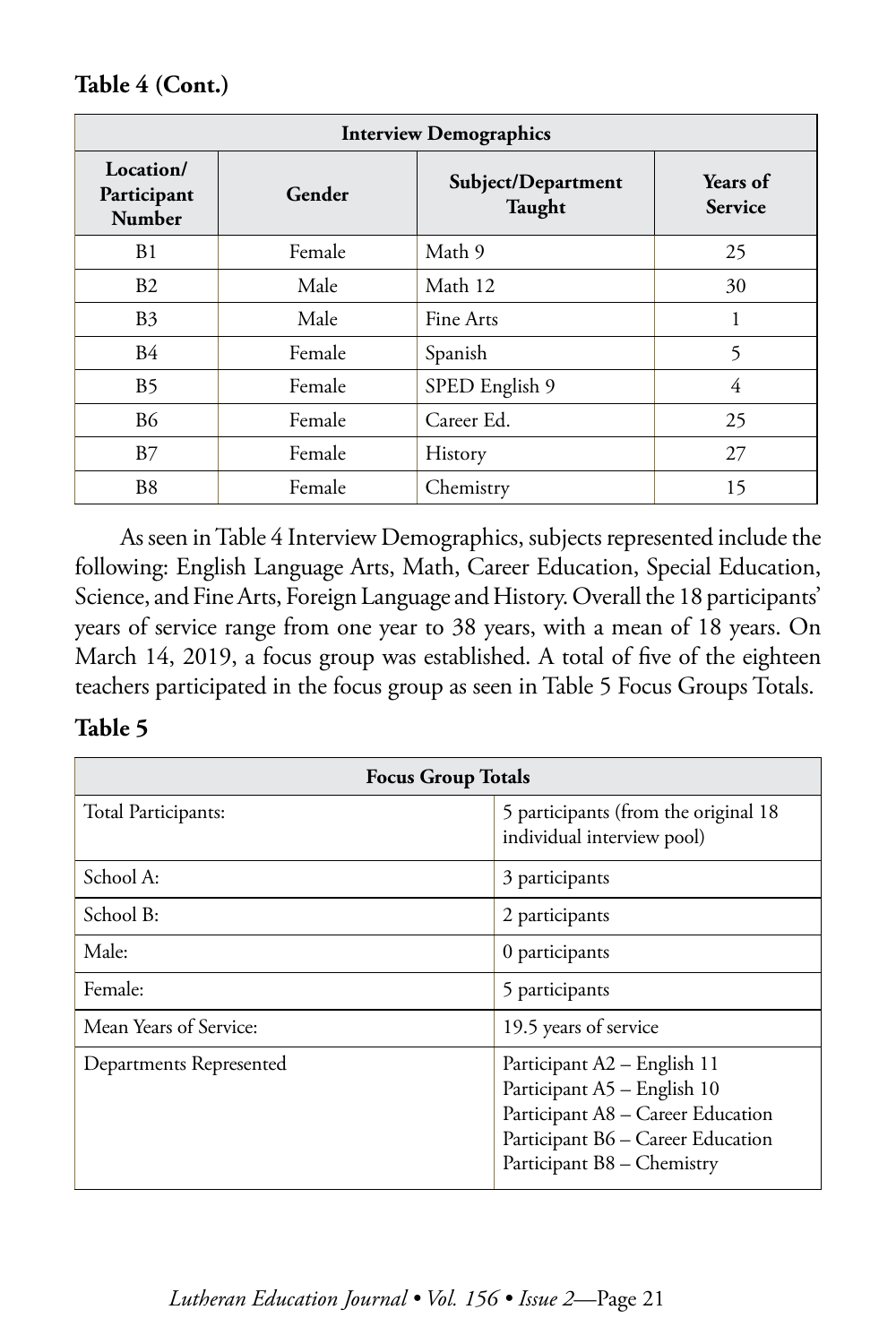### **Results**

The three research questions selected were answered by high school teachers. An interview schedule was designed to guide the process while providing participants an insight to the questioning. The individual interviews with teachers consisted of 15 semi-structured, open-ended questions and the focus group was comprised of two questions, which aligned to the research theme; the perceptions of high school personnel and their experiences of professional learning communities. The researcher developed three interview questions and one focus group question to answer the study's first research question, "How do teachers experience high school professional learning communities?" The researcher also created three interview questions and one focus group question to answer the study's second research question, "How are teacher's practices shaped by professional learning communities?" To answer the study's third research question, the researcher created four interview questions to answer, "What role does a professional learning community play in shaping the teaching culture in the high school setting?" The arrangement of these questions in correlation to the research questions outlined a framework for the remaining findings and themes.

#### **Table 6**

| Research Questions Coupled with Individual and Focus Group Interviews     |                                                                                                         |  |
|---------------------------------------------------------------------------|---------------------------------------------------------------------------------------------------------|--|
|                                                                           | <b>Interview Question #1 How do teachers perceive and</b><br>experience PLCs in high school contexts?   |  |
| <b>Research Question #1</b><br>How do teachers<br>perceive and experience | <b>Interview Question #2:</b> What is your overall experience<br>with high school PLCs?                 |  |
| Professional Learning<br>Communities (PLCs) in<br>high school contexts?   | <b>Interview Question #6:</b> What are some of the challenges<br>you faced within a PLC?                |  |
|                                                                           | <b>Focus Group Question #1:</b> How do you experience PLCs<br>overall?                                  |  |
|                                                                           | <b>Interview Question #3</b> How are your practices shaped<br>by PLCs?                                  |  |
| <b>Research Question #2</b><br>How are teachers'                          | <b>Interview Question #5:</b> Who and what are your greatest<br>resources within a PLC?                 |  |
| practices shaped<br>by PLCs?                                              | <b>Interview Question #7:</b> Who do you turn to in the time<br>of need?                                |  |
|                                                                           | Focus Group Question #2: Explain how best practices<br>from PLCs shaped your teaching in the classroom? |  |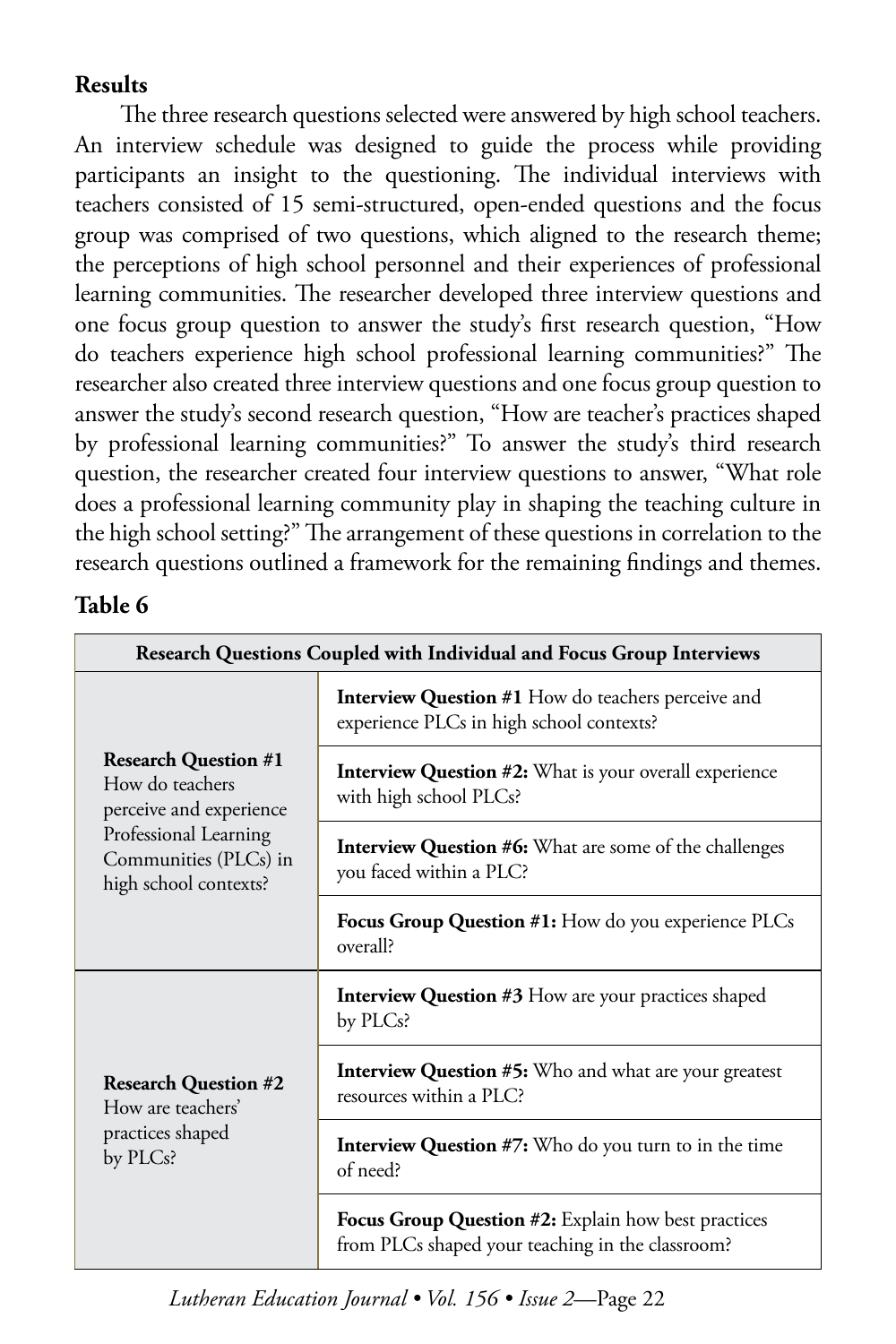| Research Questions Coupled with Individual and Focus Group Interviews                                                |                                                                                                                                                             |  |
|----------------------------------------------------------------------------------------------------------------------|-------------------------------------------------------------------------------------------------------------------------------------------------------------|--|
| <b>Research Question #3</b><br>What role do PLCs<br>play in shaping teaching<br>culture in a high<br>school setting? | <b>Interview Question #4 What role do PLCs play in</b><br>shaping the teaching culture in your school?                                                      |  |
|                                                                                                                      | <b>Interview Question #8:</b> Are the master class schedules<br>created to accommodate common planning to meet<br>amongst grade-level/subject matter teams? |  |
|                                                                                                                      | Interview Question #12: Do you consider yourself an<br>active leader within the PLC process?                                                                |  |
|                                                                                                                      | Focus Group Question #13: Is everyone in your PLC an<br>active participant?                                                                                 |  |

The research uncovered four emergent themes: Directional, Relational, Procedural, and Structural in relation to high school personnel and their perceptions and experiences of professional learning communities. Within these themes a great amount of information emerged which thoroughly explained both the perceptions and experiences of the PLC process. A brief synopsis of these themes as well as their findings are highlighted below:

#### **Theme One: Directional**

Teachers' shared their personal perceptions of the directional leadership of their PLCs. These experiences came from weekly PLC meetings and included perceptions of PLCs, the general leadership within their PLCs, the administrator's role, and the overall effectiveness of the PLC. The interviews exposed positive perceptions concerning PLCs working best when facilitated by teachers and being useful when run correctly. The Five-Step process, or form, was perceived as an accountability piece but often times with a negative connotation. Negative perceptions included inconsistency within PLCs, overwhelming data expectations and requirements within the Five-Step. At times, perceptions indicated the belief that PLCs were being used as an evaluative tool. Leadership within the PLC among fellow teachers included a lack of direction and/or understanding of their role within the PLC. Teachers also reported that they collaborate collectively as a team when participating in PLC and work best when there is a facilitator or teacher leading the meeting. The administrator's role appeared to have transmogrified from a leadership role to a more observant or supportive role over the years, whereas the Five-Step took the place of accountability. Teachers did experience administrators more as in an evaluative role within this process, noting they feel that they are being watched/observed by the administration when they are present in PLC meetings. As evidenced in Table 7 Theme One: Directional Synopsis.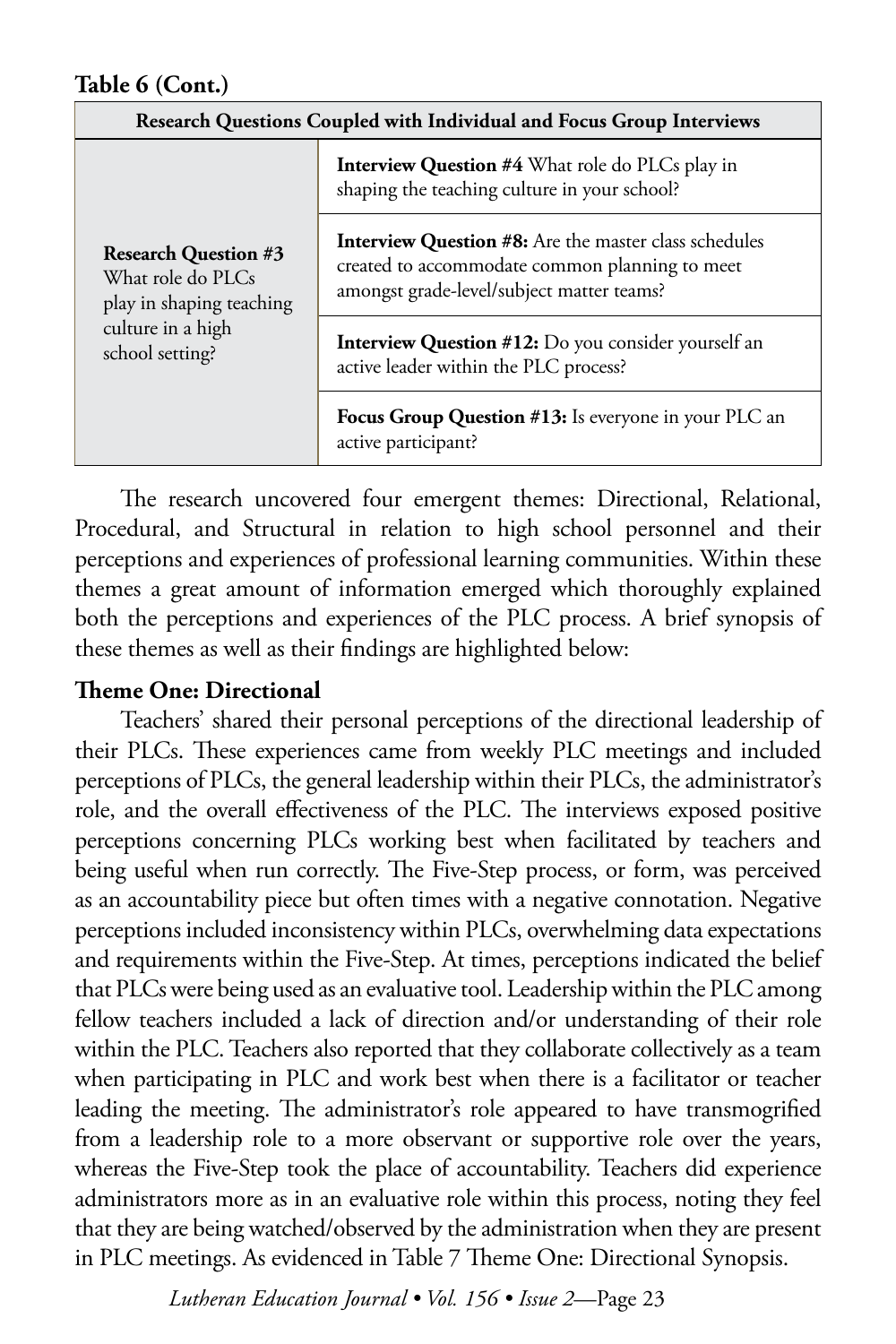| <b>Theme One: Directional Synopsis</b> |                                                                                                                                                                                                                                                      |  |
|----------------------------------------|------------------------------------------------------------------------------------------------------------------------------------------------------------------------------------------------------------------------------------------------------|--|
| Perceptions of PLCs                    | • Useful when run correctly<br>• Best when facilitated by a teacher<br>• Five-step serves as an accountable piece<br>• Inconsistent direction from upper administration<br>• Overwhelming data requirements (Five-step)<br>• Used an evaluative tool |  |
| Leadership<br>within PLCs              | • Lack of direction or role in PLC (restrictions)<br>• Collaborates collectively as a team<br>• Works best with team facilitator or team led                                                                                                         |  |
| <b>Administrators Role</b>             | • Serves an observation role<br>• Accountability piece to the Five-step<br>• Evaluative tool                                                                                                                                                         |  |

#### **Theme Two: Relational**

The second theme that emerged was a relational component. Participants shared their experiences within collaboration, communication and collegiality. Interviews revealed that when collaborating sharing commonalities, formative assessments and feedback enhanced the teaching practices by creating a cohesive teaching environment. Additionally, reflecting on one another's work made change for the better. Within communication, it was most effective when there was a facilitator and those who participated regularly communicated most effectively. Building relationships with fellow colleagues also enhanced communication. Mixed messages and inconsistencies also surfaced, due in large part to directives from upper administration, to building administration, to the academic coach and then to the PLC team. Excessive paperwork required by the Five-Step also was expressed and called for an agenda to be more effective. Collegiality revealed numerous personality clashes and differences in ideologies due in most part to mixed subject and grade levels in PLCs. Table 8 – Theme Two: Relational Synopsis provides a complete summary of Theme Two below.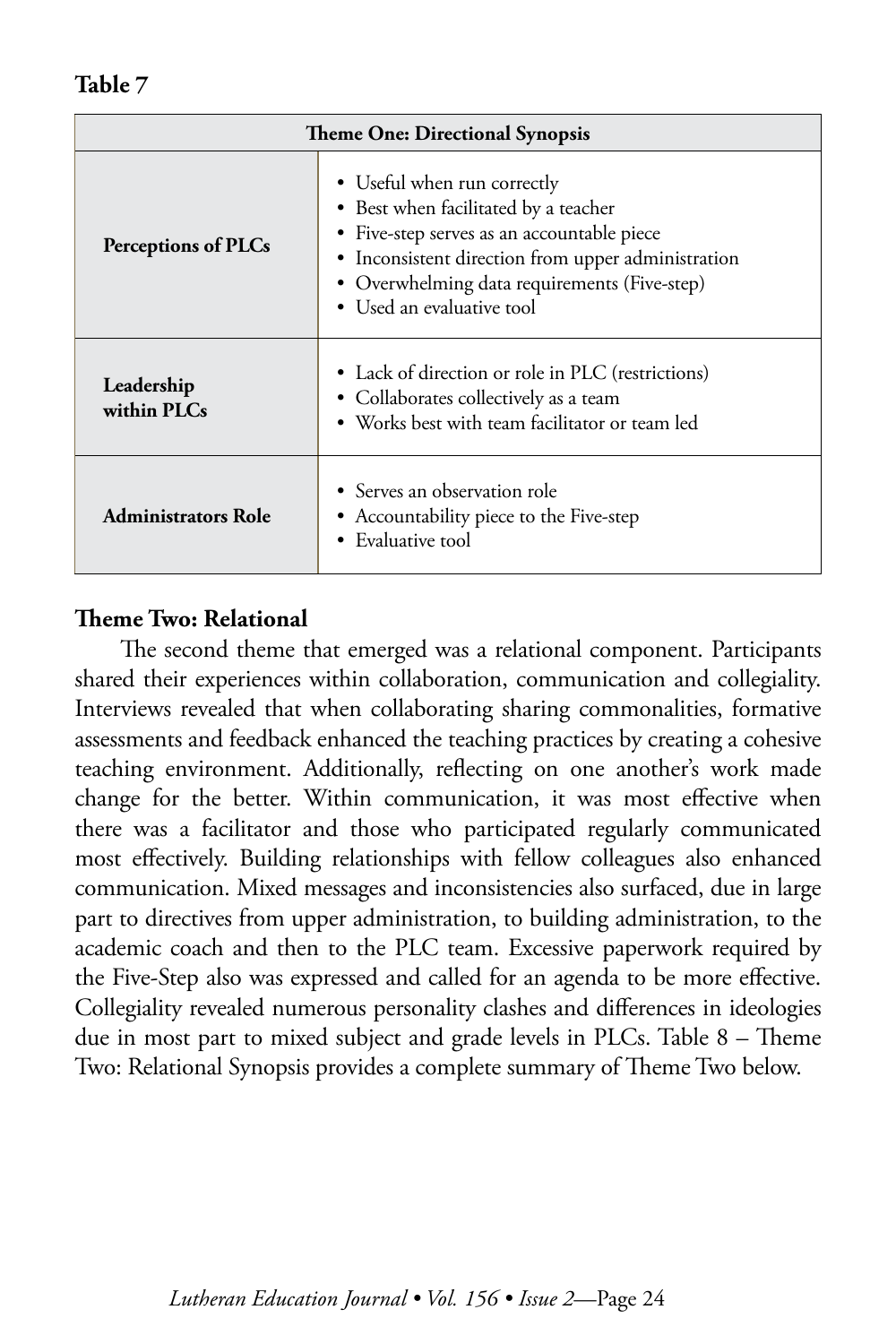| <b>Theme Two: Relational Synopsis</b> |                                                                                                                                                                                    |  |
|---------------------------------------|------------------------------------------------------------------------------------------------------------------------------------------------------------------------------------|--|
| Collaboration                         | • Share commonalties<br>• Pre/post assessments<br>Formative/Summative assessments<br>$\bullet$ Feedback<br>• Reflection<br>• Cohesive teaching/best practices                      |  |
| Communication                         | • Best with facilitator or teacher leader<br>• Build relationships with colleagues<br>Mixed messages<br>٠<br>Inconsistencies<br>• Five-step too much paperwork<br>• Need an agenda |  |
| Collegiality                          | Clash in personalities<br>• Differing ideologies<br>Mixed subject and grade levels<br>$\bullet$                                                                                    |  |

#### **Theme Three: Procedural**

The third emergent theme was procedural. Participants shared the operational experiences of PLCs and the Five-step form and how they perceived them to be time consuming, while at the same time affecting their pedagogy within the classroom. Interview data revealed numerous inconsistencies with the Five-Step form, beginning with varying forms and mixed messages as to what needs to be completed, resulting in continual change. Procedurally, the Five-Step is the governing document and a requirement within PLCs. however it is referred to by teachers as irrelevant and not beneficial. The Five-Step has been alluded to as subjective and convoluted – easily mistaken with multiple interpretations. Furthermore, the Five-Step has been described as tedious and time consuming – taking additional time before and after school, as well as over the weekends to keep up to date. Pedagogically speaking, teachers shared pre and post assessments, formative and summative assessments and reviewed mastery goals and targets. Their experiences included sharing strategies from the classroom and assessments to enhance their overall teaching practices. Table 9 Theme Three: Procedural Synopsis below provides a synopsis of Theme Three.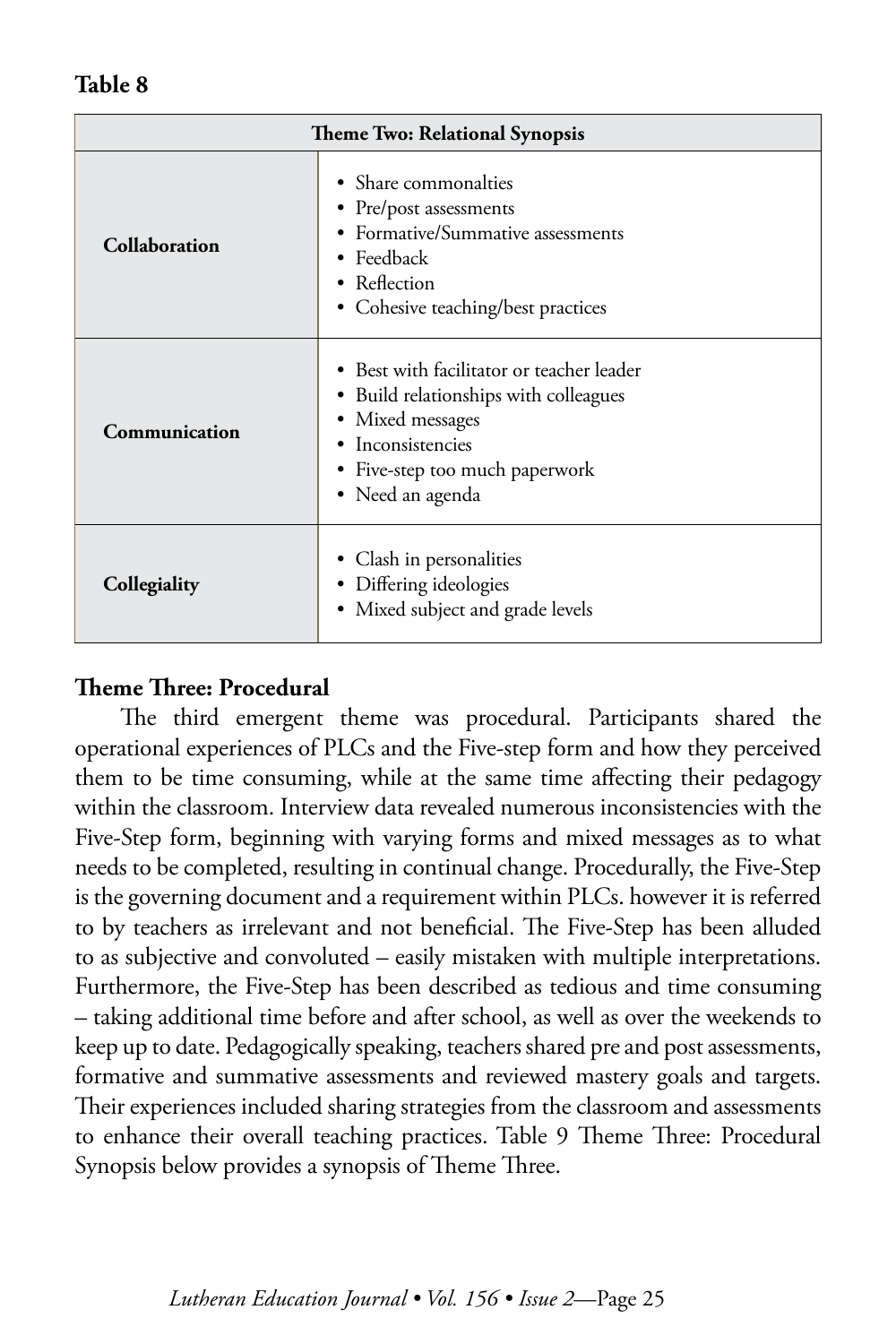| <b>Theme Three: Procedural Synopsis</b> |                                                                                                                                                                                            |  |
|-----------------------------------------|--------------------------------------------------------------------------------------------------------------------------------------------------------------------------------------------|--|
| <b>Five-step Process</b><br>(form)      | • Varying forms<br>• Continual change<br>• Mixed messages<br>• Serves as a guide<br>• Compliance piece<br>• Subjective and convoluted<br>• Limits meaningful discussion (due to paperwork) |  |
| <b>Time Consuming</b>                   | • Five-step is tedious<br>Requires excessive data compilation<br>• Updating of the form requires time spent before and<br>after school and on the weekend                                  |  |
| Pedagogy                                | • Pre/post assessments<br>Formative and summative assessments<br>• Shared strategies from the classroom<br>• Enhances teaching practices                                                   |  |

#### **Theme Four: Structural**

The final theme that emerged was a structural component. Participants shared their feelings on PLC meeting times, the Five-Step form, contractual responsibilities and upper administrative directives. In the previous three themes, both School A and School B comparably aligned themselves. However, in theme four, School A and School B differed in PLC meeting times. Participants at School A indicated that they meet weekly for one class period, approximately 25- 50 minutes. Whereas those at School B meet biweekly, alternating between PLC time and team time for 50 minutes. Participants shared their experiences with the Five-Step and said that it served as an accountability piece that assists the team in meeting their goals. The interviews also revealed that meeting weekly in PLCs is a contractual requirement. However, some believe there is considerable impetus from upper administration on the directive and implementation of PLCs. It is also important to note that the participants who were observed reported receiving numerous mixed messages from upper administration on down, which, in turn, translated to multiple interpretations of the actual PLC process and its expectations. Table 10 Theme Four: Structural Synopsis below highlights a complete summary of Theme Four.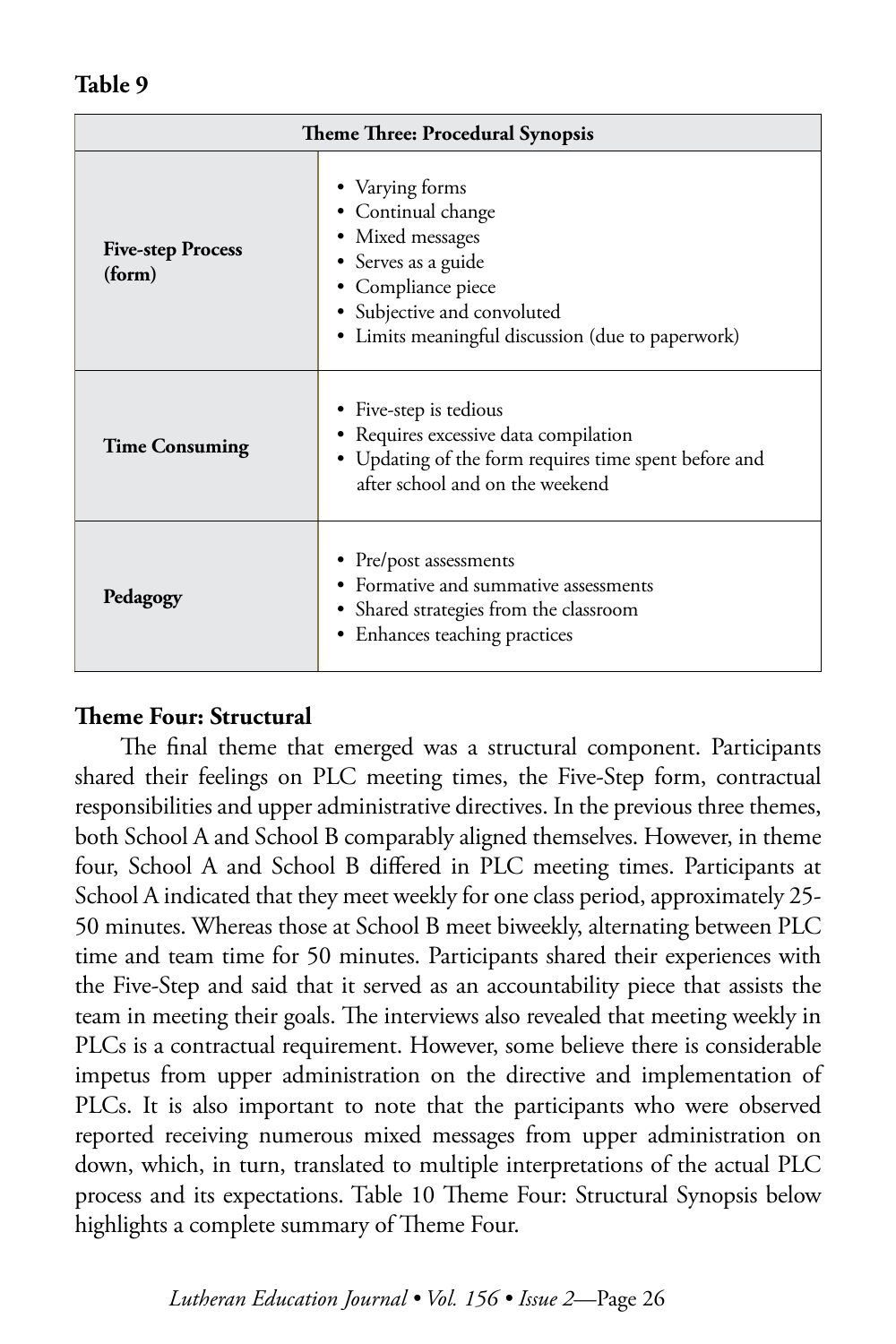| <b>Theme Four: Structural Synopsis</b>            |                                                                                                                                                                                  |  |
|---------------------------------------------------|----------------------------------------------------------------------------------------------------------------------------------------------------------------------------------|--|
| <b>PLC Meeting Times</b>                          | • School A: weekly for approximately 25-50 minutes<br>• School B: biweekly for 50 minutes - alternating between<br>PLC time and team time                                        |  |
| Five-step                                         | • Accountability<br>• Leads to goals and bigger picture<br>• Compliance piece<br>• Can be competitive and judgy among fellow colleagues                                          |  |
| Contractual<br>Administrative<br><b>Direction</b> | • Contractual requirement<br>• Push from upper administration<br>• Mixed messages<br>• Multiple interpretations form upper administration,<br>building administration, and coach |  |

#### **Conclusions**

The purpose of this study was to investigate how, and in what ways, high school personnel perceived their experiences in PLCs. How do teachers experience high school PLCs? How are teachers' practices shaped by PLCs? How, and in what ways, do high school personnel perceive their experiences in PLCs? PLCs have received credibility within the scope of supporting and improving teacher awareness and competencies leading to greater teacher efficacy for meeting students' requisites (Rosenholtz 1989, Hord 1997, Donaldson 2008, Cohen et al. 2009, Drago-Severson 2012). The research was crafted to provide a baseline of teacher perceptions and to highlight areas where improvement could take place by using a purposeful convenience sampling to obtain the best insight and understanding of how, and in what ways, high school personnel perceived their experiences in PLCs.

Interview questions implemented for this study were originated and supported by the literature on Professional Learning Communities associated with teacher perceptions and experiences. In total, fifteen interview questions were created. Six introductory questions focused on research question one, and how teachers perceived and experienced PLCs in their high school contexts. Four questions investigated research question two, to explore how teachers' practices were shaped by PLCs. Five questions on how PLCs shape teaching culture in the high school setting investigated research question three. Collectively, the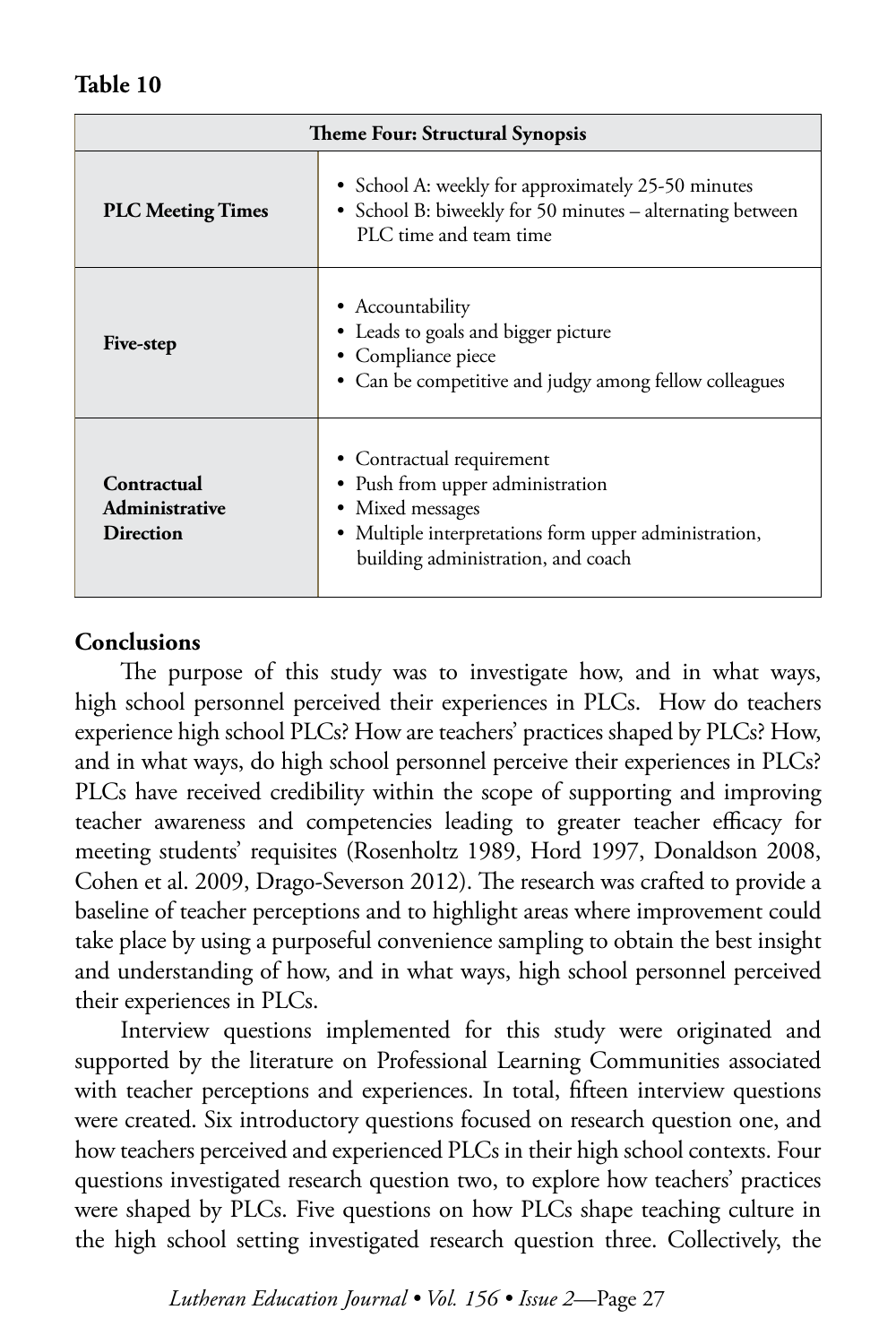fifteen questions for teachers were harmonious with the three research questions created by the researcher and implemented during the one-on-one interviews. All questions supported the findings of this study on how, and in what ways, high school personnel perceive their experiences in PLCs.

Results of this study revealed that teachers are torn between their overall perceptions of PLCs, finding them both positive and negative. Seven of the eighteen teachers interviewed identified PLCs, as an effective means to collaboration, where, when run correctly (specifically teacher driven), they can produce positive outcomes. On the contrary, eleven teachers found PLCs to be negative, citing that they were a waste of time and convoluted, with endless paperwork. Leadership within PLCs was perceived by teachers as positive overall where teachers take on a leadership role in facilitating the meeting.

The research study revealed teachers' operational experiences of PLCs, the Five-Step form, meeting times, contractual responsibilities and directive from upper administration. Interview data overwhelmingly revealed numerous inconsistencies with the Five-Step form. Furthermore the study revealed teachers' relational experiences of PLCs, sharing experiences of collaboration, communication and collegiality. Research has exposed that participant experiences with collaborating, sharing commonalities, formative assessments and feedback enriched their overall teaching practices, producing a cohesive teaching environment. Communication was also an area of concern of those teachers interviewed. Teachers reported receiving mixed messages and inconsistencies in large part due to directives filtered down from upper administration, to building administration, to the academic coach, and then to the PLC team.

In conclusion, all the research questions supported the findings of this study on how, and in what ways, high school personnel perceived their experiences in PLCs.

#### **Implications of the Research**

From this study the following practical implications have emerged and are hereafter summarized. The first and foremost implication is that there needs to be a clear and concise directive communicating from the top down to address the misconceptions and expectations of a PLC within the district. Participants shared that they are not sure if they were on the same page or clearly knew what was expected from the district or administration.

Presently, teachers are overwhelmed and have expressed their concern with numerous initiatives that involve countless hours before and after work involving the PLC process. According to teachers interviewed, the Five-Step form created by the district to record progress in PLCs was convoluted, citing differing Five-Step forms with various interpretations making it unclear as to which one to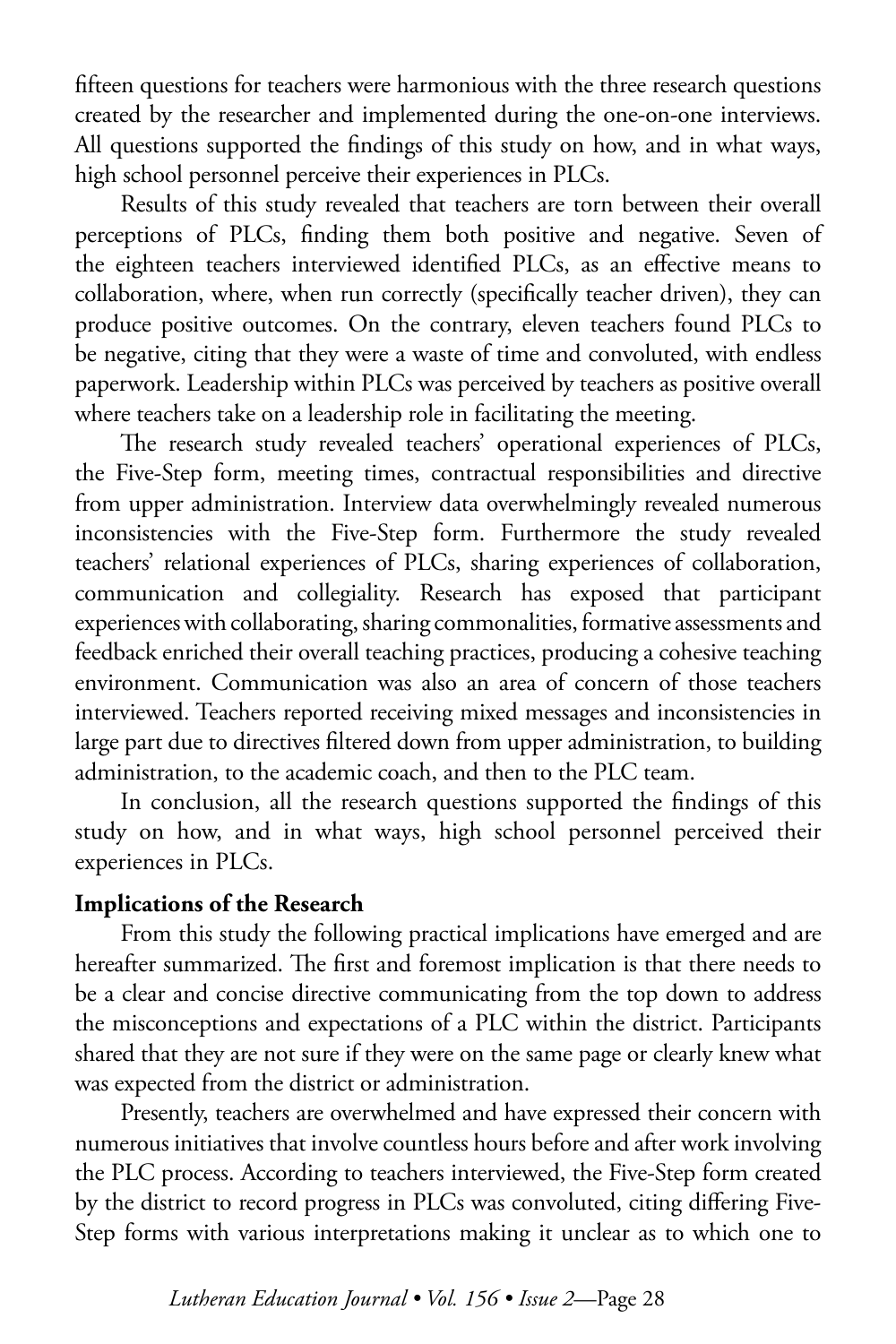use. The Five-Step form as a compliance piece was often times referred to with a negative connotation including inconsistency within PLCs, overwhelming data expectations, and overall requirements within the Five-step.

A second implication for this study is the need for a single Five-Step form that is uniform and tailored to incorporate the directive of the administration. A single streamlined document would create a more unified staff working toward a common goal, while at the same time working together to close the achievement gap and address priority school designation from the state. Pedagogically speaking, teachers share pre and post assessments, formative and summative assessments, and review mastery goals and targets. Their experiences included sharing strategies from the classroom and assessments to enhance their overall teaching practices. Incorporating a streamlined Five-Step to further enhance this process would only continue to benefit the teachers with whom they work.

In order to increase student achievement and staff collaboration through PLCs, implementing a clear and concise communication directive and a streamlined Five-Step form throughout the district is essential. DuFour et al. (2008) underscored that "educators must acknowledge that often, the primary cause for our inaction has been conflict from within rather than the opposition of external forces" (p. 429). Specifically focusing on communication and a streamlined Five-Step process can assist on keeping teachers and administrators on the same page. As a result, PLCs will produce the results that both parties strive for, and together their aspirations, experiences, and motivations will prosper according to transformational leadership theory.

#### **Recommendations for Future Research**

The research design incorporated a qualitative study that explored how, and in what ways, high school personnel perceive and experience PLCs. Implementing a phenomenological methodology and using basic grounded theory, the researcher was able to explore participant perceptions and overall experiences of PLCs. Data collected from this study can further assist school districts and administrators who have a vested interest in PLCs as part of their school improvement process and universities that study or focus on professional learning communities. The researcher felt participants were vigilant in their reactions, perhaps in fear that the district would retaliate or know who said what. As a result of the researcher's observation, this study should be replicated in urban high schools outside of the district, where the researcher is not employed to eliminate any underlying fears of retribution.

Additional research on the PLC process concerning the four emergent themes of this study: directional, relational, procedural and structural in relationship to high school personnel and their perceptions and experiences of PLCs would also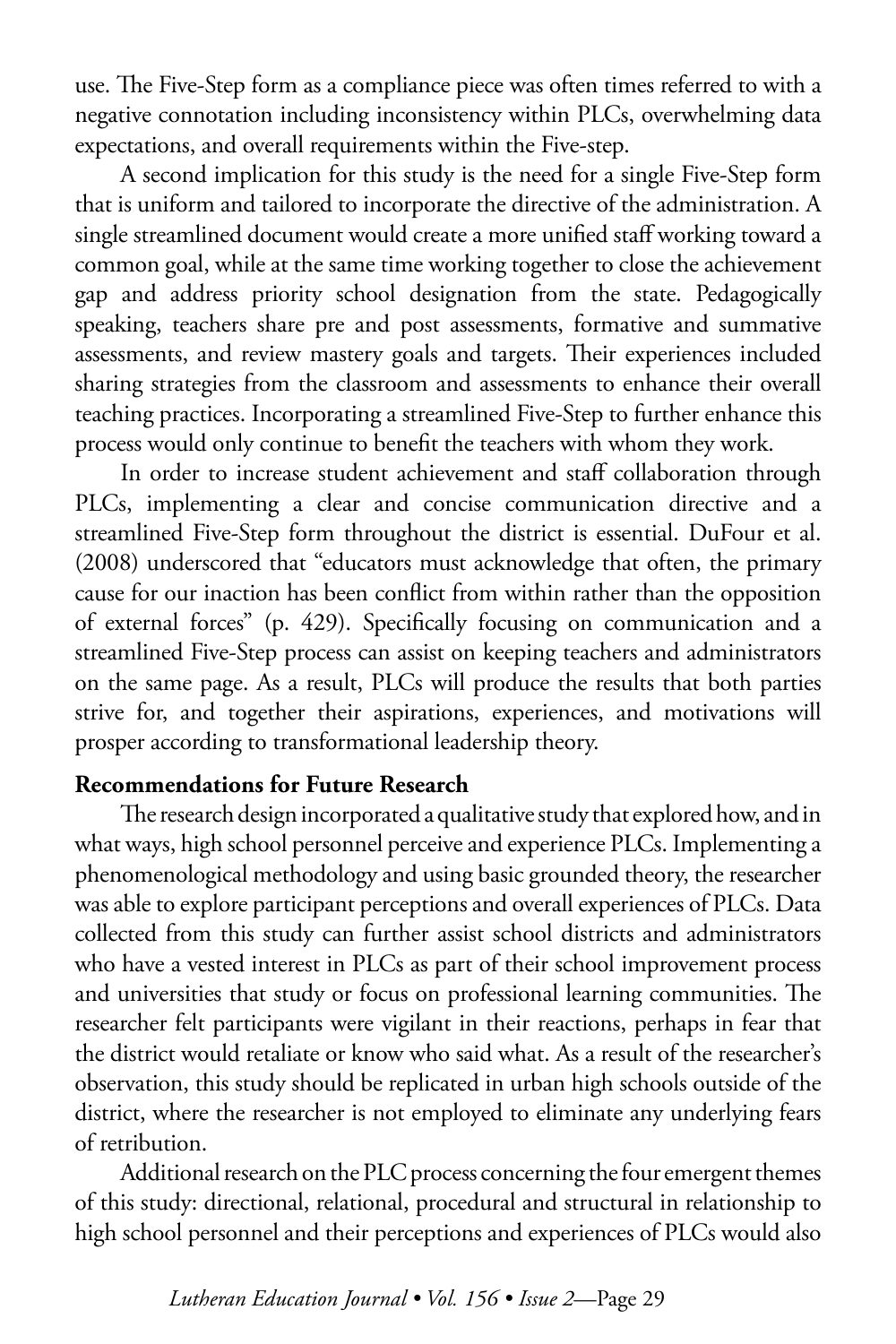provide valuable information. Continued research in these four themes could cohesively detail the perceptions of high school teachers and their experiences in PLCs and continue to explain these observations and understandings of the PLC process. These new findings could also help in further assisting universities, administrators, and participants of PLCs in working seamlessly toward one collaborative effort.

#### **References**

- Creswell, J. (2012). *Qualitative inquiry & research design: Choosing among five approaches.* SAGE.
- DuFour, R. (2004). Schools as learning communities. *Educational Leadership, 61*(8), 6-11.
- DuFour, R. (2007). Professional Learning Communities: A bandwagon, an idea worth considering, or our best hope for high levels of learning? *Middle School Journal, 39*(1), 4-8.
- DuFour, R., DuFour, R., & Eaker, R. (2008). *Revisiting professional learning communities at work: New insights for improving schools.* Solution Tree.
- DuFour, R., DuFour, R., Eaker, R., & Many, T. (2006). *Learning by doing: A handbook for professional learning communities at work.* Solution Tree.
- DuFour, R., & Eaker, R. (1998). *Professional learning communities at work: Best practices for enhancing student achievement.* Association for Supervision and Curriculum Development.
- Fullen, M. (2004). *Leadership and sustainability: Systems thinkers in action.*  Corwin Press.

Hord, S. (1997). *Professional learning communities: Communities of continuous inquiry and improvement.* Southwest Educational Development Laboratory.

- Hord, S., & Roy, P. (2006). It's Everywhere, but what is it? Professional Learning Communities. *Journal of School Leadership, 16*(5), 490-501.
- Hord, S., & Sommers, W. (2008). *Leading professional learning communities: Voices from research and practice.* Corwin Press.

King, M., & Newmann, F.M. (2001). Building school capacity through professional development: Conceptual and empirical considerations. *International Journal of Educational Management, 15*(2), 86-93.

- Kruse, S. (1996). *Collaboration efforts among teachers: Implications for school adminstrators.* Retrieved from ERIC database. (ED402651)
- Mitchell, C., & Sackney. (2000). *Profound improvement: Building capacity for a learning community.* Routledge Press.
- Reichstetter, R. (2006). *Defining a professional learning community: A literature review.* Retrieved from [https://www.rider.edu/files/tlc-DefiningPLC\\_](https://www.rider.edu/files/tlc-DefiningPLC_LitReview.pdf) [LitReview.pdf](https://www.rider.edu/files/tlc-DefiningPLC_LitReview.pdf)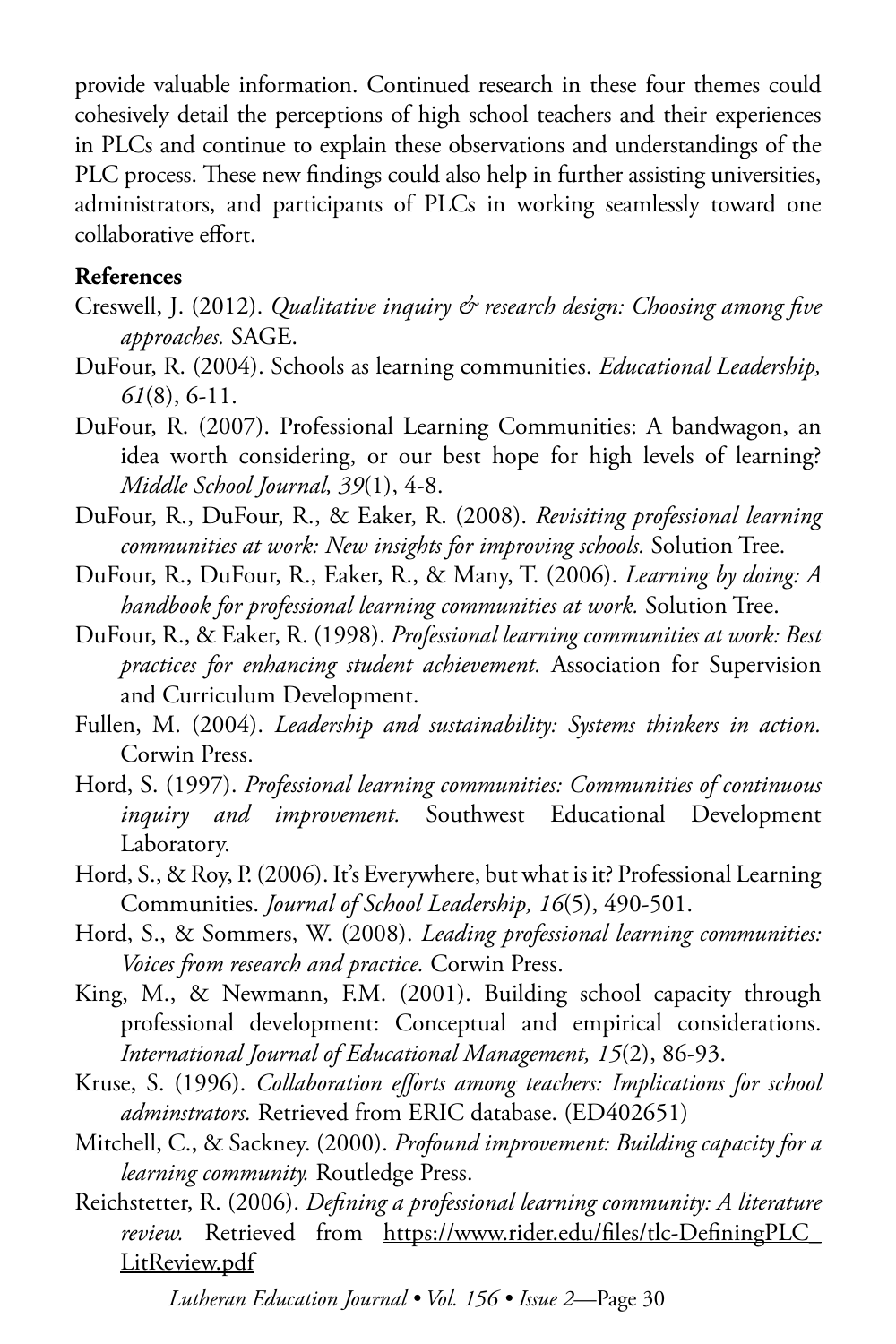- Sackney, L. (Ed.). (2000). *Profound improvement: Building capacity for a learning community.* Swets & Zeitlinger.
- Senge, P. (1990). *The fifth discipline: The art and practice of the learning organization.*  Doubleday Currency.
- Senge, P., Camron-McCabe, N., Dutton, J., Kleiner, A., Lucas, T., & Smith, B. (2000). *Schools that learn: A fifth discipline fieldbook for educators, parents and everyone who cares about education.* Currency/Doubleday.
- Stoll, L., Bolam, R., McMahon, A., Thomas, S., Wallace, M., Greenwood, A., & Hawkey, K. (2006). *Professional learning communites: Source materials for schoolleaders and other leaders of professional learning.* Innovation Unit.
- Toole, J., & Louis, K.S. (2002). *The role of professional learning communities*  in international education. Retrieved from [https://www.researchgate.](https://www.researchgate.net/publication/226317988_The_Role_of_Professional_Learning_Communities_In_International_Education) net/publication/226317988 The Role of Professional Learning [Communities\\_In\\_International\\_Education](https://www.researchgate.net/publication/226317988_The_Role_of_Professional_Learning_Communities_In_International_Education)
- Vescio, V., Ross, D., & Adams, A. (2008). A review of research on the impact of professional learning communities on teaching practice and student learning. *Teaching and Teacher Education: An International Journal of Research and Studies, 24*(1), 80-91.
- Williams, Brien, Sprague, & Sullivan, a. (2008). Professional Learning Communities: Developing a school-level readiness instrument. *Canadian Journal of Educational Administration and Policy, 9*(1), 1-17.

**James L. Davis III,** *Ed.D. is an educator in Akron Public Schools in Ohio and serves as the Special Education Department Chair. James received his Ed.D. from the Department of Educational Leadership at Concordia University Chicago. His expertise lies in school leadership, federal budget oversight and allocation, special education law, school improvement and intervention assistance team experience, and testing coordinator.* 

**Paul Sims,** *Ph.D. is the chairperson of the Department of Leadership at Concordia University Chicago. At the master's and doctoral levels, he has taught courses on Supervision and Leadership. Dr. Sims has also served as a chairperson and reader on over a hundred doctoral dissertations. Previous to working at the university level, he was a high school teacher, dean of students, director of student activities, and principal.*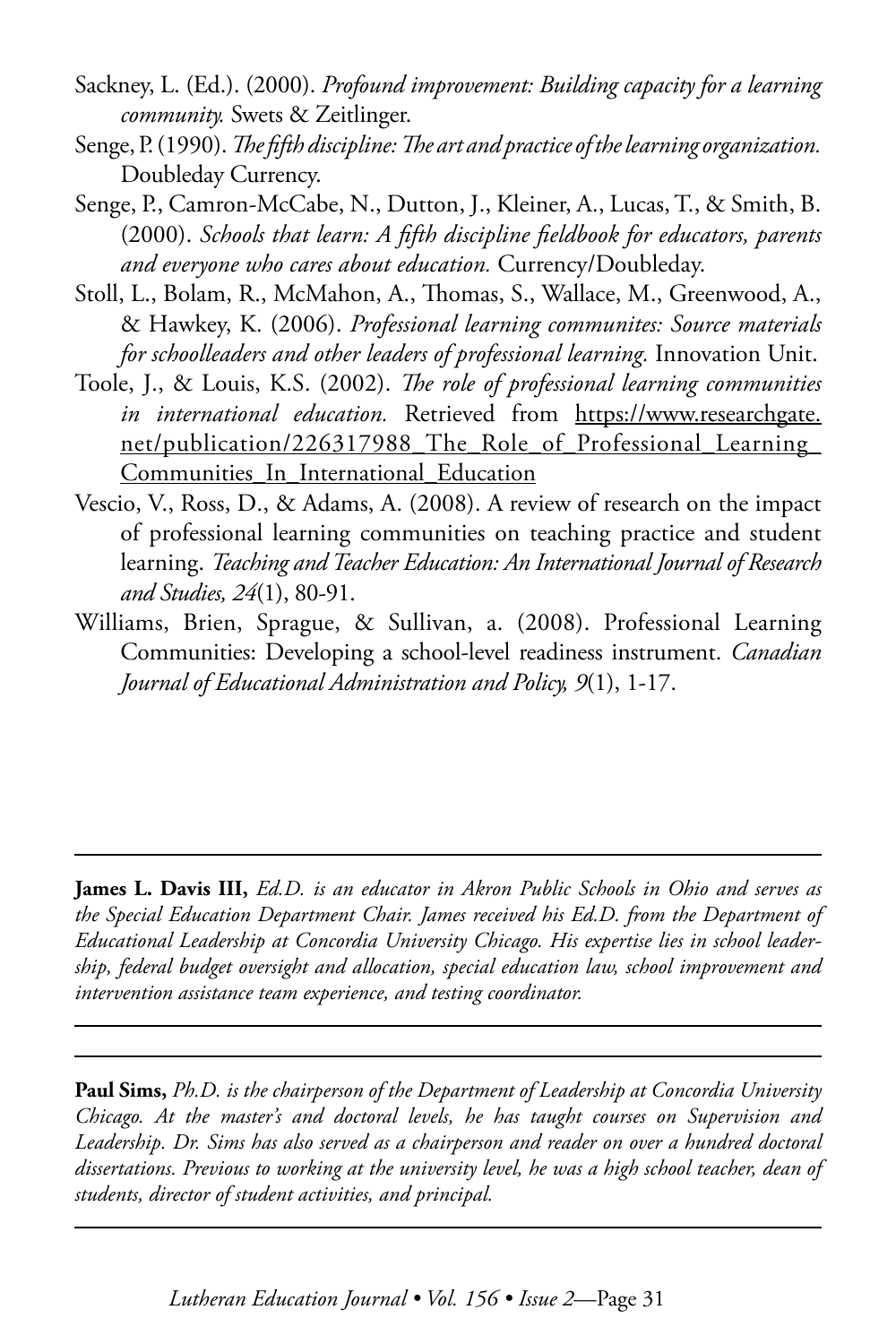**L. Arthur Safer,** *Ph.D. is Professor of Leadership in the Department of Leadership, College of Graduate Studies, Concordia University Chicago. He is also Professor Emeritus, Loyola University Chicago. His area of specialization is policy analysis and organizational behavior. Safer received his B.A. from Miami University of Ohio, his MPA from the Kennedy School of Government, Harvard University, and his Ph.D. from Northwestern University.*

**Lydia K. Manning,** *Ph.D. is a gerontologist, educator, and entrepreneur with a wide range of experience in the field of aging. She is a Professor of Gerontology at Concordia University Chicago in the College of Graduate Studies. Lydia received her Ph.D. in social gerontology from the Department of Sociology and Gerontology at Miami University. Her expertise lies in complex issues related to aging and well-being. Her research focuses on resilience with additional interests in religion and gender.* 

**Rebecca Hornberger,** *PhD, is an assistant professor of leadership and chair of SAIL in the Department of Leadership at Concordia University Chicago. She has more than 23 years of experience as an educator and educational leader serving students and other educators throughout the state of Ohio.*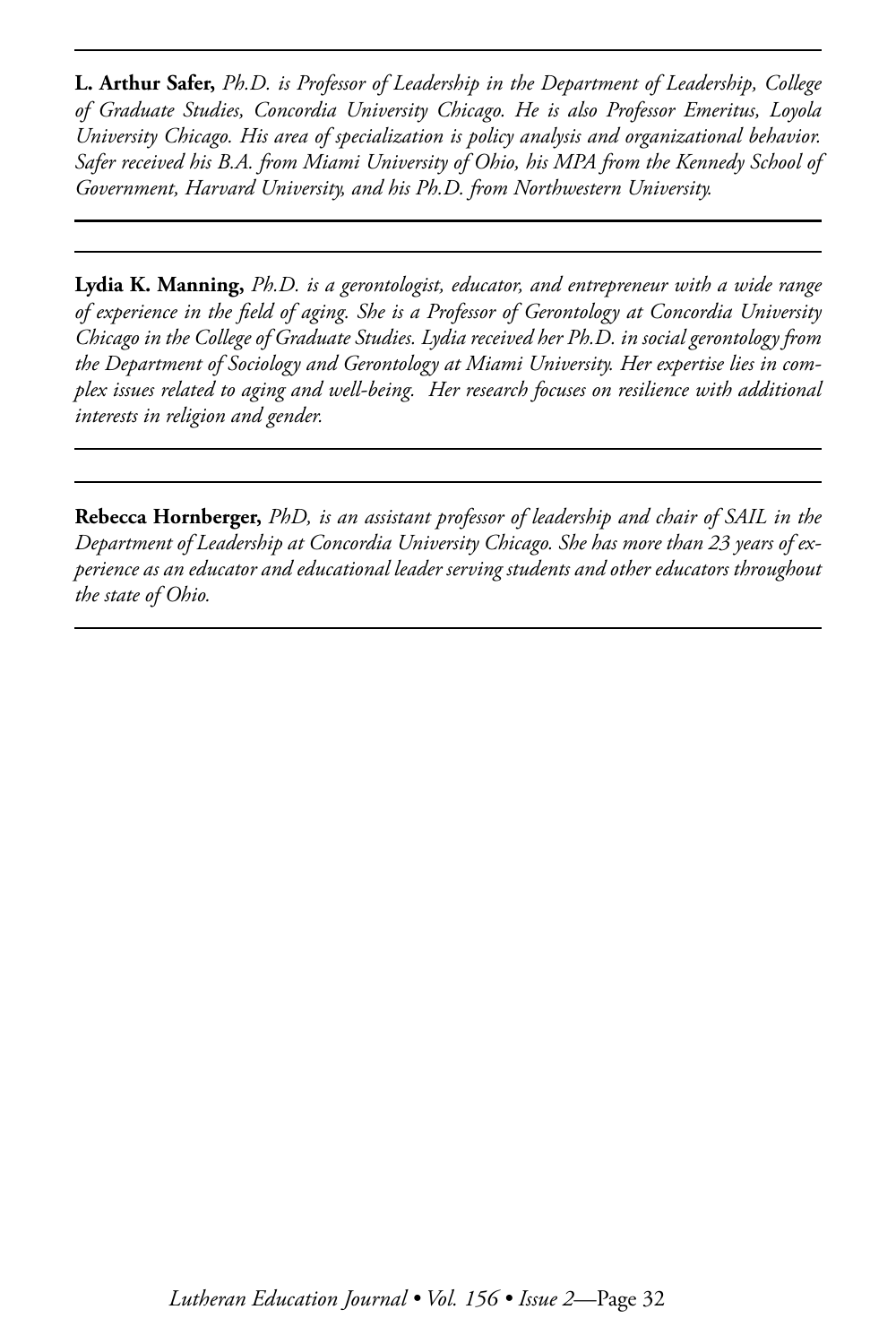# **Collaborative Decision-Making**

By Ronald Warwick

The aim of this paper is to share a process the author has developed and implemented with many private and public organizations as well as thousands of graduate students over the past 50 years. The aim of this process is to identify values, concerns, issues, priorities, and goals, and then plan and implement improvement strategies, gather and analyze data from these improvement strategies, revise and continually improve the organization to meet and exceed its aim.

The journey through this process enables you to lead a collaborative process with any group in your organization, however small or large. This process involves two phases: Phase One is the Identification Process phase, and Phase Two is the Continuous Improvement Process phase. Phase One can be achieved usually in a one full-day meeting. However, Phase Two requires a number of small-group team meetings to address the continuous improvement process.

The first step is for you, as the leader, with your leadership team, to determine an area needing improvement. This first step starts by the leader placing a question in front of the leadership team who will be going through this process and/or assisting the organizational staff who will be going through this process. The question is on the screen starting with the stem: "What are the …?" Some examples of areas needing to be addressed might be:

- 1. What are the values most important to implement in our department?
- 2. What are the causes of our decision-making system not being effective?
- 3. What are the academic competencies and behavioral skills required of our graduate nursing program?
- 4. What are the criteria to be considered in selecting our next church leader?
- 5. What are the strategies we can design in our work place to help us be more collaborative and supportive of each other?

#### **Phase One: Collaborative Decision-Making Process**

**Step 1:** The point is that whatever issue, priority, item, etc.... you wish to address, formulate it into a question. This question starts the process. NOW STOP! The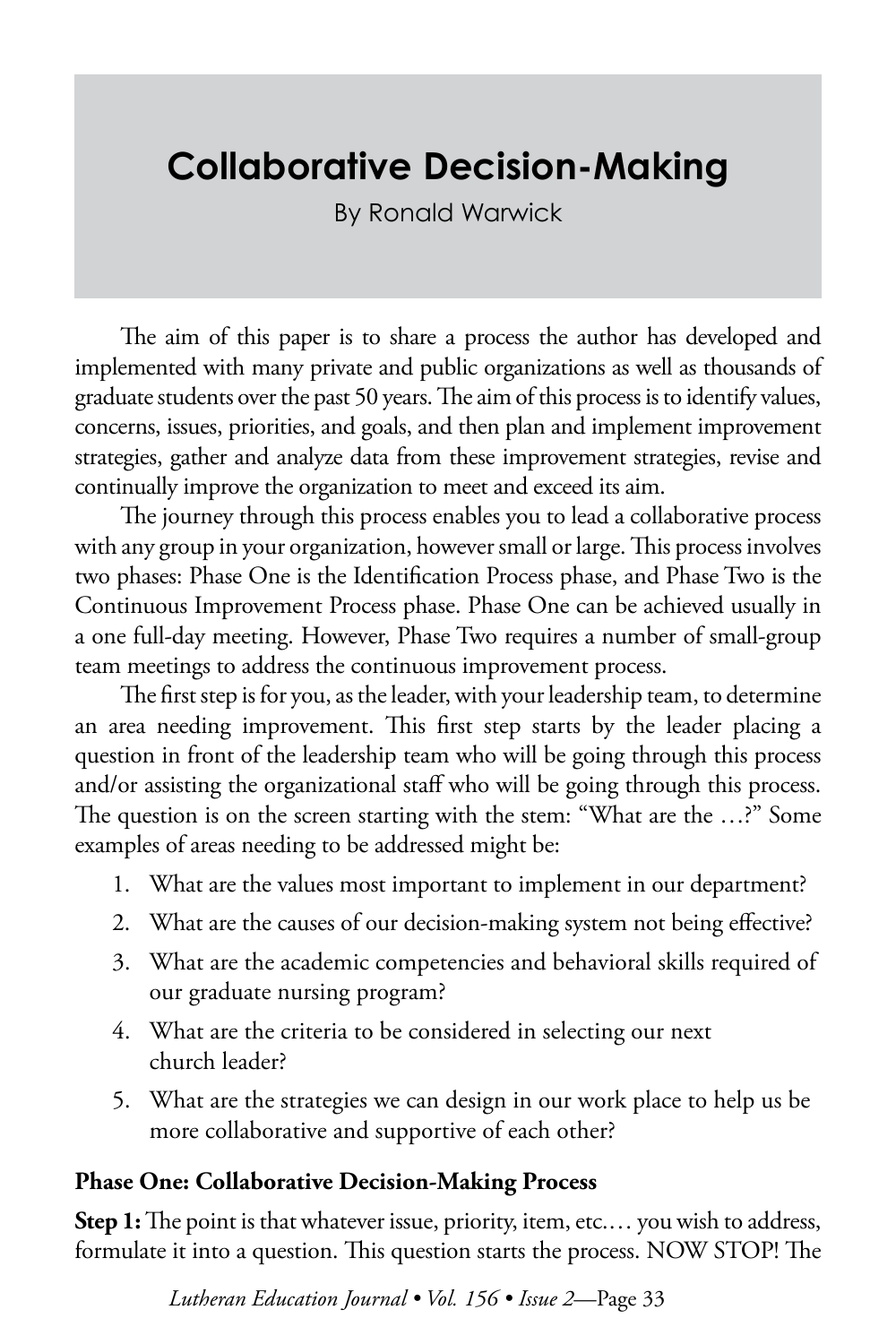wording of this question must be discussed, clarified, and agreed upon with the leadership team before going to the next step. Once this has been achieved, move to step two.

**Step 2:** Groups of five to seven members are selected who represent a mixture of the organization work-force community. Each group follows a process that enables them to list items (responses to the question) with no conflict. The groups are led through this process by a leader/facilitator and all groups proceed through the "Collaborative Decision-Making Process" starting with 2.1 listed below:

2.1 Each group brainstorms responses by writing each idea on a 5x8 index card using large felt pens, one idea per card. (NO TALKING ALLOWED) The reason "NO TALKING IS ALLOWED" is that each person must be allowed to think of ideas that respond to the question without being influenced by another person's comments during this step in the process. This step takes only five to ten minutes. After ten minutes, ask each group to close this activity down.

**Step 3:** After step two is completed, one member at a time, places his cards on the table/floor following the procedures listed below:

3.1 Place one card down on the table/floor. Place the next card under it if it is related to the above card.

3.2 If the idea on the next card is not related to the card previously put on the table/floor, start a new column.

3.3 Proceed under this criterion until that person places all his cards on the table/floor.

3.4 The next person in the group follows the same criteria and the activity proceeds until all group members have their cards down on the table/floor in columns.

3.5 NO TALKING ALLOWED DURING THIS ENTIRE PROCESS Again, each person must be allowed to think without being influenced by another person during this step in the process. (The leader/facilitator, must stop any discussion during this process. This is critical!)

**Step 4:** After everyone has placed cards on the table/floor, anyone can now move any card to any place in any column where one feels it is more related. Everyone is allowed to discuss the card moves and debate any move. This process is time consuming and should not be rushed. It is the key time for everyone to explain ideas and hear different points of view. The leader/facilitator moves the discussion along but does not cut people off or force a decision. Respect for each person's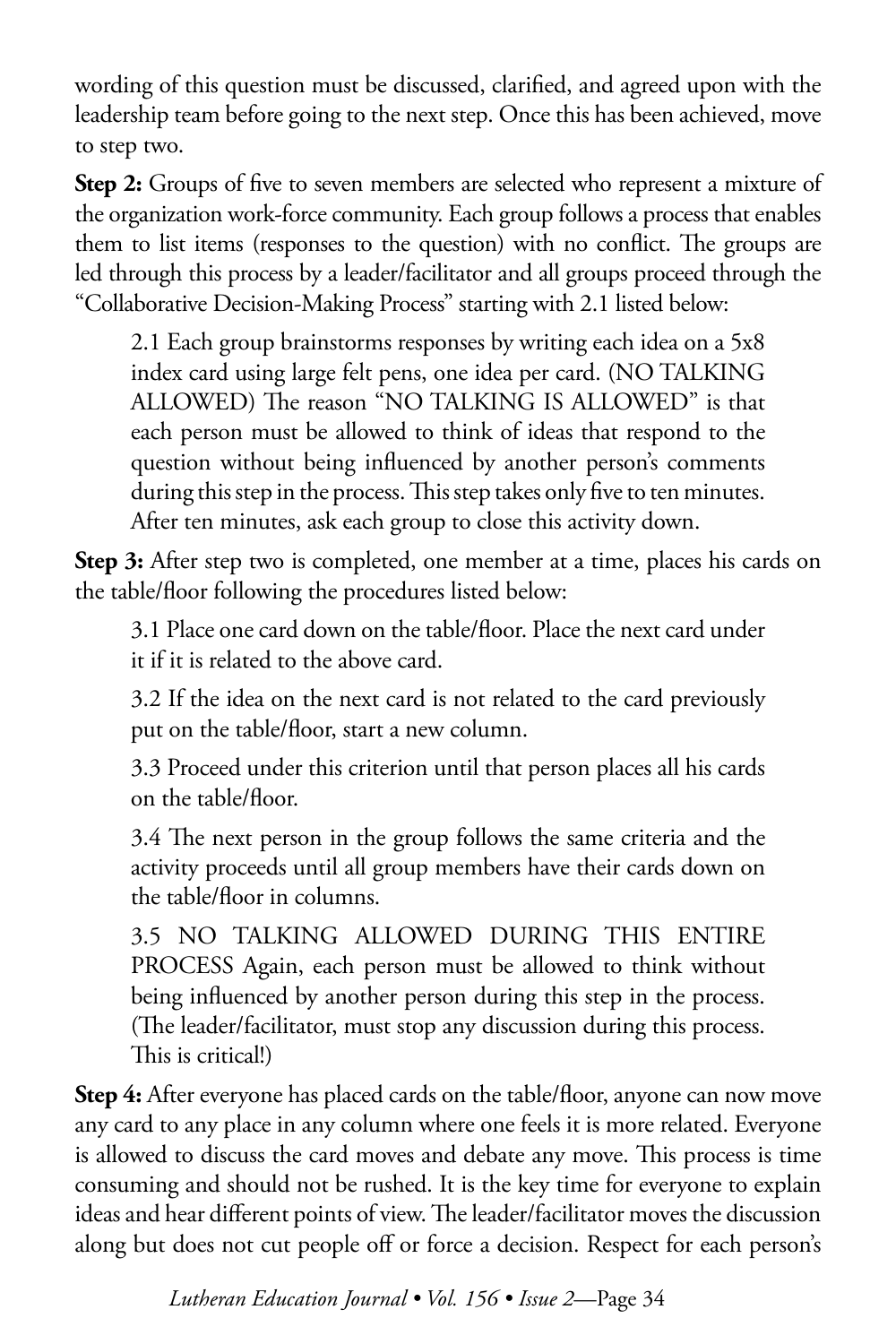view is critical and DISCUSSION IS CRITICAL! The leader/facilitator reminds each group to remove any duplicate card and clarify any card that is not clear to the entire group. After moving and clarifying the cards, the leader reads each card to the group and if any editing is suggested, the card is changed to reflect the edit.

**Step 5:** After the cards in each group have been arranged to everyone's satisfaction, the next step begins. This step involves two groups integrating their columns into one set of columns. As these columns are combined, remove duplicates and edit card wording if needed. Read and agree on the final set of columns after combining is complete. Repeat Step 5 again, and again, and again until one group of columns remains on the table/floor.

**Step 6:** After all the column cards have been combined and clarified, and the total group is satisfied with the location of the cards, the total group creates a title card for each column. In the upper right corner of each card, mark the title column card and number code of the column cards in each column so they are identified. Title cards are 1.0, 2.0, and 3.0… Cards under Title Card 1.0 are 1.1, 1.2, and 1.3… Cards under Title Card 2.0 are marked 2.1, 2.2, 2.3…. and so on.

**Step 7:** The next step is to determine which card items are the most critical to the entire group at this time from all the items generated. This is done through a multi-voting process. The leader/facilitator explains the criteria used for the voting process: If the item is "critical to be addressed now", vote five fingers, if it is "important to be addressed now", vote three fingers, if it is "important but not critical at this time", vote one finger. The facilitator reads each card and asks for the vote. All members of the group vote at the same time, and **no talking during the voting process.** If you are slow to vote, shut your eyes and then vote so you are not influenced by other votes. The leader will delay to count votes until all group members vote on the item. The leader/facilitator (or a group member) records the vote on each individual card in the lower right corner of each card, no vote on the title card. This process is done on each card on the table/floor. One strategy used for counting votes is to ask the entire group to sit in a circle with their backs facing the center of the circle. Also, sometimes the leader/facilitator asks the group to keep their eyes closed during the voting step to enhance no influencing from others during the vote.

**Step 8:** The top-voted column of cards is identified. The group might notice a natural break in the votes between the top level and the next level and select the top-level items. The top seven to ten cards based on the vote count need to be identified and selected. These items are then set in a single column in any order for the group to see, and then labeled in the upper left corner as "A, B, C, D, E, F, etc.…" Then individuals in the group are asked to rank the items in order of importance to be addressed with the highest rank number given to the one "most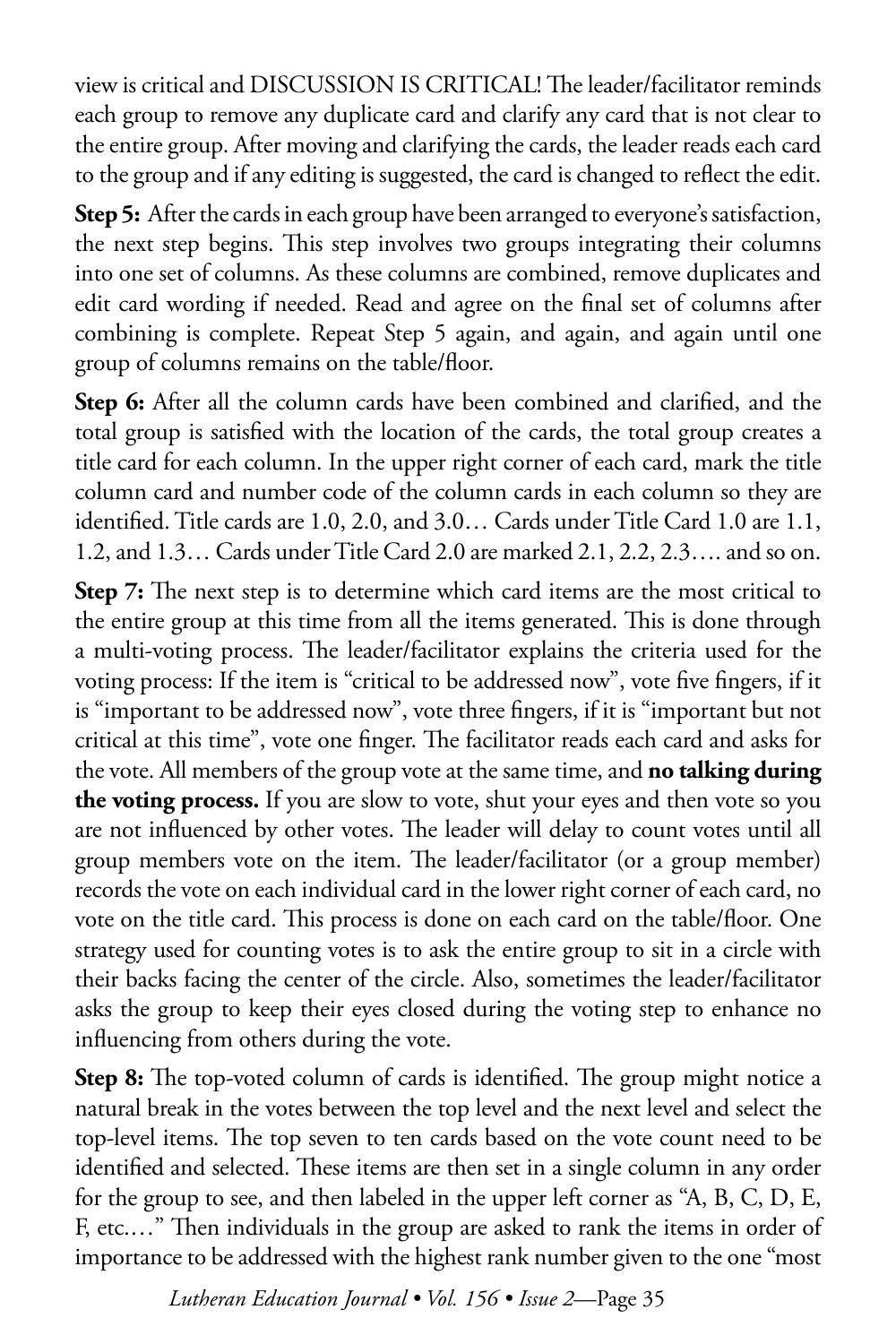critical", and the next highest rank number given to the next rank, and so on down the line. The lowest number (1) is given to the "least critical" of the items in the column. If you have eight total cards in the column, (8) would be given to the highest ranked item, (7) to the next ranked, and so on down to (1) for the lowest-ranked item.

**Step 9:** The leader/facilitator totals the "rank votes" from all participants and displays them on the screen for all to see. Once the rank vote totals are complete, ranking the items is next. The rank of the items is written next to the total vote column and everyone can see the rank. The highest voted item is ranked # 1; next highest vote is ranked # 2, and so on. If any items tie for a rank position, revote the item by the five-three-one vote method only to determine the rank position, and do not change its previously recorded total vote.

**Step 10:** After the rank is recorded, the total group determines if the group has control over the items listed and ranked. The item-control analysis is done by asking the group if it has control, (authority to make decisions to address the item) over improving this situation/item. Again, the group may be asked to sit in a circle facing to the center to allow easy vote counting. The vote is done by the "thumbs up / thumbs down" method with no talking during the voting process. If an individual feels the work-group has control over improving this item, vote "thumbs up", if not, "thumbs down." The facilitator records the control vote in the next column in the following manner: yes vote (35) /no vote (15) if 50 people are in the total group. After the control vote is recorded, the group may decide to discuss the control vote interpretation, and may vote again after some group clarification is understood differently based on new information.

**Collaborative Decision-Making Process Rule:** The rule that determines the group's priority to be addressed is **"HIGHEST RANK AND HIGHEST CONTROL."** The items with the highest rank and highest control are the items the group believes are the best ones to address at the present time.

Review Table 1, Chart 1, and Chart 2 below.

## **Collaborative Decision-Making Process Steps Review**

- **Step1:** Formulate a question
- Step 2: Individually brainstorm responses to the question on 5 X 8 cards: (NO TALKING)
- **Step 3:** Create card column distribution
- **Step 4:** Move, discuss, clarify, remove, and edit cards
- **Step 5:** Combine groups, again and again to get one total group of cards
- **Step 6:** Code the title card and column cards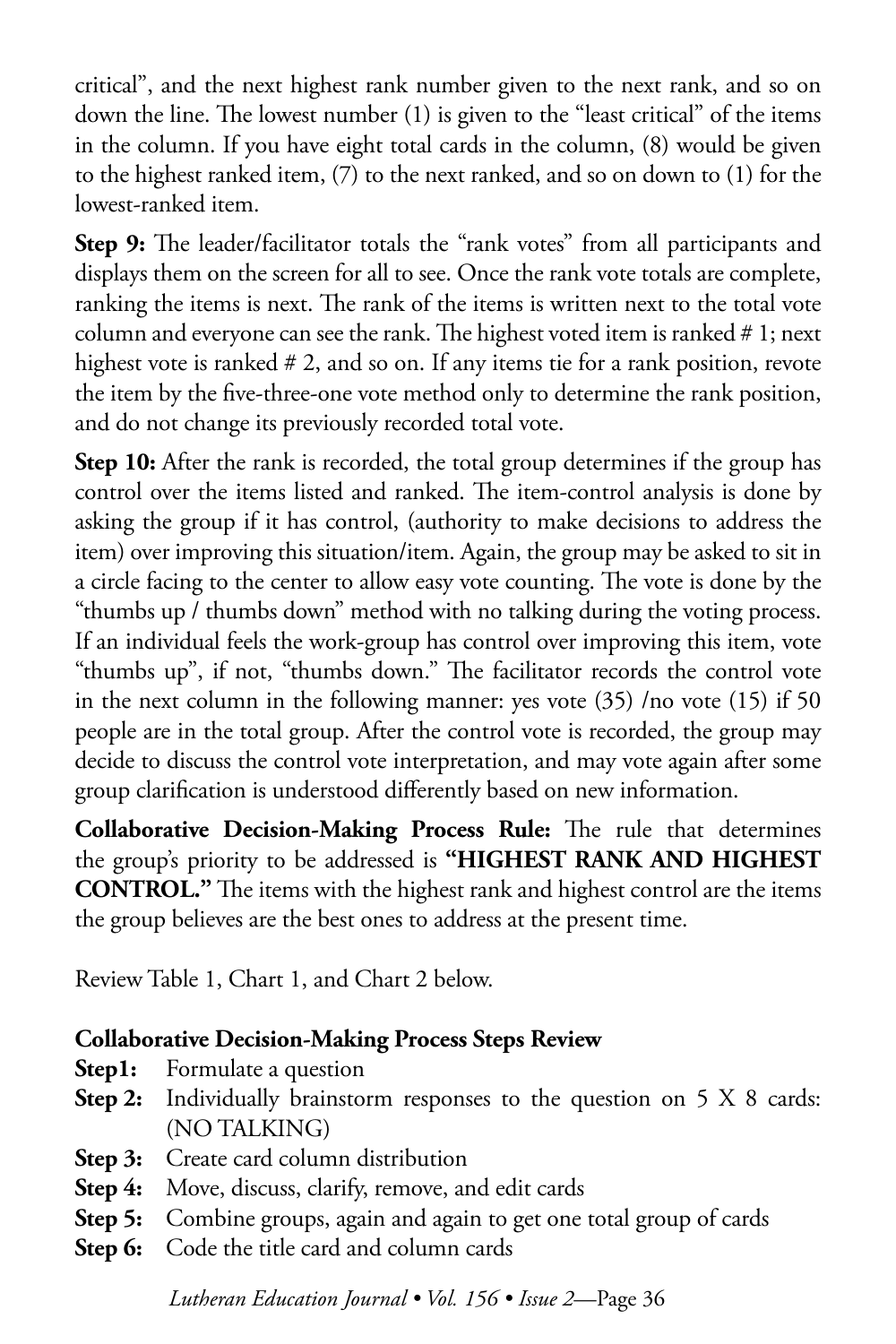- **Step 7:** Vote on each card, 5-3-1, with 5 most important, 3 very important, 1 important
- **Step 8:** Select top voted cards (7-10 cards) and label them (A, B, C, D, etc…), single file line
- **Step 9:** Total individual rank votes and determine Final Rank 1, 2, 3…

**Step 10:** Item Control Analysis Rule: Highest Rank and Highest Control

### **Table 1**

| <b>TOP</b><br><b>SELECTED</b><br><b>ITEM</b> | <b>RANK</b><br><b>SCORES</b> |   |              | <b>RANK</b><br><b>TOTALS</b> | RANK# | <b>CONTROL</b><br>#YES/#NO | <b>TASK SELECTION</b><br><b>PRIORITY</b> |                                          |
|----------------------------------------------|------------------------------|---|--------------|------------------------------|-------|----------------------------|------------------------------------------|------------------------------------------|
| Item                                         |                              | 2 | $\mathbf{3}$ | 4                            | RT    | #                          | Yes/No                                   | Highest Rank &<br><b>Highest Control</b> |
| А                                            |                              |   |              |                              |       |                            |                                          |                                          |
| B                                            |                              |   |              |                              |       |                            |                                          |                                          |
| C etc                                        |                              |   |              |                              |       |                            |                                          |                                          |

Below are two example charts of data; Chart 1 is from a high school head coach athletic staff, and Chart 2 is from a middle school teaching staff, each after a one day seminar using the above process to determine the values important to them, and what they expect from their students in their programs.

## **Chart 1**

| <b>Head Coach Data</b> |                                                                                         |              |                             |                             |
|------------------------|-----------------------------------------------------------------------------------------|--------------|-----------------------------|-----------------------------|
|                        | <b>Descriptions Determined by 11 Head Coaches</b>                                       | <b>Total</b> | Rank                        | <b>Control Count</b><br>Y/N |
| C                      | Respect (Self, Teammates, Opponent, Fans, Officials & Facilities)                       | 209          | 1                           | 10/1                        |
| B                      | Take responsibility for their own actions                                               | 175          | $\mathcal{D}_{\mathcal{L}}$ | 11/0                        |
| F                      | Integrity                                                                               | 170          | 3                           | 11/0                        |
| G                      | Importance of being a student first then an athlete                                     | 168          | 4                           | 11/0                        |
| A                      | Athletes should be dedicated in becoming a<br>better player, student and overall person | 162          | 5                           | 11/0                        |
| I                      | Be a good representative of LZHS in the community                                       | 153          | 6                           | 11/0                        |
| D                      | Handle constructive criticism                                                           | 119          | 7                           | 1/10                        |
| H                      | How to set goals and steps to reach them                                                | 115          | 8                           | 11/0                        |
| E                      | Value all levels and all roles in the sport                                             | 114          | 9                           | 10/1                        |
| N                      | Relationships with coaches and teammates                                                | 112          | 10                          | 11/0                        |
| M                      | Positive reinforcement from coach and<br>athletic department                            | 108          | 11                          | 11/0                        |
| К                      | Thoughtful (about actions, self, others)                                                | 100          | 12                          | 11/0                        |
| $\Omega$               | Demonstrate how to handle criticism, setbacks                                           | 95           | 13                          | 11/0                        |
| J                      | A support group of friends and family                                                   | 70           | 14                          | 6/5                         |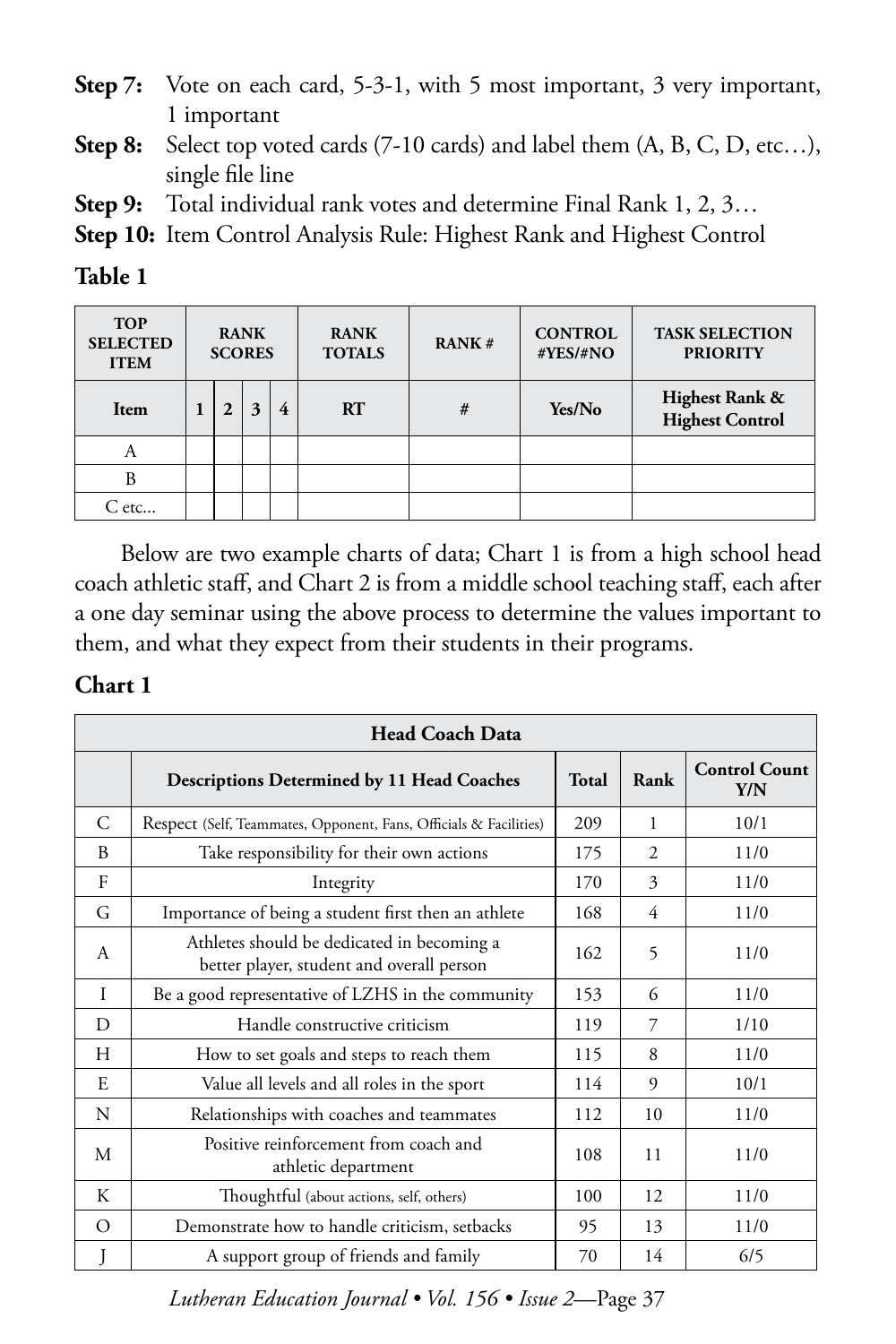## **Chart 2**

| <b>Middle School Teacher Data</b> |                                                        |                              |                             |                |           |
|-----------------------------------|--------------------------------------------------------|------------------------------|-----------------------------|----------------|-----------|
|                                   | Descriptions Determined by 26 M.S. Teachers            | <b>Total</b><br><b>Votes</b> | Rank                        | Y/N<br>Control | HR/<br>HC |
| A                                 | Focus on ALL students not only the extremes            | 167                          | 10                          | 26/0           |           |
| B                                 | Students feel school is a safe and caring place        | 200                          | 3                           | 21/5           | X         |
| C                                 | Keep high expectations and have students meet them     | 194                          | 5                           | 14/12          |           |
| D                                 | PD that is worth staff time                            | 188                          | 6                           | $*4/22$        |           |
| E                                 | Piloting before forcing implementation                 | 168                          | 9                           | $*3/23$        |           |
| F                                 | Bring back the FUN!                                    | 151                          | 13                          | 26/0           |           |
| G                                 | More opportunity to speak openly                       | 195                          | 4                           | 12/14          |           |
| Н                                 | Acknowledge each classroom is different, but important | 162                          | 11                          | 26/0           |           |
| I                                 | Work together towards common goals                     | 184                          | 7                           | 23/3           | X         |
|                                   | Follow through (admin)                                 | 181                          | 8                           | $*4/22$        |           |
| K                                 | Mix teams evenly                                       | 202                          | $\mathcal{D}_{\mathcal{L}}$ | $*7/19$        |           |
| L                                 | Admin. should follow handbook matrix                   | 159                          | 12                          | $*6/22$        |           |
| М                                 | Bad Behavior needs to be taken care of                 | 215                          |                             | 25/1           | X         |

## **Collaborative Decision-Making Process Analysis**

As participants of this collaborative decision-making process move through these steps, they come to realize that each step requires agreement of a vast majority of people in order to move to the next step. The process is built on participants discussing ideas and coming to consensus before moving forward. By the end, almost all participants are in agreement and display very little disagreement. This is the result of the designed collaboration strategies built into the steps in this process. In the end, the participants contribute all the information addressing the initial question, discuss and determine all the input in each step, do all the voting to identify priorities, do the final ranking of the most important items to be analyzed and addressed, debate and determine what they have authority to control, and not able to control, and plan solutions going forward. Through this collaborative process, leaders of the organization need to support the findings from this process, and work within the work place to improve their work environment and in turn, improve the organization as a whole.

## **Phase Two: Continuous Improvement Process**

After the organizational work group completes the "Collaborative Decision-Making Process" to identify the "Highest Rank and Highest Control" priority items, each selected planning team addresses one priority item using the "Continuous Improvement Process" phase which consists of the following steps: Plan Improvement Strategy, Implement Improvement Strategy, Gather and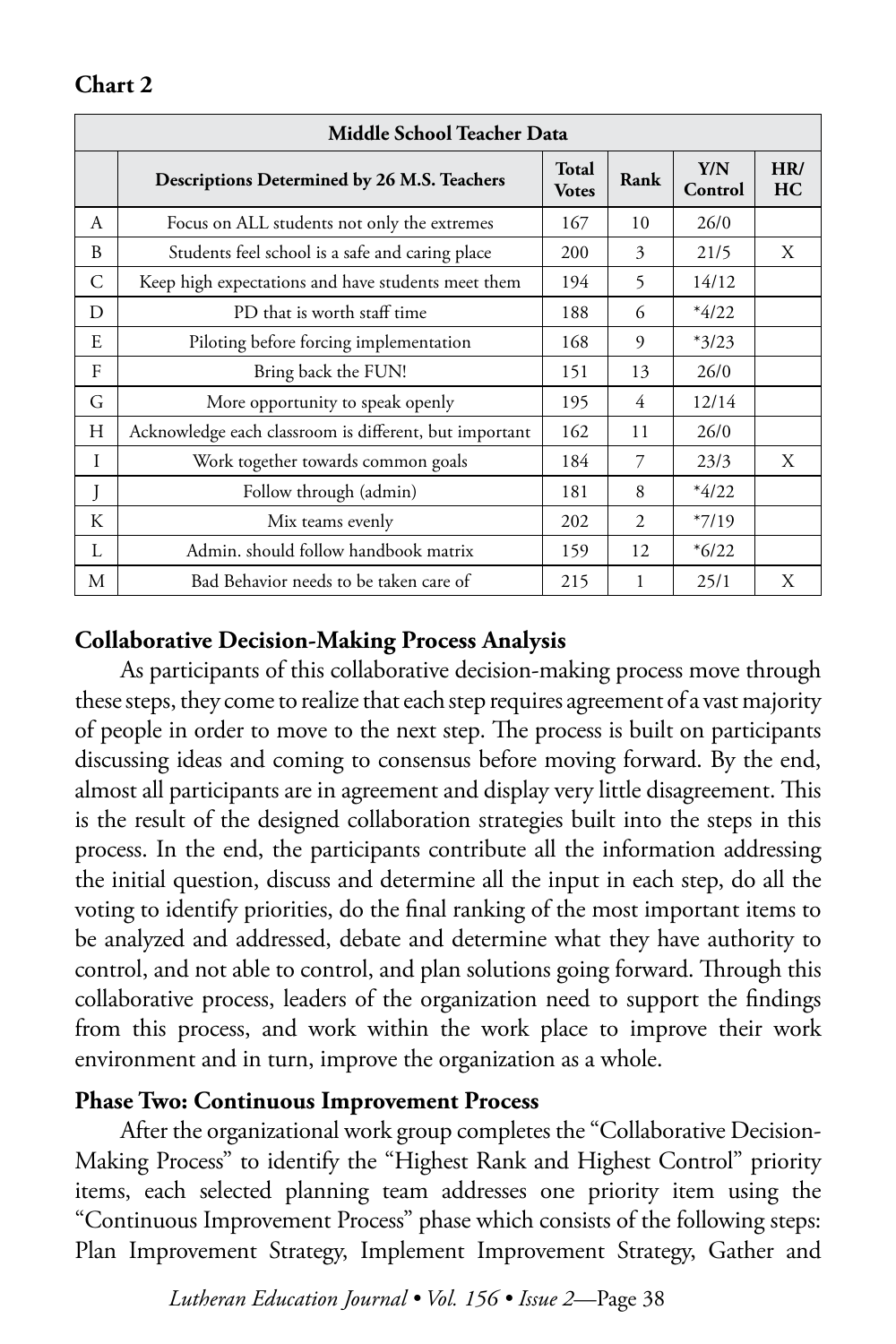Analyze Data on Improvement Strategy, Revise and Re-Implement Continuous Improvement Strategy within the organization.

# **Plan Improvement Strategy**

- 1. Who should design the improvement strategy?
- 2. Who should implement the improvement strategy?
- 3. What are the expected criteria?
- 4. How are the criteria assessed?
- 5. How are data collected?
- 6. How are data analyzed?
- 7. When, with whom, and where are data shared?

# **Implement Improvement Strategy**

- 1. Research group identified
- 2. Instruction on improvement strategy
- 3. Control group identified
- 4. Time limits established
- 5. Criteria established
- 6. Data collection methods identified
- 7. Data collection times determined

# **Gather and Analyze Data on Improvement Strategy**

- 1. Data gathered and analyzed
- 2. Findings determined
- 3. Conclusions stated
- 4. Recommendations suggested
- 5. Impact of recommendations is analyzed
- 6. Integration of recommendations considered
- 7. Final recommendations agreed upon

# **Revise and Re-Implement Continuous Improvement Strategy**

- 1. Plan staff development on the intervention
- 2. Support staff with mentoring and modeling
- 3. Expand the intervention implementation
- 4. Plan assessment of the implementation
- 5. Assess the implementation
- 6. Continually assess and improve the implementation

# **Final Thoughts**

Once the top priorities are identified and selected, planning teams are created from the staff to address as many priorities as the leader and staff can handle. Each planning team should consist of members who are most knowledgeable about the topic. Team members may be selected from any level within the organization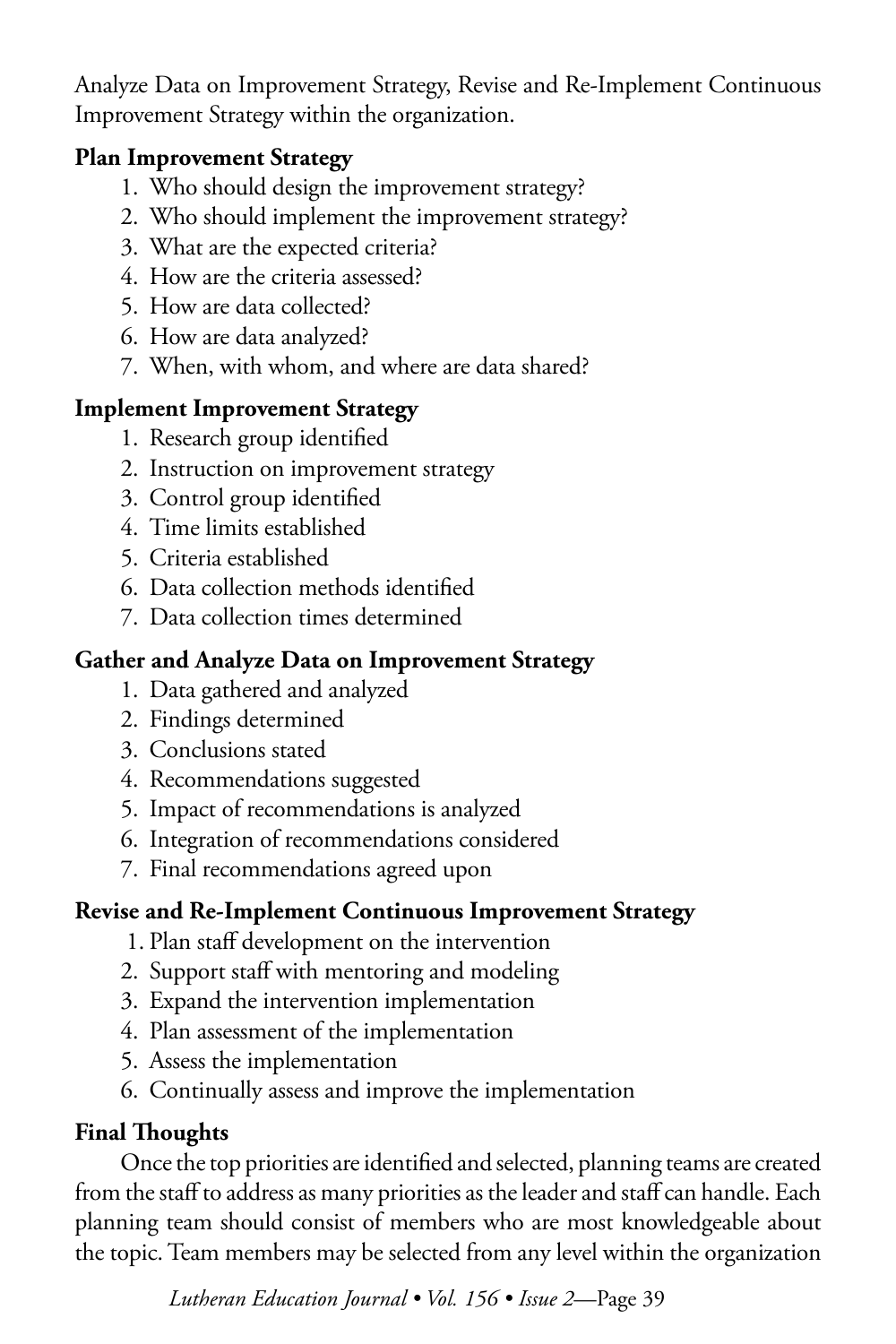who can contribute knowledge and understanding to the improvement design, intervention implementation, gathering and analyzing of data, and revising of improvement strategies continually. This entire process is a long-term investment in the building of quality in any organization, and as each priority is improved, other top-ranked priorities continue to rise to be assigned a planning team. As years go by, many of the top 10 items may be addressed and improve the quality to the organization.

#### **References**

- Warwick, R, (2015). *The challenge for school leaders: A new way of thinking about school leadership.* Rowman & Littlefield.
- Warwick, R, (2010). School academic systems: Continual improvement concepts and implementation strategies. Conference Presentation. Lakemoor, IL
- Warwick, R, (2002). Academic system improvement using data analysis [Seminar]. Lakemoor, IL: Quality Education Seminars.
- Warwick, R. (1995). *Beyond piecemeal improvements: How to transform your school using Deming's quality principles.* National Education Service.

**Ronald Warwick, Ed.D** *is recently retired from Concordia University Chicago and now serves as an adjunct professor at CUC. Before spending ten years on the faculty of CUC. Dr. Warwick served as a public school mathematics teacher, public school administrator at the building and central office levels, and a college professor and administrator. He earned the Ed.D. from Indiana University with majors in both administration and supervision and curriculum and instruction. Prior degrees were earned at Loyola University of Chicago. His career spans more than 55 years.*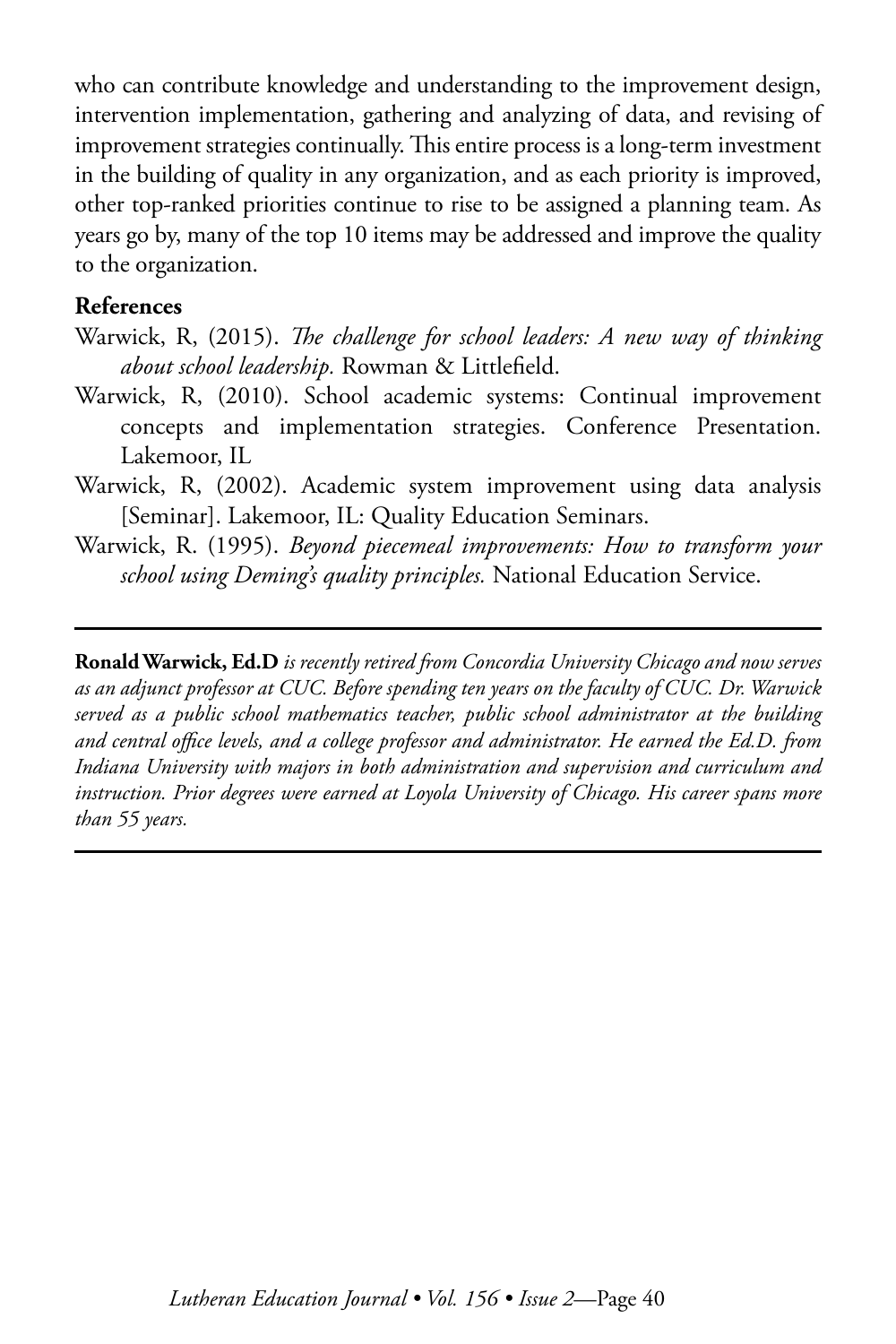# **Let Music Take the First Chair in Your Lutheran School**

By Jeffrey E. Burkart

*Editor's Note: This article is taken from in the Spring issue of Shaping the Future. It is reprinted by permission and with its original formatting. Because the original article contained several footnotes that extended the information of the article itself, LEJ has retained those footnotes as endnotes here.*

## **Music - A Gift of God**

To Martin Luther, music was a gift of God that worked hand in hand with theology. He believed in the power of music to express the gospel and encouraged the vigorous teaching of music in schools. Luther had much to say about music's importance in the life of the church, its relationship to theology, and its support. The Luther quotes that follow are a small sampling of his love for music and its value:

"Music is an outstanding gift of God and next to theology. I would not want to give up my slight knowledge of music for a great consideration. And youth should be taught this art; for it makes fine, skillful people."

"Those with prodigious skill in music are better suited for all things."

"Music is a very fine art. The notes can make the words come alive…. Princes and kings must support music and the other arts too; for although private people love them, they cannot support them."

"I have no use for cranks who despise music, because it is a gift of God. Music drives away the Devil and makes people joyful; they forget thereby all wrath, unchastity, arrogance, and the like." (Luther/Plass, 1986, p, 979-980)

## **Recent Research on Music Education**

I'm sure that Luther would be gratified to know that research supports his beliefs regarding music as an art form and its ability to make people "fine and skillful" and "better suited for all things." Numerous studies have shown that music education and appreciation, private music lessons (both vocal and instrumental), and participation in musical ensembles of all kinds, do the following:

- 1) Develop the areas of the brain related to language and reasoning;
- 2) Increase one's ability to memorize;
- 3) Keep students engaged in school activities throughout the day;
- 4) Shape character and develop sensitivity to other cultures;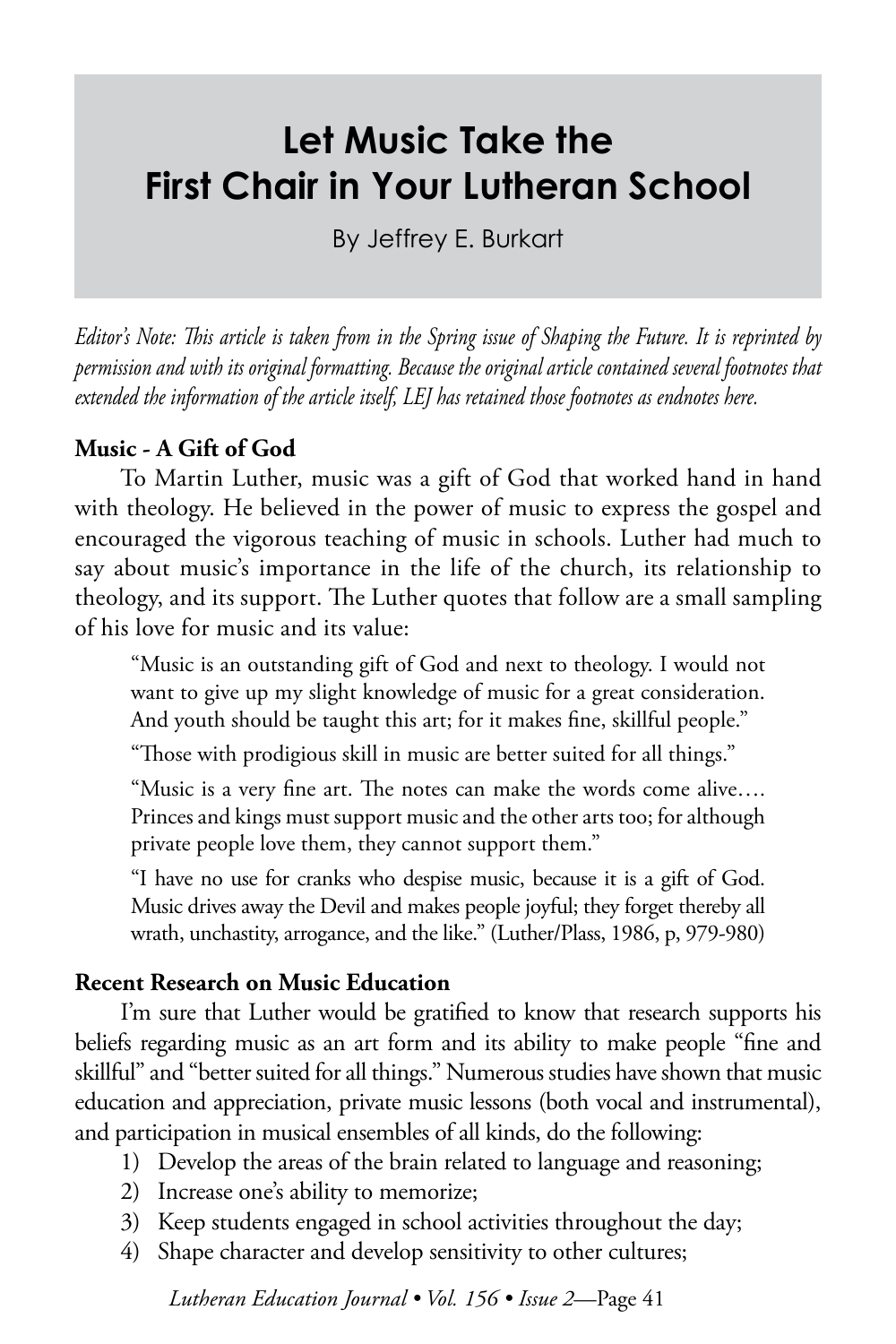- 5) Increase one's ability to empathize with others and develops teamwork skills;
- 6) Increase verbal and mathematical understanding (one study showed that students who had music appreciation courses scored 63 points higher on verbal and 44 points higher on math on their SAT than those who did not have music appreciation);
- 7) Increase eye-hand coordination, motor skills, and spatial intelligence that helps children perceive the world more accurately (spatial intelligence is important for learning higher mathematics as well);
- 8) Develop creative thinking, reasonable risk taking, and self-confidence;
- 9) Promote "craftsmanship" i.e., the desire to produce high quality work across the curriculum;
- 10) Enhance children's spiritual development.<sup>1</sup>

The above summary demonstrates the importance of music education and its significant role in the social, intellectual, emotional, and spiritual development of children. Studies also show that music has beneficial effects on the mental health of adults who suffer from illnesses related to aging. Moreover, music and music therapy have shown positive health benefits for children and adults with serious health concerns such as depression, anxiety, and pain. Is it any wonder that David (one of the earliest music therapists) was called to play the lyre for King Saul to calm him when "a harmful spirit" was upon him (1 Samuel 16:14-23)?

#### **Music in Lutheran Schools**

Because of Luther's emphasis on music as a gift of God, Lutheran congregations and schools have traditionally stressed the study of music in general, and the specific use of music to teach doctrine, the liturgy, psalms, and Bible stories through hymns and spiritual songs.<sup>2</sup> In other words, Luther championed singing of the Good News; that's why the Lutheran Church is known as the "Singing Church."

Luther wrote many liturgical hymns such as:

- *Kyrie* "God Father in Heaven Above" LSB 942;
- *Gloria* "All Glory be to God on High" LSB 947;
- *The Creed* "We all Believe in One True God" LSB 954;
- *Sanctus* "Isaiah, Mighty Seer in Days of Old" LSB 960;
- *The Lord's Prayer*  "Our Father, Who from Heaven Above" LSB 766;
- The post-communion canticle, "O Lord, We Praise Thee" LSB 617.

 These are *catechetical hymns* that serve both a spiritual and educational purpose. They teach biblical truths to both children and adults through poetry and music. This combination of music and text makes it easier to remember the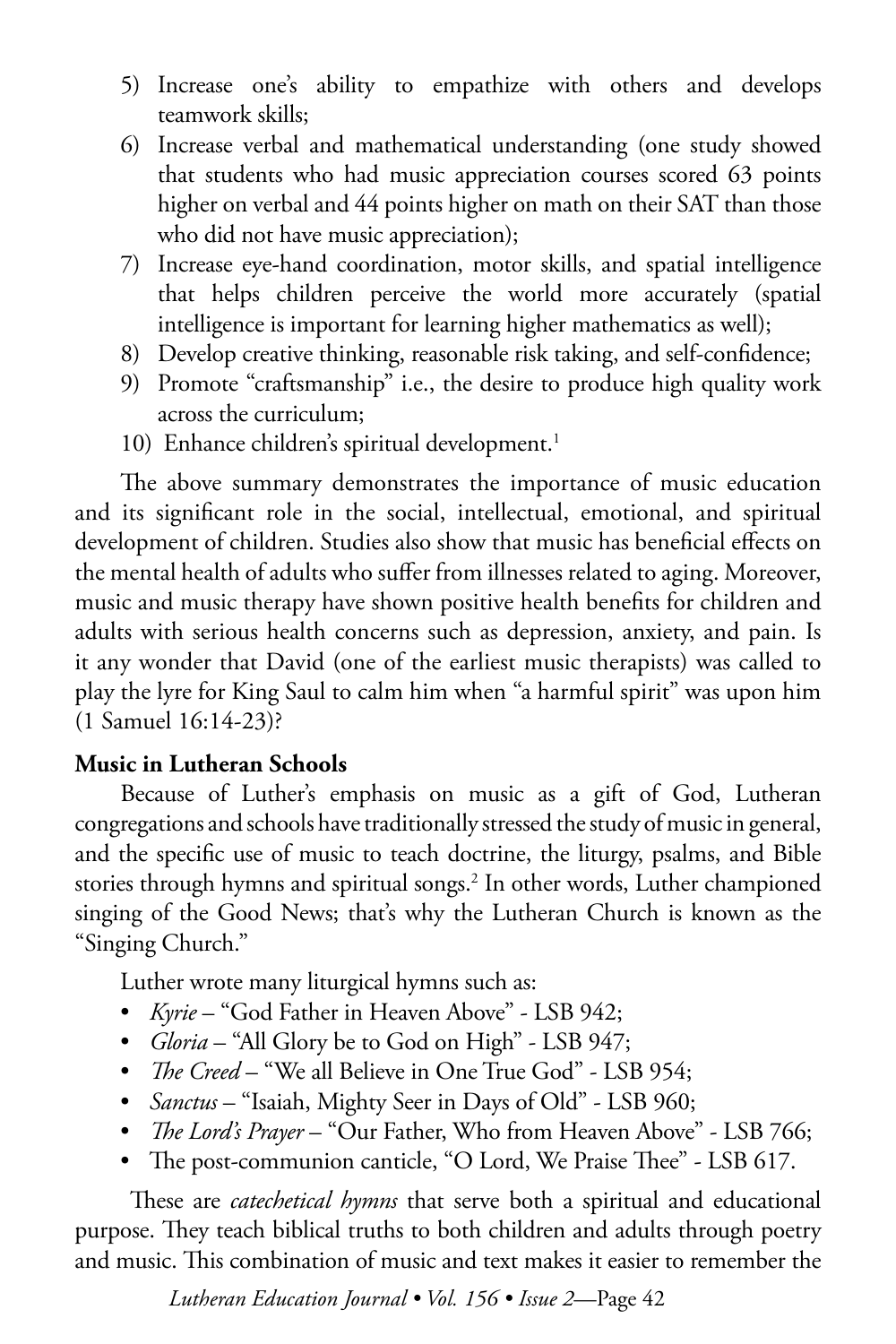theological meaning behind the biblical texts and to tell the story of salvation in ways that people of all ages can understand.<sup>3</sup>

Other important "teaching the scripture" hymns are:

- "These are the Holy Ten Commandments" LSB 581;
- "To Jordan Came the Christ, Our Lord" the Story of Jesus' baptism LSB 406;
- "From Heaven Above to Earth I Come" a poetical rendering of the Christmas story as written in Luke 2:10-20 - LSB 358,
- The story of the manifestation to the shepherds from Luke 2: 10-11 "To Shepherds as They watched by Night" – TLH  $103<sup>4</sup>$

In addition, Luther composed metrical paraphrases of the Psalms such as:

- "A Mighty Fortress is Our God" (Ps.  $46$ ) LSB 656 & 657;
- "From Depths of Woe I Cry to Thee" (Ps. 130) LSB 607;
- "If God Had Not Been on Our Side" (Ps. 124) TLH 267;
- May God Bestow on Us His Grace  $(Ps. 67) LSB 823 \& 824;$
- "O Lord, Look Down from Heaven, Behold" (Ps. 12) TLH 260.

 The above hymns are a few samples of what Luther composed to teach the Christian faith to the people of Germany in the 16th century. This Lutheran singing tradition continued through the subsequent centuries and is alive today as musicians and poets mingle melody and words to create new songs that articulate the Gospel in our age, to all ages.<sup>5</sup>

## **What Does This Mean?**

 "What does this mean?" should be a Lutheran teacher's most-asked question. What, in this case, does music mean for those of us who teach in Lutheran schools? I think it means that we need to put music as a high priority in all our schools. This is not to say we should denigrate the other arts. Far from it!6 All the fine arts need emphasis in our schools. However, in this article I want to encourage every teacher to make intentional efforts to ensure that all students are exposed to our great Lutheran musical heritage through the singing of hymns and spiritual songs that teach the biblical truths that we hold dear. Moreover, we should make it possible for all our students to read notes, play musical instruments, sing music in parts, know and appreciate music from various cultures and eras, listen to music of the great masters, attend orchestral and choral concerts, and learn about music history and those who compose music both ancient and modern. That is a tall order!

Some Lutheran schools have the capability to do some or all of these things and more; however, many of our schools do not have the resources necessary to provide such a robust music education experience. In spite of this, there are many ways teachers, even those with limited musical expertise, can address music in their classrooms.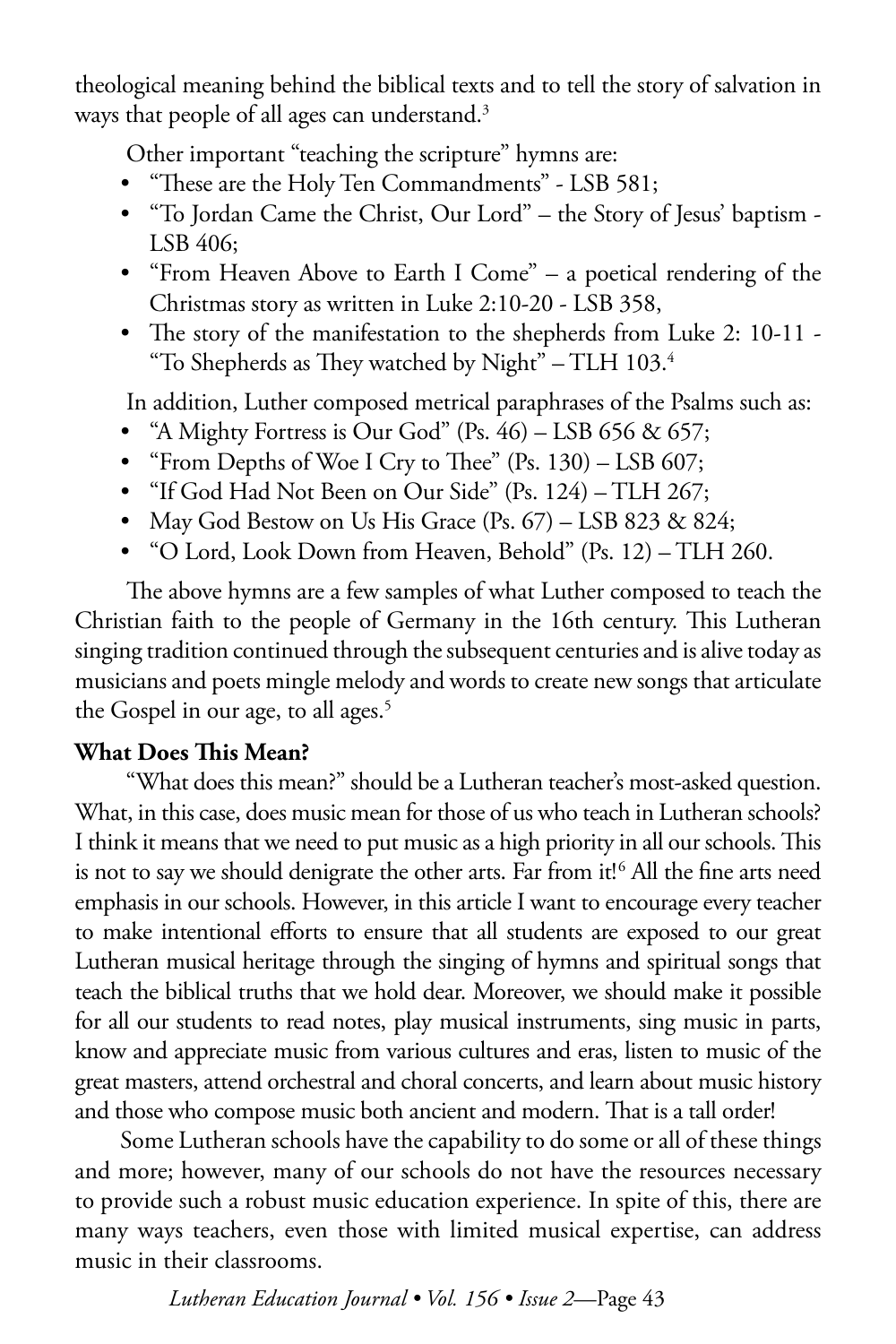#### **Every Teacher A Music Teacher in Lutheran Schools**

Every time children sing a hymn, there is an opportunity to teach both music and poetry. Not only the "mechanics" of music –3/4 or 4/4 time, musical notation, sharps and flats, musical scales, etc., but also the way music supports and amplifies the meaning of the words. In addition to teaching children to sing, we can teach them the stories behind the hymns, how and why they were written, and by whom. The story behind a hymn's composition is, more often than not, as significant as the hymn itself. Here are a few examples:

#### *Now Thank We All Our God – LSB 895*

Text by Martin Rinckart (1586-1649). English translation by Katherine Winkworth (1827-1878).7

 Martin Rinckart was a pastor in Eilenburg, Saxony (Germany), during the Thirty Years' War (1618-1648). At that time, Christians were killing Christians in a prolonged series of conflicts throughout central Europe in which over 8 million lives were lost in battles, associated violence, and plague!

Swedish mercenaries held Rinckart's city of Eilenburg under siege demanding a ransom payment from the city. Since it was a fortified city, people from surrounding villages sought refuge behinds Eilenburg's walls. If the siege were not enough, famine took many lives and, to make things worse, plague struck as well. Eight thousand people died from starvation and plague, including Rinckart's wife and every pastor in the city, save Rinckart. He presided over as many as 70 funerals a day, and, when all hope seemed lost, he went to the commander of the invading army to negotiate a deal to save the city and its people. Impressed by Rinckart's faith and courage, the commander lowered his ransom demand.

 Shortly thereafter, Rinckart wrote "Now Thank We All Our God" for a worship service to celebrate the end of the Thirty Years' War (hymnary.org). That is a story worth knowing! Understanding the historical context in which a hymn was written gives us insight into the deeper meaning behind the text, and allows us to "sing with spirit and understanding." (1 Corinthians 14:15).<sup>8</sup>

 This hymn is often sung at Thanksgiving services, but can be taught, and memorized, so that children can sing or pray it with zeal at any time throughout their lives. They can, like Rinckart, raise their "hearts, hands, and voices" in praise to God who has done "wondrous things" and "blest" them, even in times of trouble, because of His "countless gifts of love" given to them by His Son, Jesus.

Question: Would it make a difference to your understanding of a hymn text if you knew that…

1. "Abide with Me" was written by a pastor who knew he was close to death;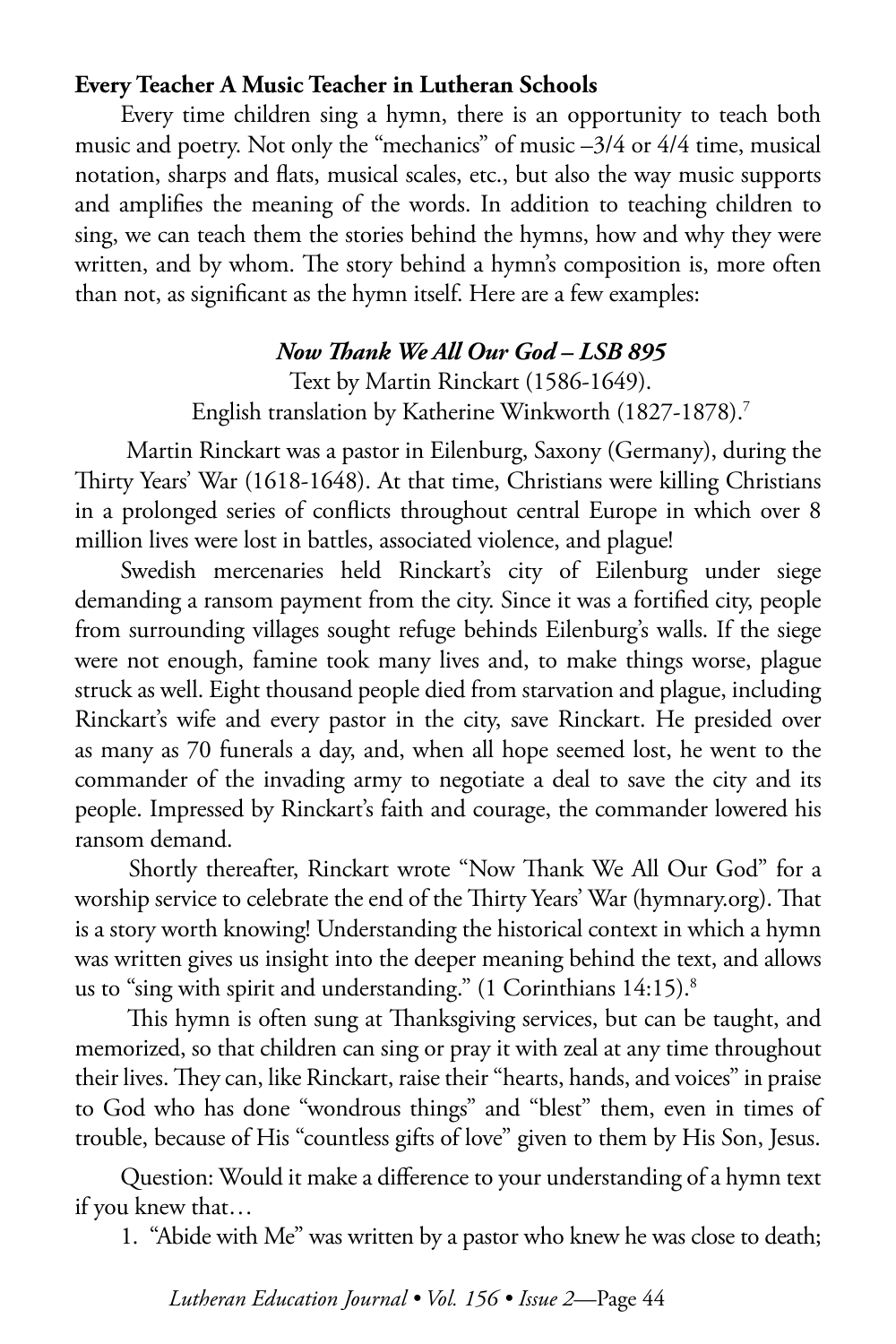- 2. "Eternal Father, Strong to Save" was written by a music teacher at the request a young school boy who was terrified about to traveling across the Atlantic Ocean to the United States in 1860;
- 3. "When Peace, Like a River," was written by a man who had lost his business, his fortune, and his two-year-old son in the Great Chicago Fire of 1871, and shortly thereafter lost his four daughters in a ship collision at sea? (hymnary.org).

Furthermore, we can help students learn about the music that accompanies the hymn texts and serves to augment the meaning of the words and leads to a confident hope in the resurrection of the dead and the eternal life that we shall inherit by grace through the Spirit's gift of faith.

To do this, I would suggest the following strategies:

- 1. Adopt a "Hymn of the Month" study by all grades. Choose one hymn a month that can be sung by everyone in school. The hymn's origin, music, poetry, and composer(s) can be studied in age appropriate ways at each grade level, The hymns can be memorized, sung at weekly chapel services, used in daily devotions, and during weekly chapel services by a children's choir (perhaps as an offertory). The text can be orally interpreted as a poem, illustrated with artwork, dramatized, or explained in oral reports.
- 2. Use the vast music resources available on the internet to listen to hymns, spiritual songs, and other great Christian choral and instrumental music. For example, Google "A Mighty Fortress Is Our God."9 You will find more information, YouTube videos, biographical information, etc. than you expect. You can do this with virtually any hymn in almost any hymnal. There are also print and online resources that you can use to find out about the stories behind a hymn's composition.<sup>10</sup> See the following:

## **Print Resources:**

- Osbeck, Kenneth W. (1982) *101 Hymn Stories.* Grand Rapids: Kregel Publications. (Also see: Osbeck's two other 101 More Hymn Stories books (three volumes in all in paperback covering traditional and contemporary hymns.)
- Petersen, William J. (2006) *The Complete Book of Hymns: Inspiring Stories of 600 Hymns and Praise Songs.* Carol Stream, Illinois: Tyndale House Publishers, Inc.
- Polack, W.G. (1942) *The Handbook to the Lutheran Hymnal.* St. Louis: Concordia Publishing House.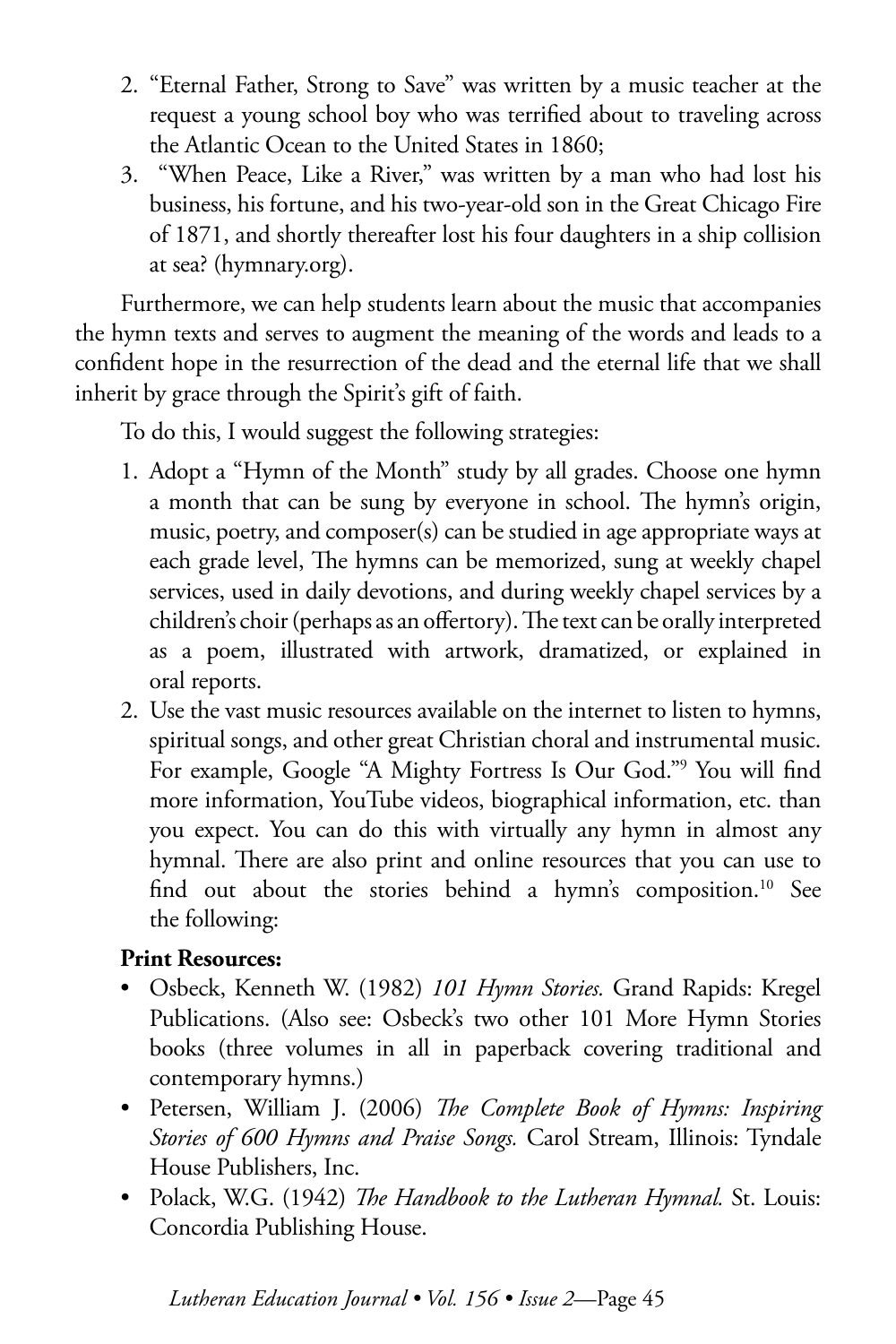- Precht, Fred L. (1992) *Lutheran Worship Hymnal Companion.* St. Louis: Concordia Publishing House.
- Stulken, Marilyn Kay. (1981) *Hymnal Companion to the Lutheran Book of Worship.* Philadelphia: Fortress Press..
- Westerhoff, Paul. (2010) *Hymnal Companion to Evangelical Lutheran Worship.* Augsburg Fortress.
- *Hymnal Supplement 98 Handbook.* (1998) LCMS Commission on Worship. St. Louis: Concordia Publishing House.

And the recently published…

*Lutheran Service Book: Companion to the Hymns* - 2 Volume Set (2,624 pages). Edited by Joseph Herl, Peter C. Reske & Jon D. Vieker. St. Louis: Concordia Publishing House  $(2019).$ <sup>11</sup>

# **Online Resources:**

- <http://www.hymntime.com/tch/> A.K.A. The Cyber Hymnal. Don't know how to play the piano? No problem. This site has recordings of thousands of hymns. They are very simple recordings, but the melody and accompaniment will play at the touch of a button, and you will find resources on virtually any hymn. Lyrics for hymns in public domain can be copied into PowerPoint presentations or duplicated for vocabulary study or for the study of hymn composers.
- <https://hymnary.org/> A comprehensive index of over 1 million hymn texts, hymn tunes, and hymnals, with information on authors and composers, lyrics and scores, etc. An excellent resource!
- [https://songsandhymns.org/](https://songsandhymns.org/ ) from The Center for Church Music Songs and Hymns. Easily search this database for 56 common hymns – not a large resource, but a useful one. Site has excellent MP3 arrangements of hymns sung by singers who can really sing, resources on composers and lyricists, sheet music (hymns are in the public domain), and articles on music.
- <https://www.cuchicago.edu/about-concordia/center-for-church-music/> - Concordia University Chicago's Center for Church Music (not to be confused with the web site immediately above), is an excellent resource for learning about hymnody and church music from a Lutheran perspective. One of the site's most useful classroom resources is the "Devotions on the Hymn of the Day": https://www.cuchicago.edu/ about-concordia/center-for-church-music/devotions-on-the-hymn-ofthe-day/. This robust set of devotions on some of the greatest hymns ever written is a must read for Lutheran teachers and musicians. Hymns and devotions are keyed to the church year and can be used as weekly devotions in classrooms. Highly recommended.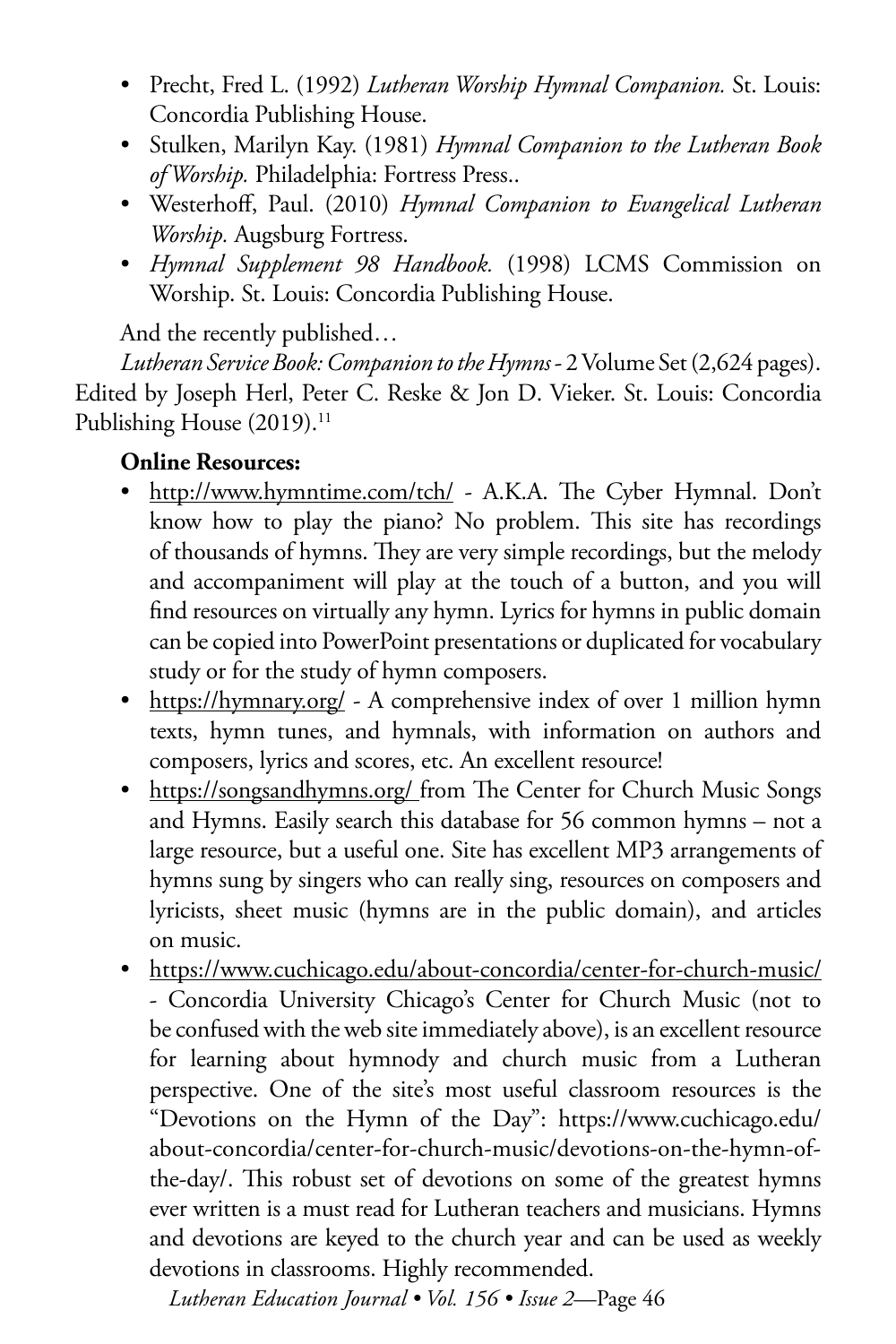## **For singing techniques, try the following sites:**

- Posture:<https://musicaroo.com/correct-singing-posture/>
- Breathing: http://www.bbc.co.uk/sing/learning/breathing.shtml (Exercises to help students breathe correctly. These could be be done as part of a P.E. class.

## **Protecting Children's Voices:**

- [http://www.voiceteacher.com/children\\_article/children.html\](http://www.voiceteacher.com/children_article/children.html\)
- Sing Better: https://musicaroo.com/learn-how-to-sing-better/
- [http://www.jenevorawilliams.com/wp-content/uploads/2012/11/](http://www.jenevorawilliams.com/wp-content/uploads/2012/11/  Inside-the-book1.pdf ) [Inside-the-book1.pdf](http://www.jenevorawilliams.com/wp-content/uploads/2012/11/  Inside-the-book1.pdf )

(The above contains a 214-page book about the teaching of singing.)

## **Moving in the Right Musical Direction**

If you do not have someone in your school who shepherds your music education goals, or if you are uncomfortable leading singing in your classroom, call in a music consultant to do a workshop to help everyone make music part of the day-to-day classroom experience.12 No judgment here – music can be intimidating to teach for any number of reasons.

Find or create a music curriculum that meets the objectives you would like to have your students achieve. Perhaps you can have someone consult with your faculty as to how to best implement music in your classroom, or ask your district education conference committee to have several music workshops available for you to attend.

I highly recommend the following LCMS blog and its description of a significant music curriculum at: [https://blogs.lcms.org/2019/nurturing-singing](https://blogs.lcms.org/2019/nurturing-singing-and-faith-through-music-education/)[and-faith-through-music-education/](https://blogs.lcms.org/2019/nurturing-singing-and-faith-through-music-education/) and [feierabendmusic.org/curriculum](http://feierabendmusic.org/curriculum) - Feierabend Association for Music Education (FAME). The "Nurturing Singing and Faith through Music Education" blog has an excellent article about a workshop in "Conversational Solfege™" that was developed by Dr. John Feierabend of the Hartt School of Music at the University of Hartford, Connecticut. It is an excellent place to start a conversation regarding how music and faith can be taught in Lutheran schools. Please take the time to explore the article and the curriculum. It may change dramatically the way you teach music.<sup>13</sup>

# **Heirs of a Rich and Spiritually Powerful Musical Tradition**

Here's a final word of encouragement regarding music taking a first chair in your Lutheran school.

We are the heirs of a rich musical tradition that has had, and continues to have, significant impact on the spiritual life of the Church. We are charged with the important and joyful task of transmitting our musical heritage to future generations of children so that they will be able to appreciate and sing the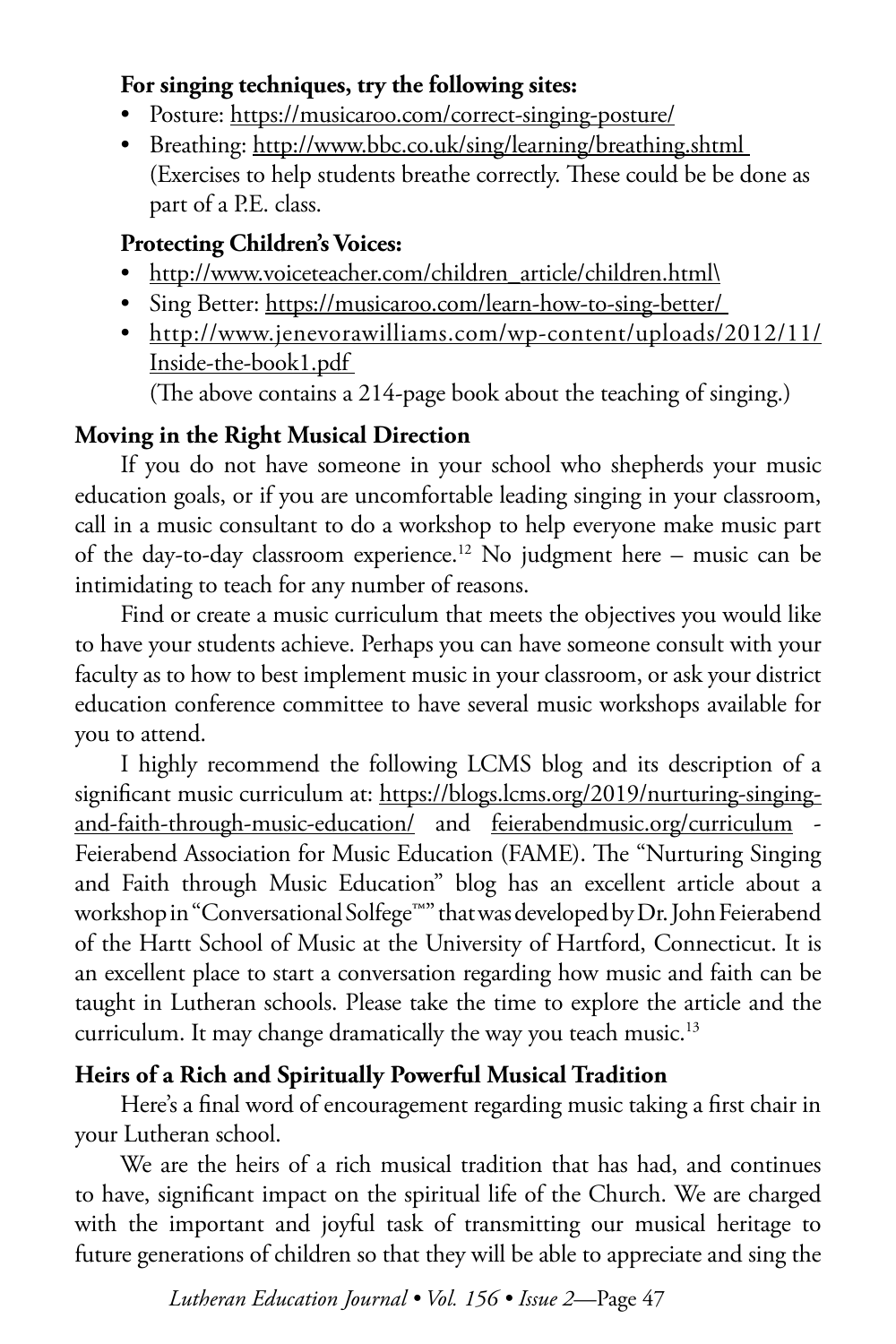Church's songs of grace to each other and to the world. As St. Paul wrote to the Ephesians

"…be filled with the Spirit, addressing one another in psalms and hymns and spiritual songs, singing and making melody to the Lord with your heart, giving thanks always and for everything to God the Father in the name of our Lord Jesus Christ…" Ephesians 5:18-20 (ESV)

 May your teaching be blessed as you help children to be "filled with the Spirit" through the gift of music in your Lutheran Schools.

#### **References**

Luther, M. (1986). Plass, E.M. (Ed.). *What Luther says: An anthology.* (Vol.2). Concordia Publishing House

**Jeffrey E. Burkart,** *Ph.D. former faculty and administrator at Concordia University St Paul, MN, where he now serves as Emeritus Professor of Education and Artist in Residence. He has over 200 publications including 12 books, numerous professional journal articles, book reviews, chancel dramas, Christian musicals, hymns, poems, CD recordings, films and videos.*

<sup>2</sup> See Carl Schalk's, *Singing the Church's Song: Essays and Occasional Writings on Church Music* (2015). Lutheran University Press: Minneapolis, pp: 23-24. "One of the persistent models that has shaped the relationship between music and worship presents music as a Christian teacher or pedagogue. Closely tied to this paradigm is the didactic view that turns songs into weapons of argument. Virtually from the beginning, Christians have recognized that psalms, hymns, and spiritual songs can be enlisted in the battle to refute heresies. The early Church faced a largely hostile, pagan culture that threatened it from within. Education, indoctrination, and teaching became the crucial means for carrying on the Church's mission. The song of the Church was an important tool in that task…. Christians readily perceived that truth more easily impresses itself upon the hearts of the faithful when it is sung. (pp: 23 & 24)." Emphasis mine. The times we live in are often hostile to the Church, are they not? There still seems to be "nothing new under the sun" Ecclesiastes 1:9.

 $^3$  It is interesting to note that the words in the hymnal are all syllabicated. This helps young readers to sound out words and to understand the text better. Consider providing a hymnal to every student in your school. It is a treasury of biblical proportions.

<sup>4</sup> *The Lutheran Hymnal,* a.k.a, TLH, contains hymns that are not in later hymnals such as *Lutheran Worship* (LW) and the *Lutheran Service Book* (LSB). There are probably copies of TLH somewhere in your church or school. Copy public domain hymns such as "To Shepherds as They watched by Night" and teach them to your students. To them they will be brand new.

5 See: Robin Leaver, *Luther's Liturgical Music* (Grand Rapids: Eerdmans, 2007), p. 144. Luther, writing in the fall of 1523 to his friend, Georg Spalatin, says: "Following this example of the prophets and fathers of the church, I intend to make vernacular psalms for the people, that is, spiritual songs so that the word of God even by means of song may live among

<sup>&</sup>lt;sup>1</sup> Also see: *The Benefits of Music Education* - From the Public Broadcasting System (PBS), 2012: [https://www.pbs.org/](https://www.pbs.org/parents/thrive/the-benefits-of-music-education) [parents/thrive/the-benefits-of-music-education](https://www.pbs.org/parents/thrive/the-benefits-of-music-education)

*How Children Benefit from Music Education in Schools* – NAMM (National Association of Music Merchants) Foundation – Research based summary, 2014: [https://www.nammfoundation.org/articles/2014-06-09/How-Children-Benefit-](https://www.nammfoundation.org/articles/2014-06-09/How-Children-Benefit-Music-Education-Schools)[Music-Education-Schools;](https://www.nammfoundation.org/articles/2014-06-09/How-Children-Benefit-Music-Education-Schools) Also see NAMM research categorized by age levels from toddlers through senior citizens (2019): [https://www.nammfoundation.org/what-we-do/music-research.](https://www.nammfoundation.org/what-we-do/music-research) For further reading on the benefits of music see: The National Association for Music Education's (NAfME), *Journal of Research in Music Education.*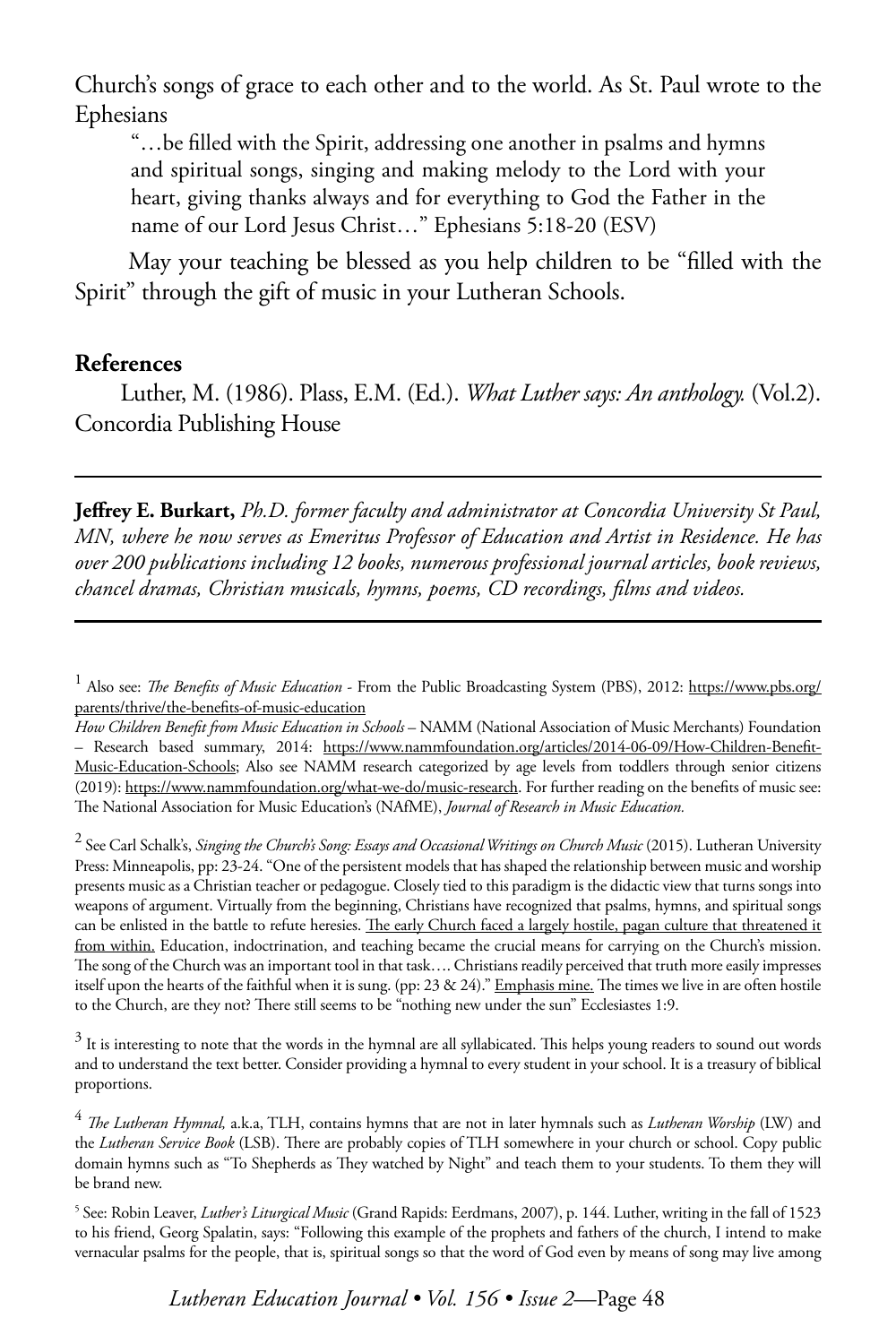the people." Luther goes on to say that he is looking for poets who can write hymns (in German) that avoid the use of "new-fangled" words for congregational singing that are "simple and common enough for the people to understand yet pure and fitting."

6 See my *Shaping the Future* articles: "The State of the Arts in Lutheran Schools," - Summer 2007 Volume 4, Issue 2, pp: 6-9; "Drama: A Life Changing Experience" - Winter 2009, Vol. 6, Issue 4, pp: 21-24. "Encouraging the Fine and Performing Arts in Lutheran Schools" at: [http://stf.lea.org/winter2019/ETnet.html.](http://stf.lea.org/winter2019/ETnet.html)

7 Catherine Winkworth is one of the most prolific translators of German hymns. I counted 46 of her hymn translations in the LSB (see page 1002 in the *Index of Author, Translators, and Sources of Hymns and Songs* - LSB pp: 998-1002). Go to the following sites and learn about the extraordinary life of this significant 19th century translator, hymn writer, educator, and women's activist: [https://hymnary.org/person/Winkworth\\_C](https://hymnary.org/person/Winkworth_C) (This site has a comprehensive listing of Winkworth translations and hymns. It is a useful place to find out about hymns, their authors, and composers.); [https://](https://www.encyclopedia.com/women/encyclopedias-almanacs-transcripts-and-maps/winkworth-catherine-1827-1878) [www.encyclopedia.com/women/encyclopedias-almanacs-transcripts-and-maps/winkworth-catherine-1827-1878](https://www.encyclopedia.com/women/encyclopedias-almanacs-transcripts-and-maps/winkworth-catherine-1827-1878) (This is another of the many sites that give a brief biography of Winkworth. Simply type her name into your search engine and you will find all sorts of articles on the "Queen of Translators."

8 The last stanza of "Now Thank We All Our God" is a doxology that was eventually said or sung as a table prayer (*Tischgebetlein*) throughout Germany. It might have been as common then as our "Come, Lord Jesus" table prayer is today.

9 Try Googling "Away in a Manger" and see all of the resources you get. I just did it, and the first thing that popped up was a YouTube video that had a children's choir singing the hymn with lyrics projected. You will have to skip the ad at the start of the video, as usual, but, if you haven't done it before, you'll be surprised at how much information you can access online.

<sup>10</sup> DISCLAIMER: What one finds on the internet is not always "scholarly" in the best sense of the word. Use good judgment when researching hymns online and get a second or third source confirmation on information that looks suspicious. The hymnal companions mentioned in the print resources section above are the best resources to do some checking. **Remember:** When on the internet you are surfing on, what is sometimes, a slippery electronic surfboard.

<sup>11</sup> *The Lutheran Service Book: Companion to the Hymns* (2 Volumes) has a hefty price tag at \$179.95, however, it is a robust resource that every church should consider purchasing as a reference book. See: [https://www.cph.org/p-33586-Lutheran-](https://www.cph.org/p-33586-Lutheran-Service-Book-Companion-to-the-Hymns-2-Volume-Set.aspx)[Service-Book-Companion-to-the-Hymns-2-Volume-Set.aspx](https://www.cph.org/p-33586-Lutheran-Service-Book-Companion-to-the-Hymns-2-Volume-Set.aspx) for a complete description of its contents. It would make a great gift to your pastor or church musician(s).

 $12$  I recently spoke with an early childhood educator who said, "I know I should be doing more with music with my kindergartners, but I'm just not comfortable with it. I don't play the piano and I'm not happy with how I sing. Can you help me?" I said that I'd be happy to help, but it reminded me of how some, and I suspect many, teachers may be afraid of teaching music. Hence this article.

<sup>13</sup> The article also contains endorsements from: Emily Woock, cantor at Redeemer Lutheran Church & School, Elmhurst, IL and FAME certified instructor; Kathy May, Director of Parish Music, Peace Lutheran Church and Academy, Sussex, WI; Miguel Ruiz, Director of Parish Music at Messiah Lutheran Church, Keller, TX; Nathan Beethe, Kantor at Grace Lutheran Church, Auburn, MI; and Andrew Himelick FAME-endorsed teacher/trainer and elementary school teacher in Carmel, IN and Assistant Director of the Indianapolis Children's Choir.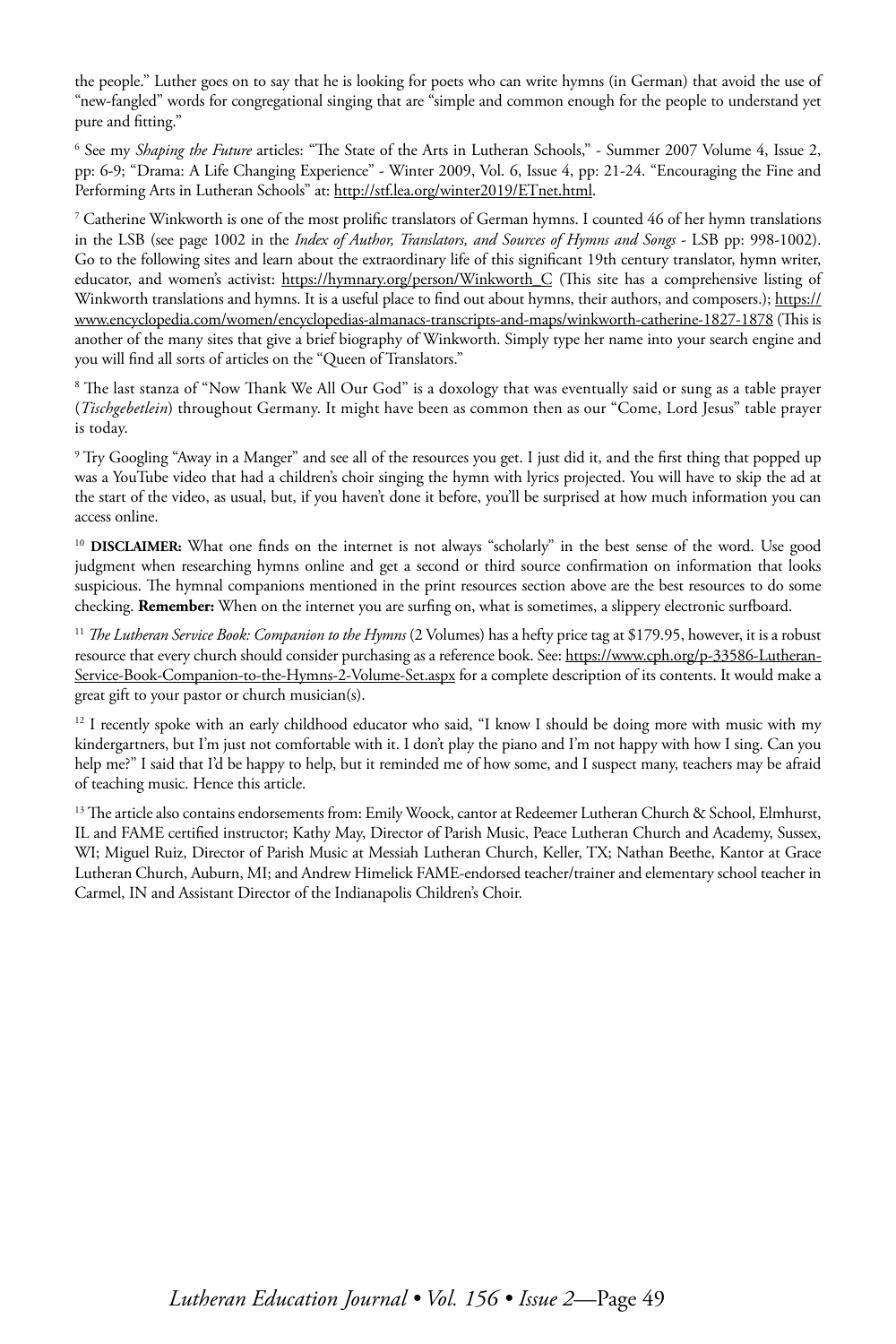# **Improving Professional Relationships and Organizational Leadership in Congregations: Starting with Pastors and Preschool Directors**

By Douglas Krengel

*Editor's Note: This article grows out of the PhD work in Organizational Leadership that the author completed in 2019. His interest in early childhood education has developed out of the two centers his congregation is growing in Houston, TX, where he is the pastor.* 

In order to be a leader in the church one needs to consider many aspects of leadership. One of those aspects is the definition of leadership itself. Is leadership an individual phenomenon? Or is leadership a phenomenon founded in human relationships? Sánchez (2010), noted a trend in how humans understand themselves:

Along with the modern, postmodern, and post-colonial turns to individual reason, perspective, and voice respectively, there has also been a move in the West towards an understanding of humans not simply as individuals who exist and function in and by themselves but more fully as "persons" who exist and live with and for another. Humans are social beings who find fulfillment in their relations, or better yet, are fully human through their relations. (p.57)

This definition of humanity affects the definition of leadership in organizations – including the church. This paper considers leadership as a function of relationships in contrast to leadership as rugged individualism. Therefore, the research here presented explores one of the largest professional pairings in the Lutheran Church—Missouri Synod (LCMS), the pastor and the preschool director (P-D dyad), as one example of leadership defined by relationship.

The idea of relationships being primarily definitive to human fulfillment and church leadership may sound familiar to Lutherans, for these elements have been and continue to be part of the liturgical leadership found in the Divine Service. In the traditional worship of the church "liturgical alternation" has and continues to be celebrated. Peter Brunner (1968) in his classic work on Lutheran worship, *Worship in the Name of Jesus,* described liturgical alternation as shared by a pair of church workers, namely, the church fathers, Ambrose and Augustine:

The legend of the genesis of the Te Deum graphically illustrates the spiritual basis of this alternation. It relates that Ambrose intoned the hymn at Augustine's baptism, and that Augustine, prompted by the Holy Spirit, immediately took up the song of praise, and that the two, stirred with a holy zeal, alternately added bit by bit and thus sang the hymn to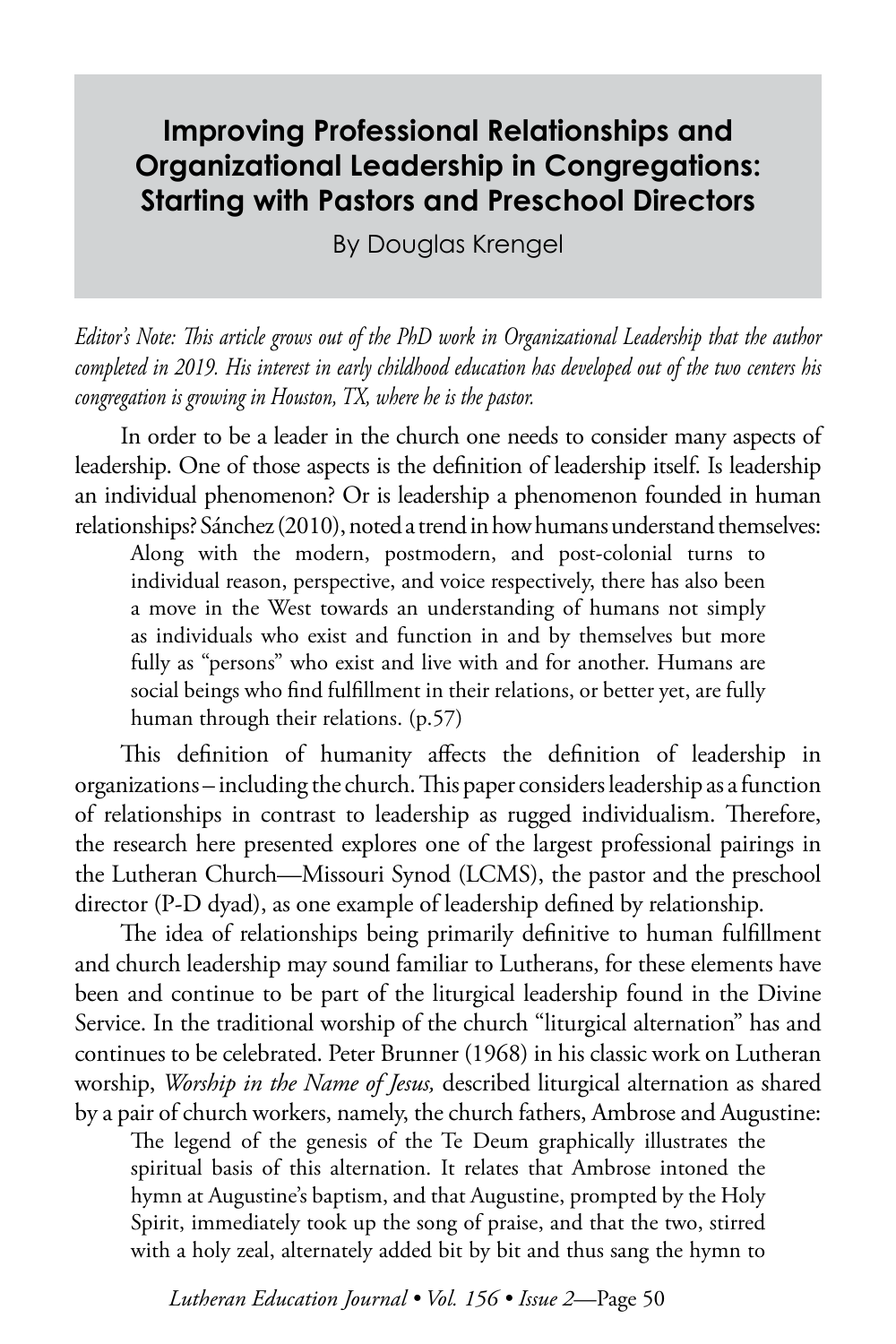its end. This legend shows the real basis of the liturgical alternating song in the profession and in other laudations; one person, as it were, takes the words from the lips of another. Both are apprehended by the same Spirit, both are absorbed in the same professing and glorifying devotion. One bears up the other, one leans on the other, one recognizes his own profession and laudation in the other. The congregation's profession and glorification of God does not attain its most perfect form when the whole congregation simultaneously professes and sings the same words, but first when one section of the congregation takes up the words, alternately, from another section. In this duality of alternation the unity of profession and of laudation finds an unequalled expression. Even the seraphim call the Sanctus to each other alternately (Is.6:3). Also the apostolic congregations "addressed one another" in song in their worship services. (p. 238)

Liturgical alternation and leadership alternation in the church have similarities. Just as Ambrose and Augustine alternately sang the Te Deum, leadership dyads in the church ought to serve God in such a way that "the duality of alternation" between the two roles results in "the unity of profession and laudation."

The author's research (Krengel, 2020) explores one leadership alternation found between the pastor and the preschool director (P-D dyad). This dyad was explored in hope of discovering empirically how professional relationships in the church achieve a high quality in congregational ministries. The pastor and director dyad was chosen as a good place to start learning about organizational leadership in congregational ministry because such a dyad occurs frequently, suffers from a paucity of research, and holds promise to serve as a catalyst for the improvement of other professional relationships within the church.

Early childhood education and care is one of the most popular ways many churches, including the churches of the LCMS, interact with the communities they serve (Christian 2004, 2008, 2014; Garland, Sherr, Singletary &, Gardner, 2008; Diamond, 2001; Neugebauer, 1998). With 1,774 early childhood centers in the LCMS, foundational educational offerings are the most widespread fulltime agency offered in the denomination besides the congregations themselves. Of the 1,950-total number of LCMS schools from early childhood to grade 12, 90.1% are classified as serving students in the early childhood level of education. In addition, there were 96,782 early childhood students in the 2018-2019 school year in comparison to 86,208 students in K-8, and 18,317 students in grades 9-12. Therefore, almost half of the LCMS students (48.1%) between early childhood and 12th grade are early childhood students (www.luthed.org).

The trend in the LCMS to offer foundational education came well before the more recent trend across the globe – the trend for nation-states, states, and cities to extend publicly funded early childhood education to their citizens (Bouffard,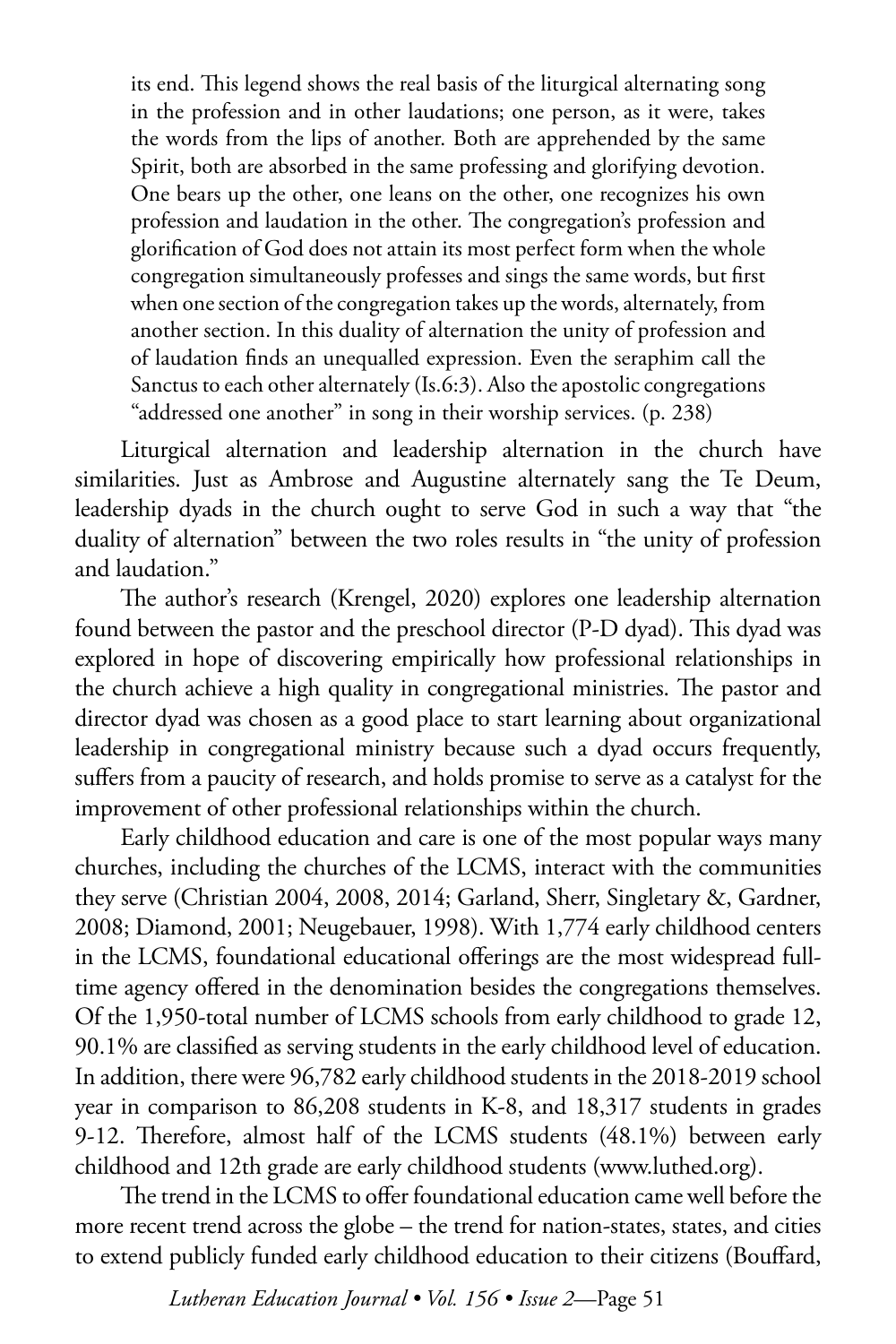2017; Campbell-Barr, Georgeson, & Varga, 2015; The United Nations, 1989). However, while publicly-funded initiatives supporting early childhood education and care are growing around the world, the trend within the LCMS has been one of steady decline. According to the Lutheran School Ministry (2020), for example, from the 2013-2014 school year to the 2017-2018 school year, the LCMS went from 1,285 early childhood centers to 1,127 centers. In other words, there were 158 fewer early childhood centers reported over those four school years.

As noted earlier, the combination of ministries represented by congregations which are associated with foundational educational offerings (church-preschool dyads, or C-P dyads), provides a major intersection of such organizational dyads with their communities. At the nexus where the C-P dyads meet their communities there is a powerful opportunity for sharing the saving Gospel of Jesus Christ. One way the decline of LCMS early childhood centers could be addressed is with a training program specifically designed to assist the pastors of the congregations and the directors of congregation-based early childhood centers so that their professional relationships would be of a high quality. Based on recent qualitative and quantitative research conducted by the author (Krengel, 2020) among LCMS congregations, there are four elements that are likely to assist the P-D dyads in forming high-quality professional relationships: affect, contribution, loyalty, and professional respect. These four dimensions of LMX (leader-member exchange) are defined by John M. Maslyn and Mary Uhl-Bien (2001) as they describe the development of LMX:

With notable exceptions, LMX theory has considered the exchange between members to be essentially work-related. That is, they consist of work-related behaviors such as effort toward the job or favorable task assignments. However, in a recent review of the LMX literature, Liden et al (1997) noted that LMX is not based solely on the job-related elements emphasized in the LMX research of Graen and his colleagues (Graen & Scandura, 1987; Graen & Uhl-Bien, 1995) but may also include sociallyrelated "currencies." In this vein, Dienesch and Liden (1986) and Liden and Maslyn (1998) proposed four dimensions of LMX relationships labeled *contribution* (e.g., performing work beyond what is specified in the job description), *affect* (e.g., friendship and liking), *loyalty* (e.g., loyalty and mutual obligation), and *professional respect* (e.g., respect for professional capacities). Other LMX research has produced measures of these constructs and demonstrated validity of the dimensions. (p. 699)

In order to create a chain reaction of improvements throughout the LCMS system of education and care, or educare, the quality of the professional relationships shared in the pastor-director dyads needs to be improved. In order to improve the professional quality of the pastor-director relationship,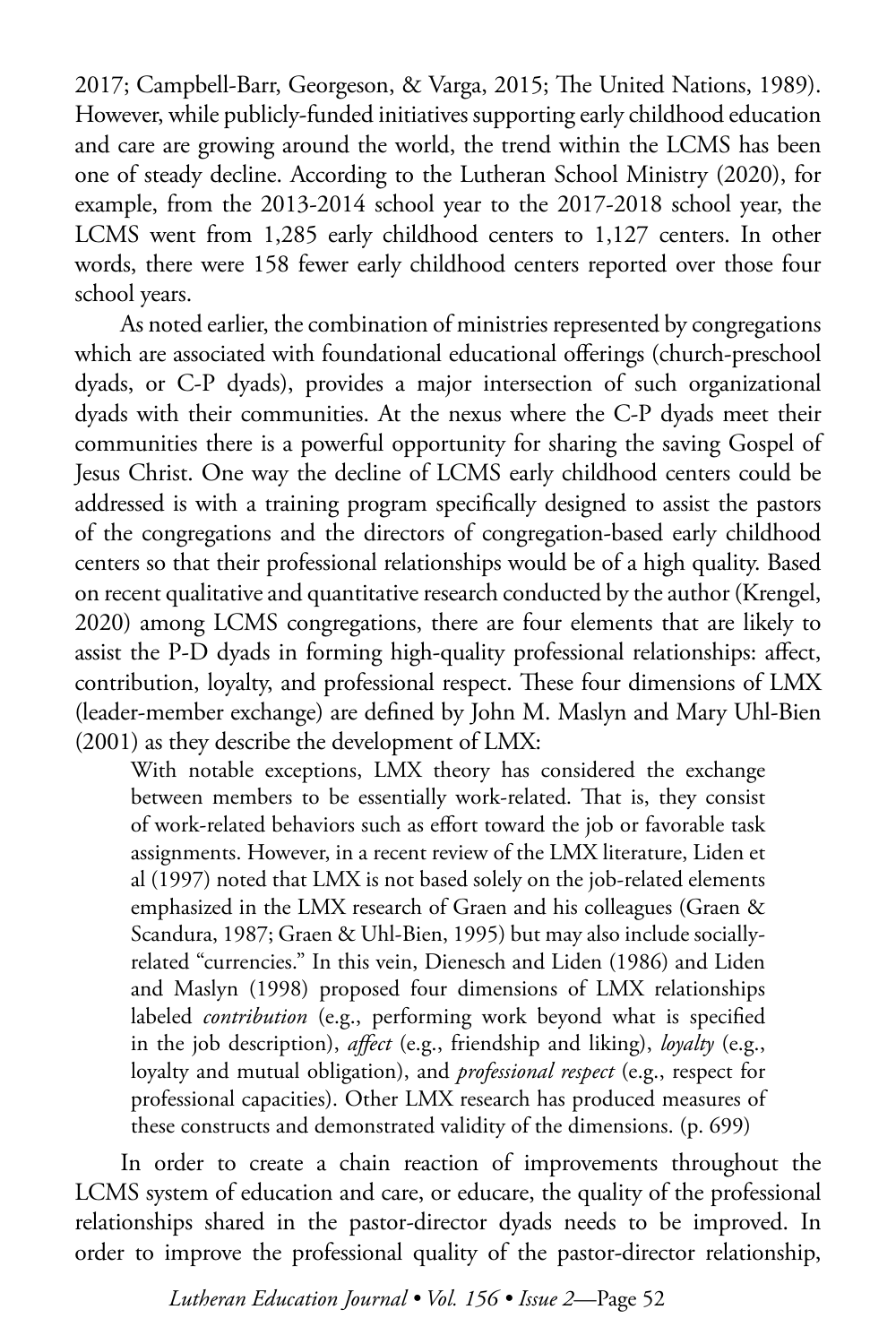congregational and educational leadership need to be understood as dyadic in nature, and not the work of one actor (Anand, Vidyarthi, & Park, 2016). Dyadic leadership, in turn, requires a dyadic approach to leadership training. A dyadic approach to training leadership in congregations with educare centers could include publications, workshops, conferences, and leadership initiatives that would invite both the pastor and educare director to learn together as mutual participants in a way similar to how Ambrose and Augustine collaborated in the Divine Service while singing the Te Deum.

## **Training Pastors and Early Childhood Directors in Dyadic Leadership: A Curriculum for Building High Quality Professional Relationships by Building on Relational Strengths**

According to the results of the author's research (Krengel, 2020), the P-D dyad could be built upon its strongest element with the less strong elements being addressed later in the learning process. In the dissertation research, four dimensions were identified as critical to any professional relationship: affect, contribution, loyalty, and professional respect. Using the Leader-Member Exchange – 24 Survey (LMX-24) (Chaudhry, 2012, 2017), these four dimensions of professional relationships were measured. A sample size of 105 (n=105) professional church workers was received. Out of the 105 participants, 66 were educare directors or assistant directors. In addition, 39 of the 105 participants were LCMS pastors. Of the 113 educare centers in the LCMS district where the study was conducted, there were 80 dyads represented in the author's research study in some manner. From the 105 participants and the 80 dyads, 26 intact, nonrandom, mixed-gendered, vertical dyads were identified. While survey data of all the participants were analyzed, the 52 individuals who were part of the 26 P-D dyads were the focus of the exploration.

Out of the 26 complete dyads, 6 dyads composed of 6 pastors and 6 educare directors were further studied using semi-structured interviews. Each professional church worker was interviewed independently from the others in order to avoid any unintended influence. Interviews were conducted in private spaces, most often the participant's own office. Each interview was recorded as an audio-file while the interviewer simultaneously took detailed handwritten notes. Numerous different types of interview questions were asked to gain as much insight as possible. These question types included the following: opinion; feeling; knowledge; sensory; background; hypothetical; devil's advocate; ideal position, and interpretive question types (Merriam, 2009). Verbatim transcripts were provided to each interviewee in a member check process. Peer examination was also undertaken to assure this exploration was trustworthy. Dr. Donna Peavey from New Orleans Baptist Theological Seminary corresponded with the researcher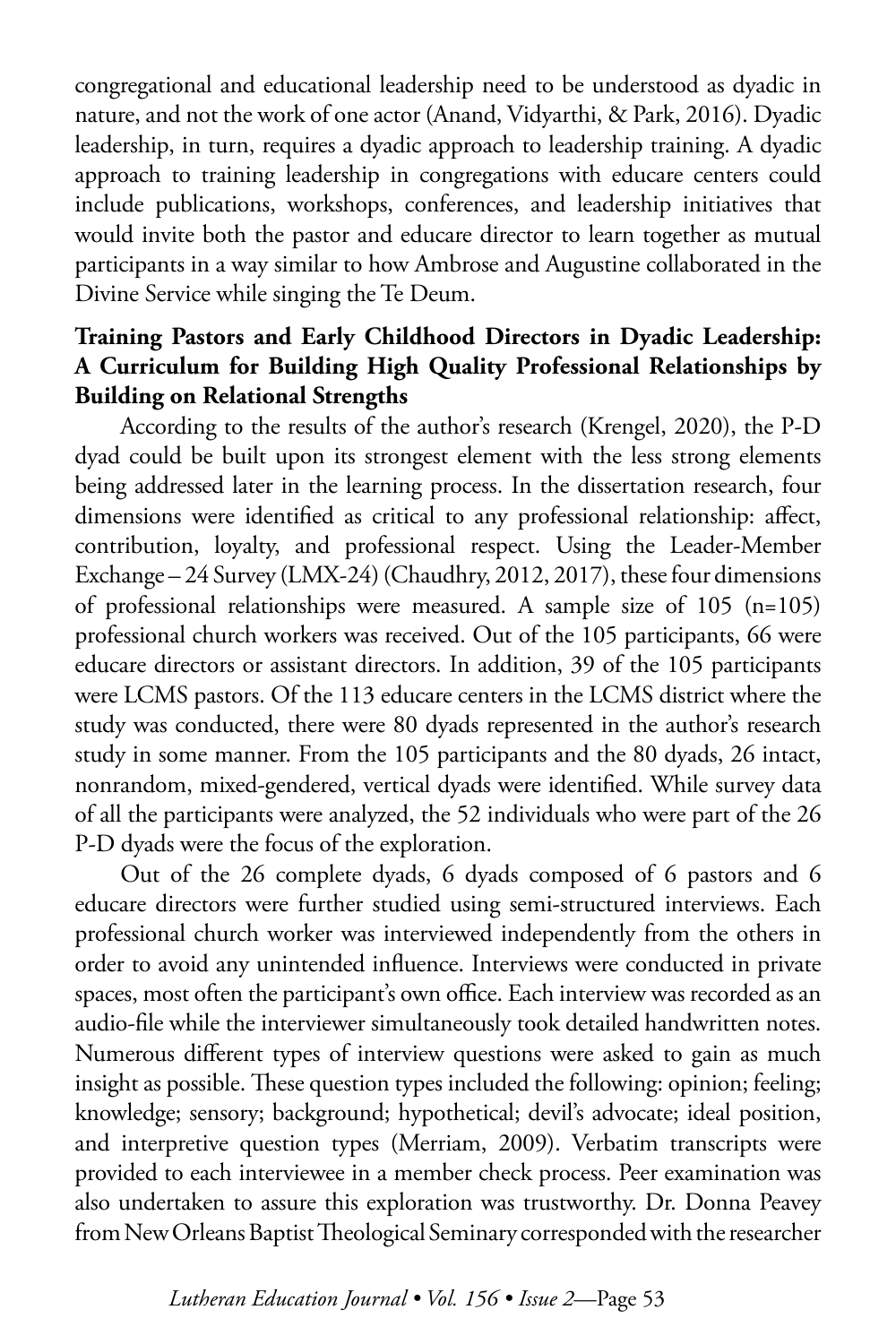in addition to the researcher's dissertation committee. Emergent themes were then identified by the researcher from the transcripts using thematic analysis as he searched for units of information (UIOs), or "small pieces of meaningful information" (Teddie & Tashakkori, 2009, p.255). An iterative process was used by the researcher until stable patterns were discerned.

This mixed-method exploration of the quality of the professional relationship shared between the pastors and the educare directors resulted in the following six meta-inferences:

- 1. The pastors and the directors both perceived the professional relationships they shared as being of a high quality; however, the pastors perceived the relationships to be of a higher quality than did the directors.
- 2. The directors perceived the professional relationship they shared with the pastors to be of a lower quality in the dimension of contribution/ the work domain than did the pastors.
- 3. The directors and the pastors agreed that professional respect was of a high quality.
- 4. The directors and the pastors agreed that the dimension of affect was of a middle quality.
- 5. The dimension of loyalty was of an indefinite quality relative to the spectrum of scores.
- 6. A dimensional spectrum of professional relationships to relationship strengths was evident.

Based on the quantitative and qualitative data from the author's research (Krengel, 2020), the Dimension of Professional Respect would be the first element addressed in a training process, then the Dimension of Affect, followed by the Dimension of Loyalty, and ending with the Dimension of Contribution. This order of training would move from the strongest existing characteristic of the P-D dyad to the middle quality dimensions (Affect), followed by the indefinite dimension (Loyalty), and would conclude with the dimension needing the most improvement, the Dimension of Contribution. In this manner participants would experience a sense of affirmation at the beginning of the training and move across the four LMX dimensions to the final and most challenging LMX dimension. By proceeding in such a manner, the P-D dyads could be expected to stay motivated to complete the training together while maintaining high morale for their common work.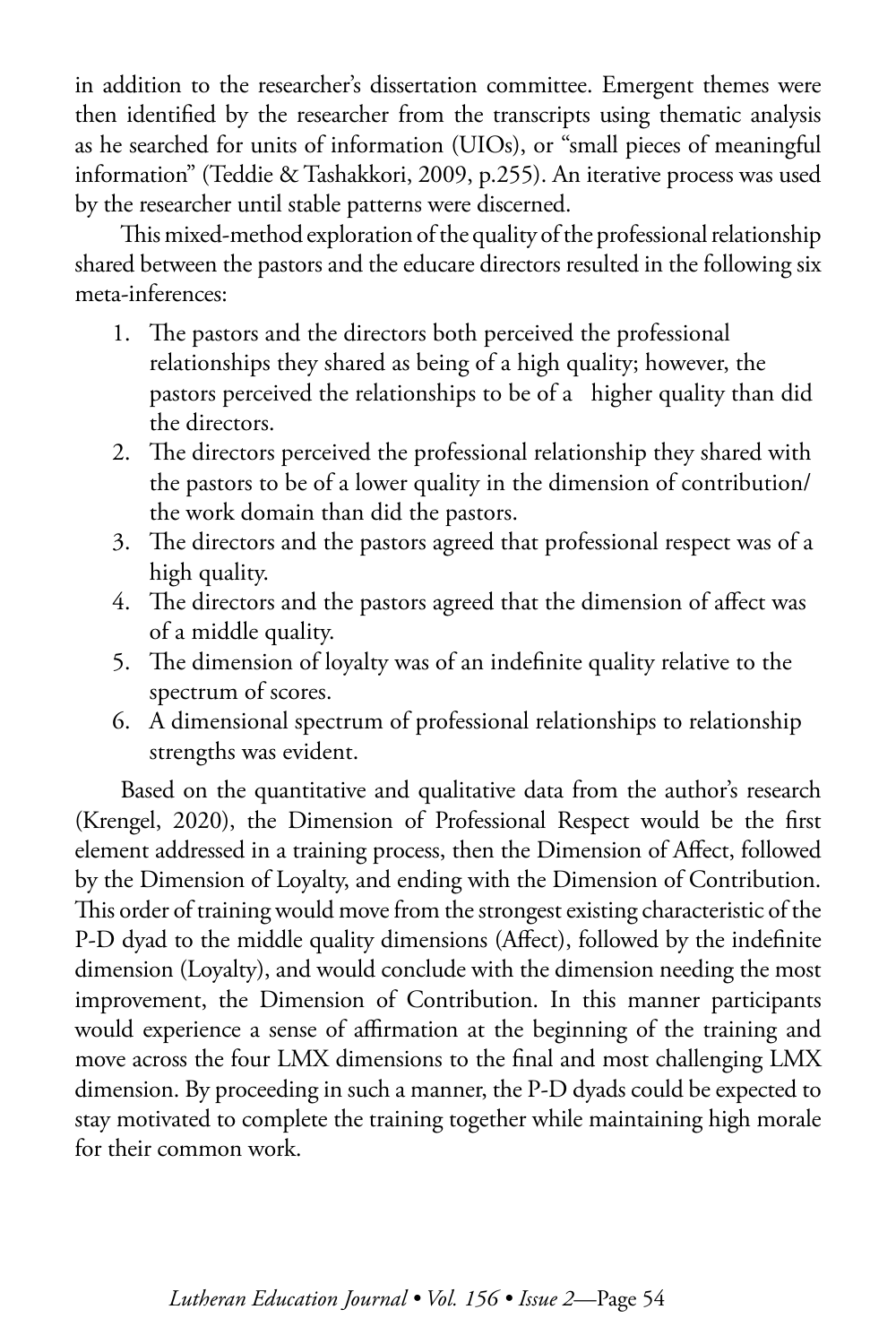## **Building High Quality Professional Relationships on a Dyadic Definition of Leadership**

By starting the training with Meta-Inference 1, the educare directors and pastors would learn that both members of the P-D dyad perceive the dyad as sharing a high-quality professional relationship. An oppositional example was found in the research of Dr. Judith Christian (2004). Christian reported that a struggle exists between the educare directors and the predominantly male leadership in the LCMS. Christian said, "The majority of early childhood directors in the LCMS are women who often struggle to have their profession affirmed in a church body where the predominately male leadership frequently gives voice to a different set of priorities" (p. 9). This opinion may have been accurate in 2004, but the author's research (Krengel, 2020) indicates that the pastors and the directors both perceived the professional relationships they shared to be of a high quality in 2019.

In the proposed training, after the current perspective of the P-D dyads is shared with the community of pastors and directors, the second portion of Meta-Inference 1 would be shared: In this study, the pastors perceive the relationships to be of a higher quality than do the directors. In contrast to Christian (2004), not only does the predominately male leadership of the LCMS perceive the P-D dyads as being of a high quality, the pastors (e.g., male leadership) perceive the relationship as being of a higher quality than their corresponding educare directors.

Since Christian's (2004) report was used as the basis for training throughout the national synod, it is possible that reporting that educare directors "struggle to have their profession affirmed" (p. 9) could still be understood by pastors and directors in the LCMS to represent the current status of the P-D dyad. However, such an understanding would be a misunderstanding of the current state of affairs in the P-D dyads of the LCMS district that were studied.

By addressing the new status of the P-D dyads, both members of the dyads would discover that the "struggle," while not completely gone, is different than it was in 2004. While there are no formal training courses at either of the LCMS seminaries in the United States regarding the P-D dyad, it appears that pastors' perspectives regarding the work of educare, and the perspectives of the educare directors, has shifted away from struggle and toward acceptance. While this study found examples of dyads that express great differences, those dyads were part of a small minority of cases.

## **Building High Quality Professional Relationships with the LMX Theory**

In addition to the community of P-D dyads learning that pastors are not so antagonistic to educare, the dyadic learning community would do well to be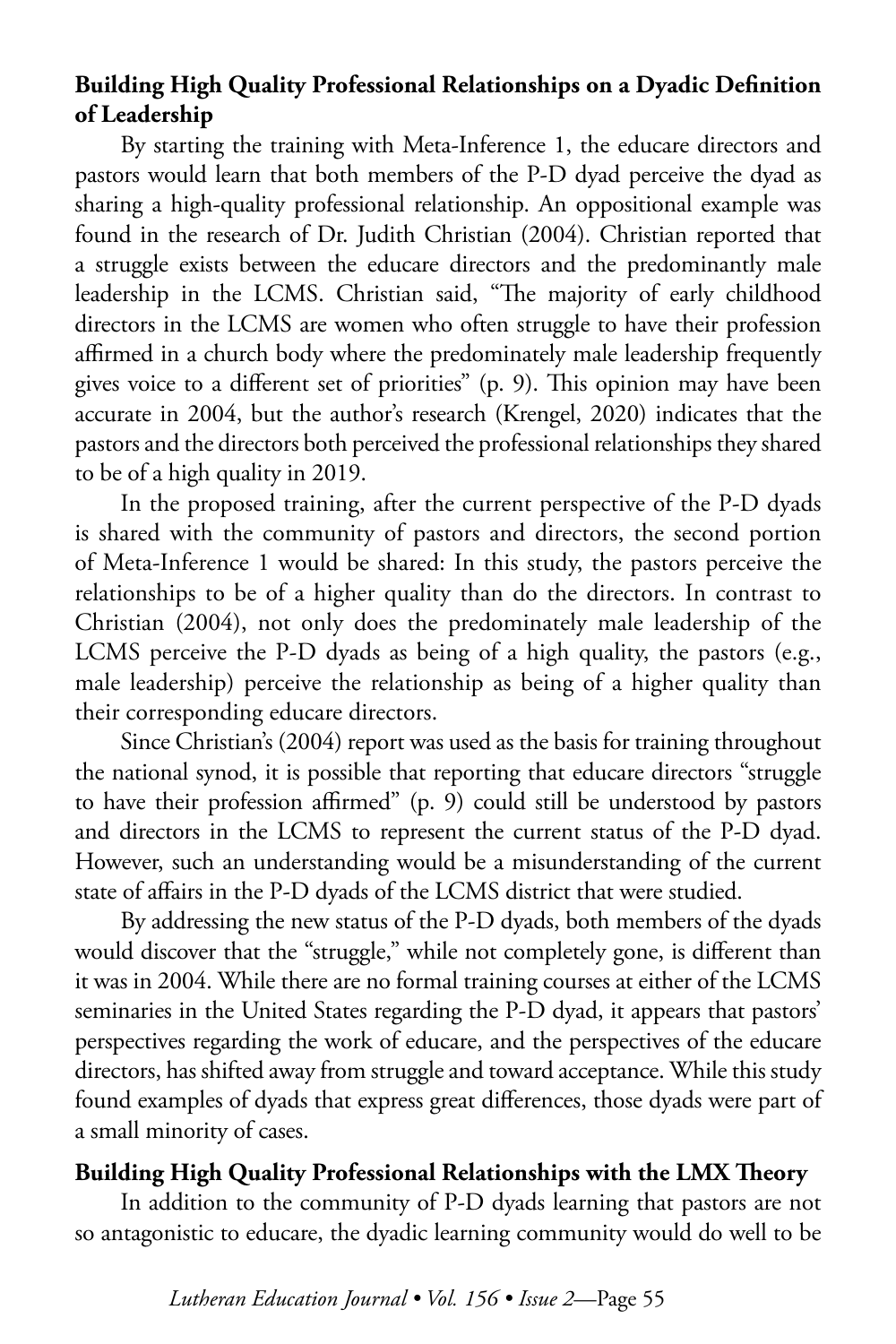oriented to relational leadership as defined by the leader-member exchange theory (LMX). Such an orientation would include the four dimensions of LMX and its two domains. With an orientation to LMX theory, the P-D dyads could take the LMX-24 Survey and then receive their results. A facilitator could then walk the dyads through the significance of said results. Since the LMX-24 Survey is made up of just 12 questions, the results of the survey would, more than likely, not be perceived by either the educare directors or the pastors as too much of a burden.

## **Building High Quality Professional Relationships on Professional Respect**

The P-D dyads would begin interacting with their results from the LMX-24 Survey by considering the Dimension of Professional Respect. Even though this dimension is represented by the last three questions on the LMX-24 survey, it would be discussed first, since it is the dimension most likely to register a high level of agreement between the pastors and the educare directors. After the dyads receive an orientation to LMX theory, discover Meta-Inference 1, and then learn that their dyads have a high level of agreement regarding the Dimension of Professional Respect, then the other three dimensions of LMX would be introduced in the order outlined below.

## **Building High Quality Professional Relationships on the Dimension of Affect**

The Dimension of Affect would be considered next by the P-D dyads. The results that the participants are likely to experience are results in the middle-level of the quality spectrum of the professional relationships shared by the pastors and directors. However, encouraged by the orientation to LMX, and the information from Meta-Inference 1, the dyads would be able to discuss any differences openly and honestly.

## **Building High Quality Professional Relationships on the Dimension of Loyalty**

In the author's research (Krengel, 2020), loyalty was on average reported to be of an indefinite quality (i.e., no clear pattern was found in the responses). The Dimension of Loyalty would, therefore, be the third dimension of LMX discussed by the community of P-D dyads. As previously mentioned, the Dimension of Loyalty is an indefinite quality in part due to numerous valuations by the educare directors of a 4-ranking (i.e., undecided) on the LMX survey. With a well-led interaction, and with the encouragement from the preceding discussions, the dyads may be able to work through any indecision and gain clarity on how loyalty is represented in their dyad.

Such clarity is important, as is the case for all four of the dimensions, because "the higher the quality of the exchange, the greater will be the vertical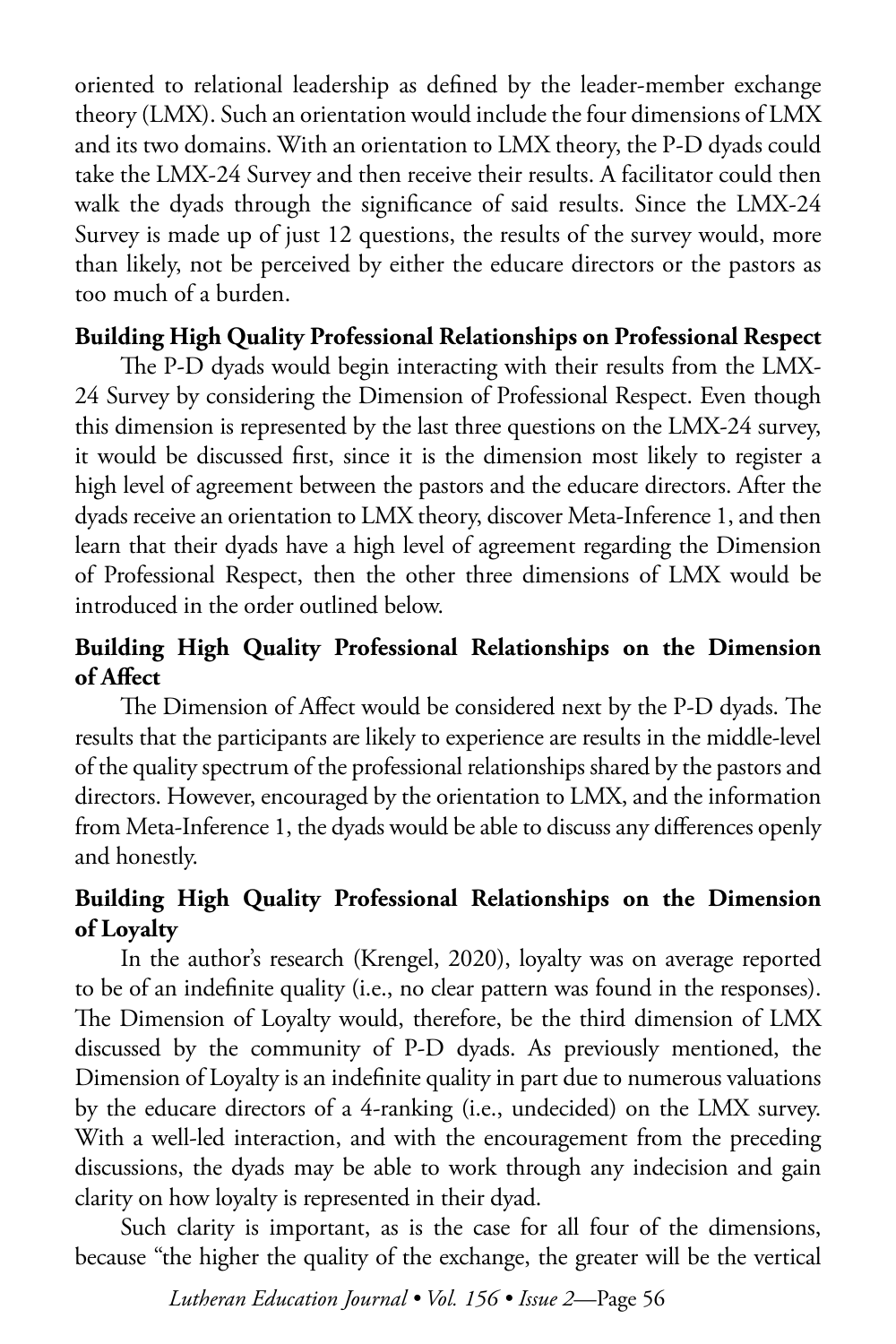dyad linkage agreement" (Graen & Schiemann, 1978, p. 207). When the "linkage agreement" is of a high quality, then the partnership shared in the dyad is stronger, and positive organizational benefits are the result. Anand, Vidyarthi, and Park (2016) listed some such benefits as, "enhanced negotiation latitude, trust, respect, autonomy, challenging assignments, and satisfaction with job and manger, whereas the organization benefits through enhanced positive attitudes and behaviors such as organizational commitment, performance, and citizenship behaviors" (p. 263-264).

## **Building High Quality Professional Relationships on the LMX Domains**

At this point in the dyadic training for pastors and educare directors, the concept of LMX domains would be presented. The first three dimensions having already been introduced to the dyads, they would be further explained as representing the Personal Domain of LMX. Next, the Dimension of Contribution, also known as the Work Domain, would be introduced. Since Meta-Inference 2 expects the directors to report the Dimension of Contribution and/or the Work Domain as of a lower quality than that of the pastors, this aspect of LMX would be presented last. The leaders of the training would plan for this dimension of LMX to require more time for dyads to process since the results would be more likely to be conflicted.

Each of the three survey questions that provide data for the Dimension of Contribution/ Work Domain would be discussed in turn. These three questions from the LMX-24 survey are as follows:

| Question 4. My pastor/director does not mind working his/her hardest     |
|--------------------------------------------------------------------------|
| to support me.                                                           |
| Question 5. My pastor/director is willing to apply extra efforts, beyond |
| those normally required, to meet my work goals.                          |

Question 6. My pastor/director does work for me that goes beyond what is normally required.

By encouraging the P-D dyads to discuss these three questions, it would be fair to expect the professional exchange within the dyad would improve, mutual understanding between the leader and the member of the dyad would increase, and the organization could fairly expect improvements in organizational commitment, performance, and citizenship behaviors.

## **Building High Quality Professional Relationships Using DDA and APIM**

Lastly, Dyadic Data Analysis (DDA) would be introduced to the learning community, especially the Actor—Partner Independence Model (APIM). The concepts of the intrapersonal affect and the interpersonal affect would be explained and illustrated. The relationship between the intrapersonal affect and the interpersonal affect would be emphasized. In other words, how a member of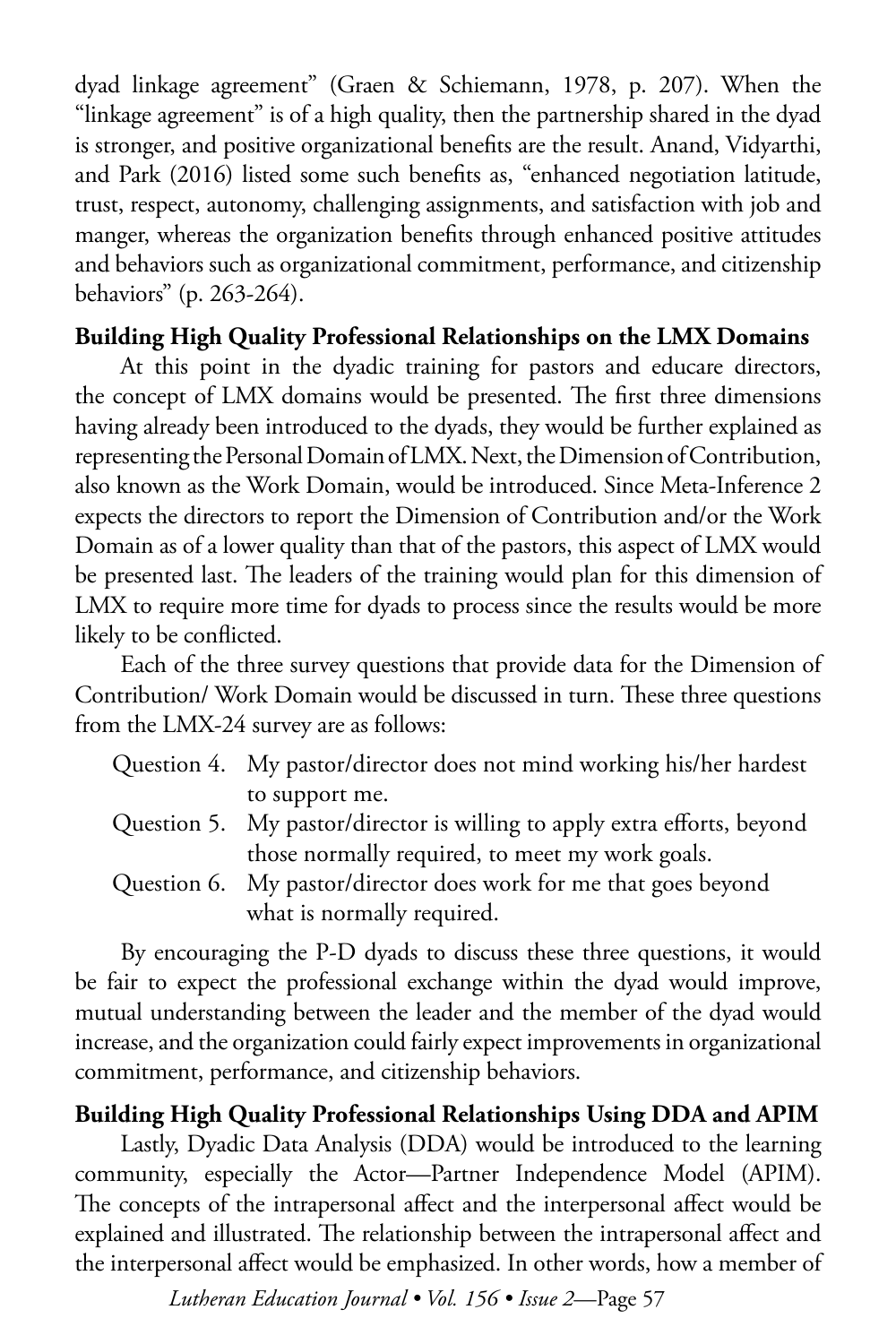the dyad relates to himself, or herself, affects how the member of the dyad relates to his coworker.

Within the context of a professional church workers training event in the LCMS, the intrapersonal affect would be addressed using traditional pastoral methods of caring for souls such as Bible study, Holy Communion, prayer, worship, private confession and absolution, and the mutual encouragement of Christian believers by one another. By inviting members of the dyads to improve their intrapersonal factors, one would also be affecting the probability of improving the interpersonal factors within the dyads. In other words, if the individual person is in good care, then the dyad may also be in good care.

## **Training P-D dyads in Dyadic Leadership: The Pilot Training**

## **The Training Pilot: Materials and Participant Selection**

The order of business noted in this article would be included in published materials that would be especially designed to accompany the dyadic training process. At the end of each chapter, worksheets and interactive exercises would be provided. A pilot version of such dyadic training would be best offered to a select group of P-D dyads representing a variety of Congregation - Educare Center dyads. For example, P-D dyads who serve in congregations that have educare as their only educational full-time agency would be one type of dyad. P-D dyads that serve in congregations that offered both educare and an elementary school would be a second type of dyad. Dyads which serve where educare, elementary school, and middle school services are provided would be a third type of dyad. Additionally, different kinds of educare would also be represented. With a variety of P-D dyads from a variety of organizational types established, dyads would also be sought out which represented the five official regions of the LCMS.

## **The Training Pilot: The Means of Delivering the Training**

The initial pilot training would be conducted using a virtual platform. This author has taken instruction online from Concordia University Chicago and from Concordia Seminary, St. Louis. The synod also offers online instruction as part of its colloquy program. With the virtual platform in place, the pilot training would email each dyad a copy of the training materials. The steps of instruction outlined above would take place in five 1-hour installments.

## **The Training Pilot: Processing the Victim Posture and Encouraging Dyadic Efficacy.**

Previous researchers have suggested that the rapid decline of congregational educare centers in the LCMS is largely caused by exogenous variables such as a lower birthrate among LCMS members, an aging population within the LCMS membership, etc. (MacPherson, 2016a). While such exogenous variables are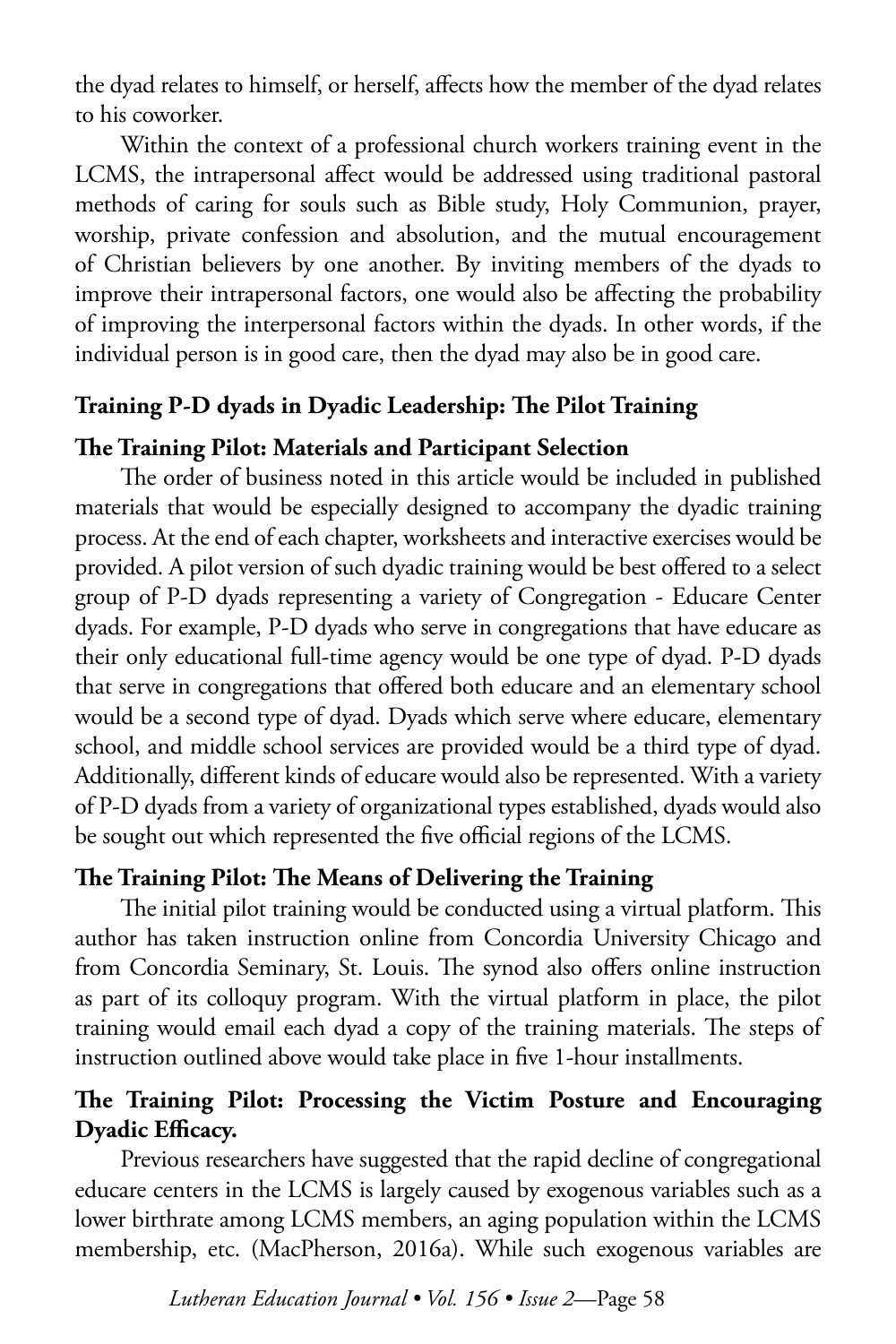reported to influence the LCMS population, if the learning community is left to think that there are only exogenous variables, then the learners may possibly respond with an internal posture of victimhood. "There is no reason to persist with the educare enterprise in our congregation since our denomination as a whole is not very productive in a biological sense" is one way such a victimhood posture may be conveyed.

To address such postures of victimization, this researcher strongly encourages the pilot training to include a reading list such as MacPherson's articles in the *Journal of Lutheran Mission* (2016a), as well as his article in *The Lutheran Witness*  (2016b) which, when referring to the latter, the following would be highlighted:

The 'standard stories' fail to explain the pervasive patterns of decline…,Some say: 'We need more early childhood centers to attract young families.' The fact is: The number of child baptisms per year plunged 55 percent from 1990 to 2010 – precisely the era in which early childhood centers were growing in both numbers and aggregate enrollment. (p. 6)

Such comments might possibly cause members of P-D dyads to feel as if they are simply a victim of demographic forces and therefore work in vain to offer educare.

Cook's (2017) response in the *Journal of Lutheran Mission* to MacPherson's (2016b) research should also be included on the reading list. In addition, Schumacher's response in *Lutheran Mission Matters* (2017) to MacPherson's (2016b) article also should be included on the reading list for the training. After reading all of the entries on the reading list, participants in the training should be encouraged to address the articles with their own opinions and experiences.

Throughout the discussions of these articles, the facilitator should listen to those who share stories of being a victim of circumstance but should also encourage the participants to consider adopting an intrapersonal posture that retains agency and efficacy. For example, the facilitator could point out there are two major types of data: exogenous and endogenous. The research presented in this study of the quality of the P-D dyad is of the endogenous type and will hopefully be received as a complement to the exogenous variables commented upon by Cook (2017), MacPherson (2016b), and Schumacher (2017).

With both the exogenous and endogenous data considered, the P-D dyads in the pilot training would be asked to analyze why there has been an average yearly decline in the number of LCMS educare centers. One possible explanation, in addition to demographics, is that the leaders in LCMS congregations with educare centers have not been trained to lead in a dyadic way. If the pastors and educare directors had been trained together before, or during, the period of educare expansion noted by MacPherson (2016b) the relationship to the number of child baptisms per year in the LCMS may not have "plunged" by 55%. Those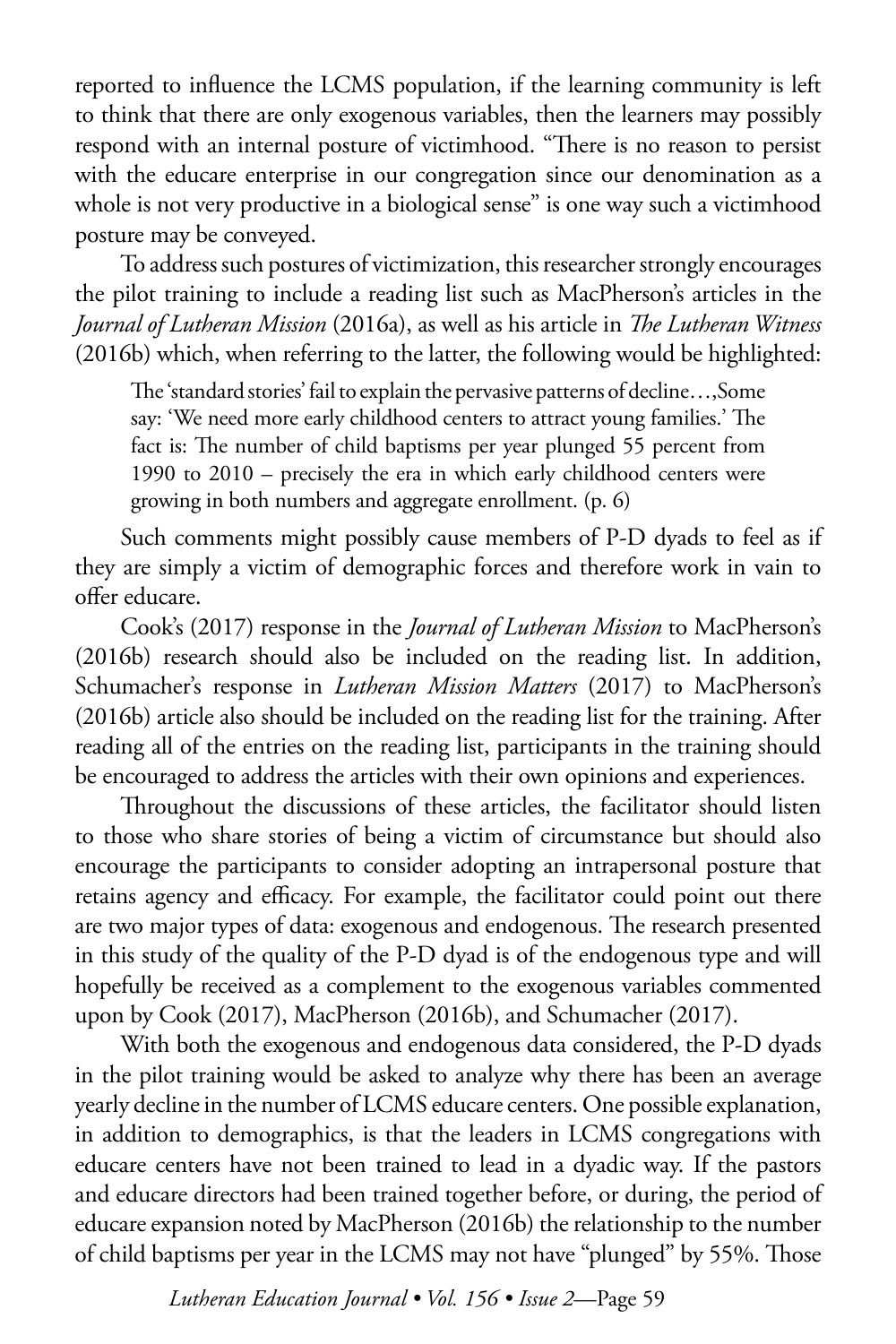participating in the training will be invited by the facilitator to consider that instead of the decline in LCMS educare centers being solely based on exogenous factors, and therefore outside of the realm of effect by the P-D dyads, it may just as possibly have been the absence of dyadic leadership training in the synod. The lack of a dyadic definition of leadership may have led to a lack of training professional church workers dyadically.

## **Further Research Regarding Organizational Leadership in the LCMS**

Further research on the LCMS' approach to training professional church workers in leadership is encouraged. What leadership styles have been encouraged by the LCMS? Has there been an emphasis on a single male leader being the source of the ministerial initiatives and solutions? Or has the LCMS been teaching that leadership is dyadic? Or has the concept of leadership been defined in some other manner? If there has been a preferred definition of leadership in the LCMS, what has that definition been? Or have there been several preferred definitions of leadership over the history of the LCMS? If so, why were new definitions of leadership undertaken? What was the relationship between the definition of leadership promoted by the LCMS and the actual behaviors of church leaders in P-D dyads and other professional relationships? What were the consequences of the leadership behaviors based on the preferred definition of leadership?

These questions need further research well beyond what has been provided in this brief article, or that which was offered in the research provided by the author (Krengel, 2020). Establishing dyadic training for pastors and preschool directors could be the first step in sharing something like the liturgical alternation enjoyed by Augustine and Ambrose with pastors, preschool directors, and other ministry pairings (e.g., Senior Pastor - Assistant Pastor, Senior Pastor – Director of Christian Education, Senior Pastor – Director of Music Ministry, Senior Pastor – Lutheran School Principal, etc.) that serve in congregational ministry together.

Dave Reuter discussed one such ministry pairing: the Ministers of Religion - Ordained and Ministers of Religion – Commissioned in the LCMS. In his article, after reviewing centuries of teaching and practice about the Office of the Holy Ministry and the helping offices, Reuter (2019) stated the following: "The DCE is a second-chair leader. As such we support the ministry of the pastor and others called to serve on our team. We are there to support them as they are present to support us  $\dots$  The balance is perfect" (p.52).

This author's research (Krengel, 2020) moves him to extend Reuter's (2019) analogy. Is it not true that the second chair and the first chair are to focus on playing in harmony with each other? And are not both chairs (i.e., pastor and DCE) also to perform in concord with the rest of their instrumental section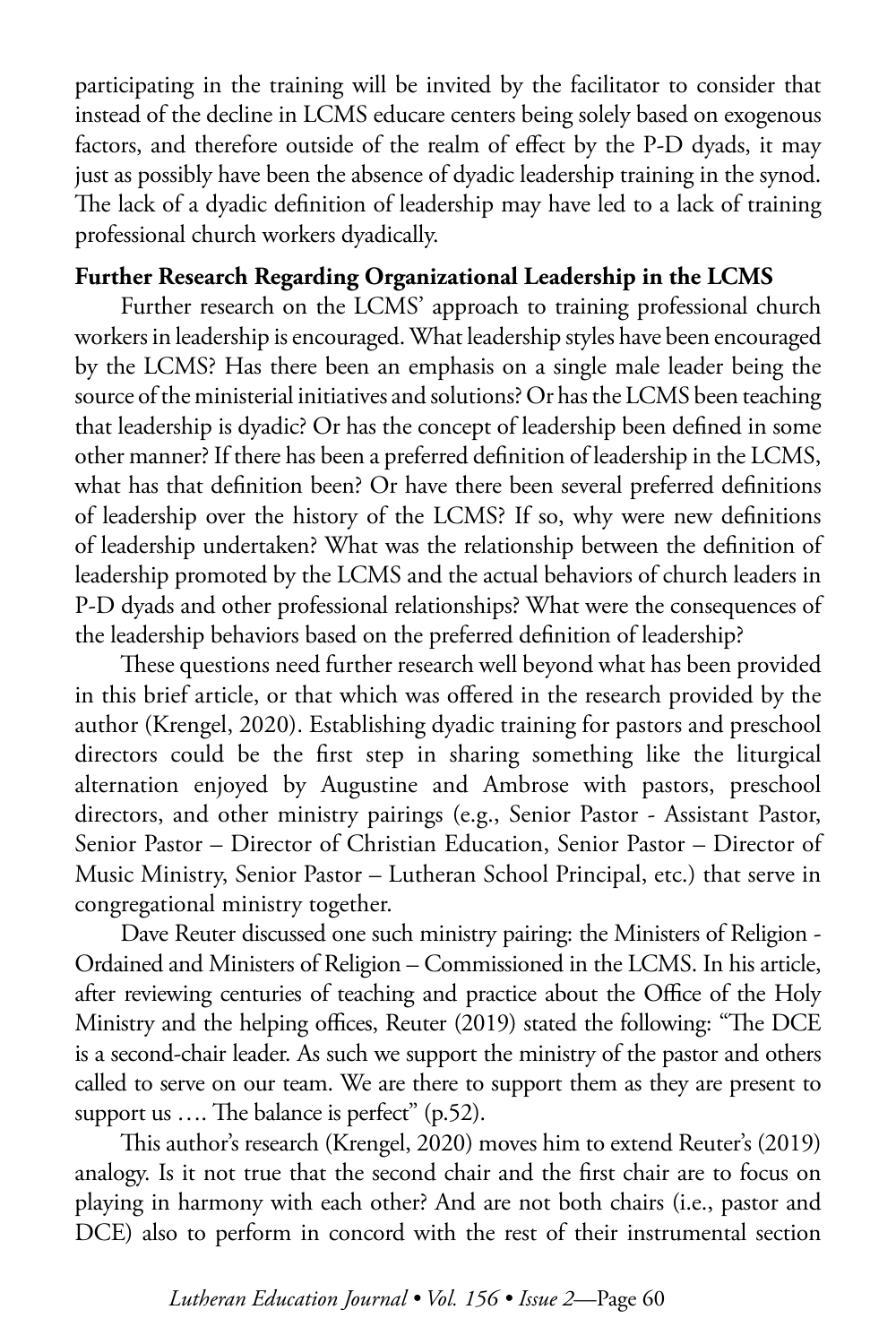(i.e., the local congregation)? And isn't the entire instrumental section to play in coordination with the rest of the orchestra (i.e., the broader church) as directed by the conductor (i.e., Jesus) while all the musicians (i.e., the baptized believers) interpret the written musical score (i.e., the Bible) together? As in the orchestra, so in the role relationships within the church. Whether starting with the pastordirector dyad, or the pastor-DCE dyad, all professional church workers are called to pursue high-quality professional relationships for the good of the dyad, as well as the greater good. Since the dyads are embedded in the congregation-preschool dyads, or congregation-youth ministry dyads, the quality of the professional relationships may be expected to affect the larger group (For more information on how dyads relate to larger groups see Part Four, LMX Beyond the Dyad in *The Oxford Handbook of Leader – Member Exchange,* 2016).

 As noted at the beginning of this article, Sanchez (2010) reminded us that persons are more likely to find fulfillment in our various vocations if the relational aspect of the vocation is celebrated. The pastor-director dyad is a good starting point for the church at large to improve in the area of professional relationships while remembering that such relationships are embedded in congregationpreschool dyads. By learning from the sizeable and important example of the pastor-director dyad, congregations may also improve in other role relationships, and in organizational leadership, thus assisting congregations in witnessing to Christ concordantly.

## **References**

- Anand, S, Vidyarthi, P.R., & Park, S.P. (2016). LMX differentiation: Understanding relational leadership at individual and group levels. In T.N. Bauer & B. Erdogan (Eds.), *The Oxford handbook of leader-member exchange* (263- 291). Oxford University Press.
- Bouffard, S. (2017). *The most important year: Pre-kindergarten and the future of our children.* Avery.
- Brunner, P. (1968). *Worship in the name of Jesus: English edition of a definitive work on Christian worship in the congregation.* Concordia Publishing House.
- Campbell-Barr, V., Georgeson, J., & Varga, A. N. (2015). Developing professional early childhood educators in England and Hungary: Where has all the love gone? *European Education, 47,* 311-330. DOI: 10.1080/10564934.2015.1100451
- Chaudhry. A., Vidyarthi, P., Glibkowski, B., Liden, R. C., & Wayne, S. J. (2012). It takes two to tango: Examining the effects of congruence in leader and member perceptions of LMX. *Annual Meeting of the Academy of Management.* Paper presented at the Annual Meeting of the Academy of Management, Boston, MA.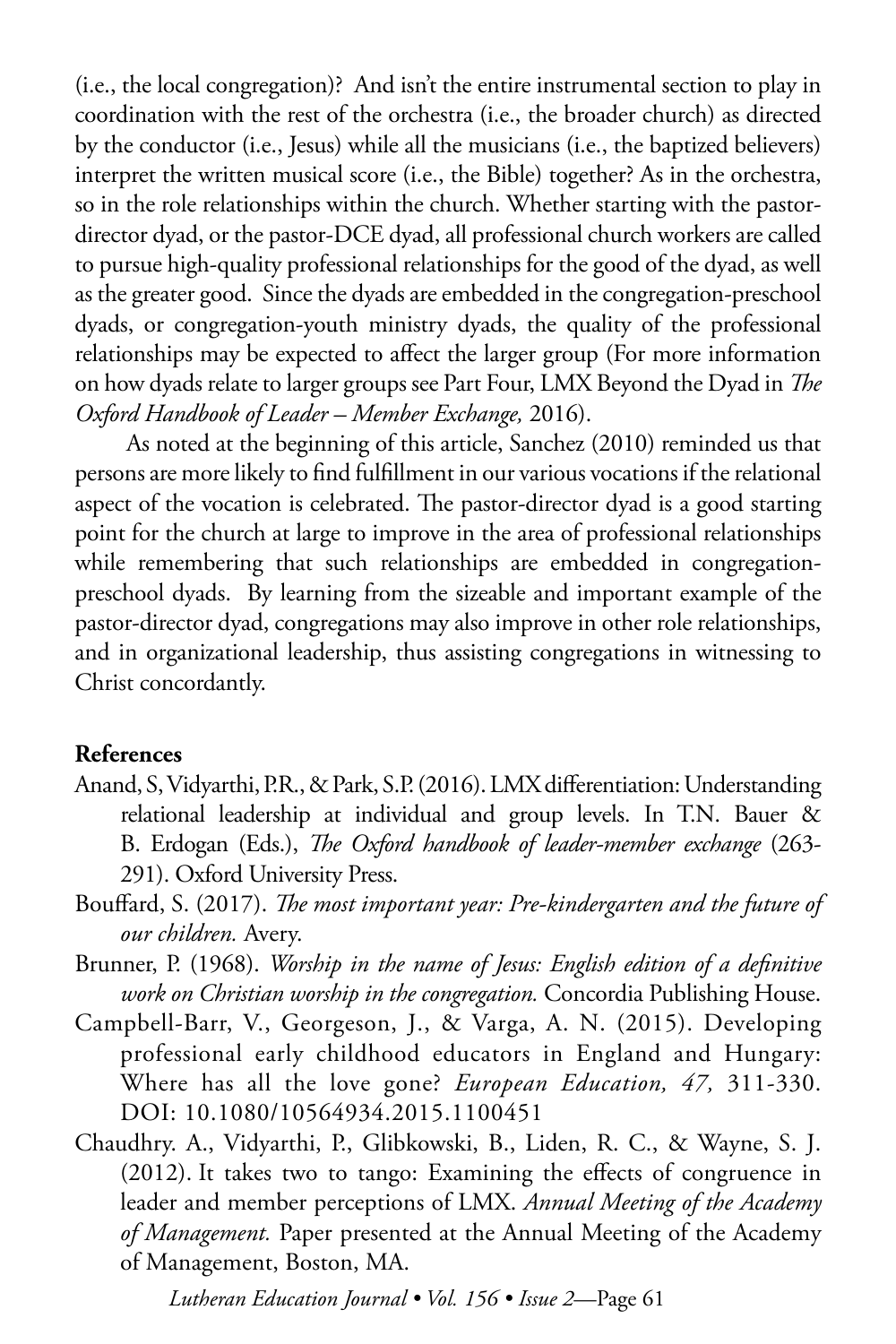- Chaudhry, A. (2017). Examining the "exchange" in leader-member exchange: A social exchange perspective. *Midwest Academy of Management,* Accepted for presentation at the annual meeting of the Midwest Academy of Management, Chicago, IL.
- Christian, J. (2004). *Relationships between stakeholders' perceptions of leadership behaviors of directors administering Lutheran Church – Missouri Synod early childhood programs and programs' ministry activities* (Doctoral dissertation). Retrieved from ProQuest Information and Learning Company.
- Christian, J. (2008). The state of early childhood education in the LCMS. *Issues in Christian Education, 42*(1), 9-15.
- Christian, J. (2014). Early childhood education in the LCMS: Affecting lives and faith of young children and their families for generations. *Issues in Christian Education, 47*(2), 7-12.
- Cook, R. (2017, March). Limits of interpretation. *Journal of Lutheran Mission. 4*(1), iv-vii.
- Diamond, S. (2001). *Preschool ministry as an avenue to community evangelism in an ecumenical context.* (Doctoral dissertation). Retrieved from ProQuest Information and Learning Company.
- Garland, D. R. Sherr, M. E., Singletary, J., & Gardner, M. L., (2008). Congregations who care for children. *Family and Community Ministries, 22*(2), 4-17.
- Graen, G. & Schiemann, W. (1978). Leader-member agreement: A vertical dyad linkage approach. *Journal of Applied Psychology, 63*(2), 206-212.
- Krengel, D. (2020). *An exploration of the quality of the professional relationships shared by pastors and early childhood directors in congregation-based early childhood centers in the southwest region of the United States: A mixedmethods approach using the leader member exchange theory, interviews, and dyadic data analysis.* [An unpublished doctoral dissertation]. Concordia University Chicago.
- Lutheran School Ministry. (2020). *Early childhood and school statistical report*  <http://www.luthed.org>
- MacPherson, R. (2016a). Numerical decline in the LCMS. *The Lutheran Witness, 135*(11), 6-7. ISSN: 0024-757X
- MacPherson, R. (2016b). Generational generosity: Handing down our faith to our children and our children's children. *Journal of Lutheran Mission, 3*(3), 85-121. Retrieved from blogs.lcms.org/2016/journal-of-lutheranmission-december-2016.
- Maslyn, J.M. & Uhl-Bien, M. (2001). Leader-member exchange and its dimensions: Effects of self-effort and others' effort on relationship quality. *Journal of Applied Psychology, 86*(4), 697-708. doi:10.1037//0021-9010.86.4.697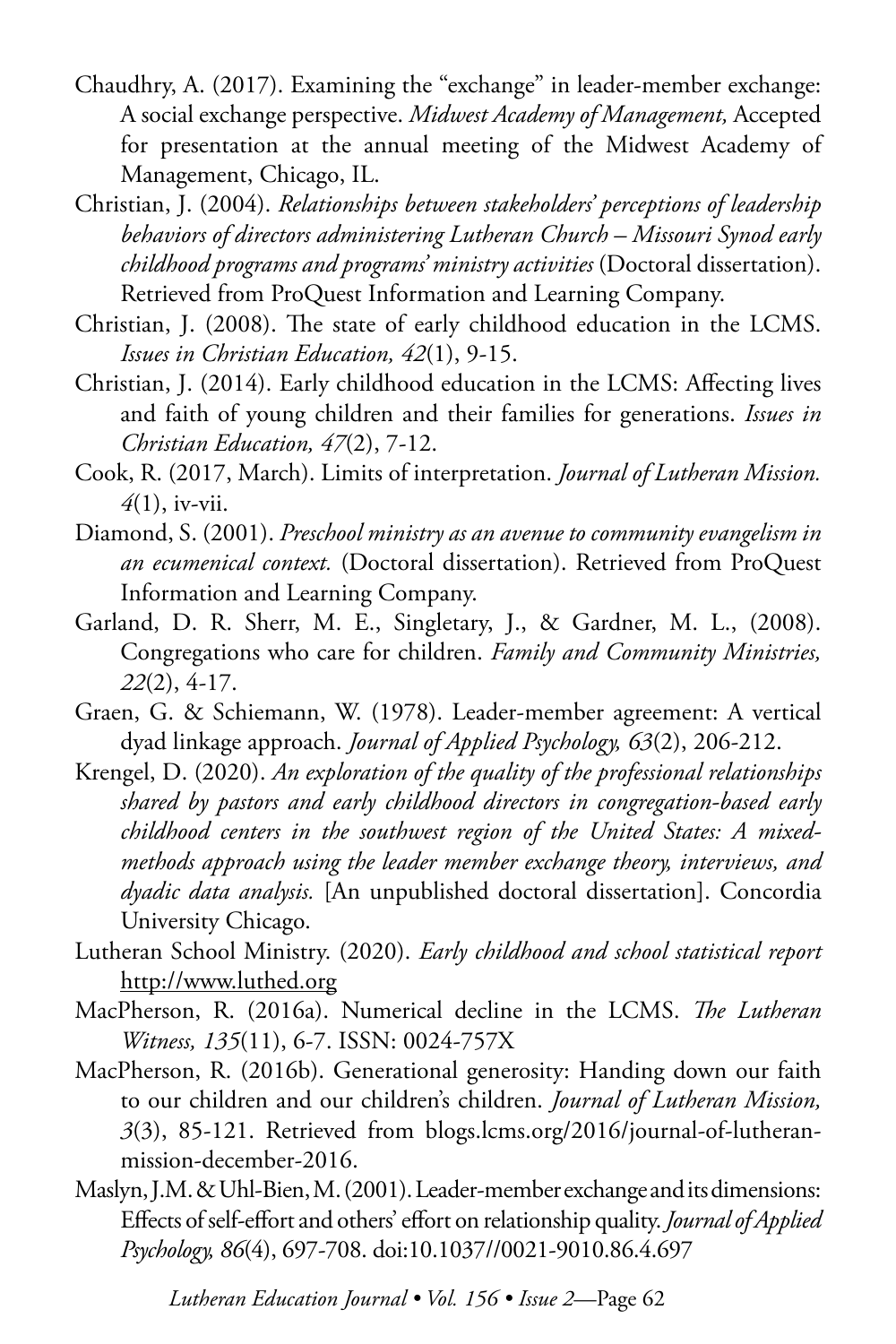- Merriam, S. (2009). *Qualitative research: A guide to design and implementation.*  Jossey-Bass:
- Neugebauer, R. (1998). Congregations that care: Childcare and religious institutions. *Child Care Information Exchange, 124,* 22-25.
- Reuter, D. (2019). Called to be a DCE. *Lutheran Education Journal, 156*(1), 44-53.
- Sanchez, L.A. (2010). Individualism, indulgence and the mind of Christ: Making room for the neighbor and the Father. In R. Kolb (Ed.), *The America mind meets the mind of Christ* (pp.54-66). Concordia Seminary Press.
- Schmidt, R. (email on September 16, 2019). LCMS Congregational Services – School Ministry.
- Schumacher, W. W. (2017). Demography and mission in the LCMS: A response to Journal of Lutheran Mission, December 2016. *Lutheran Mission Matters, 25*(1), 18-26.
- Teddie, C., & Tashakkori, A. (2009). *Foundations of mixed methods research: Integrating quantitative and qualitative approaches in the social and behavioral sciences.* SAGE.
- The United Nations. (1989). *Convention on the Rights of the Child.* Retrieved from https://www.ohchr.org/en/professionalinterest/pages/crc.aspx.

**Douglas Krengel, Ph.D.** *has been serving as Senior Pastor at Faith Lutheran Church and Preschool in Houston, Texas for the past ten years. Prior to his work in Texas, Dr. Krengel served for over ten years in Jackson, Michigan at Trinity Lutheran Church, School, and Preschool.*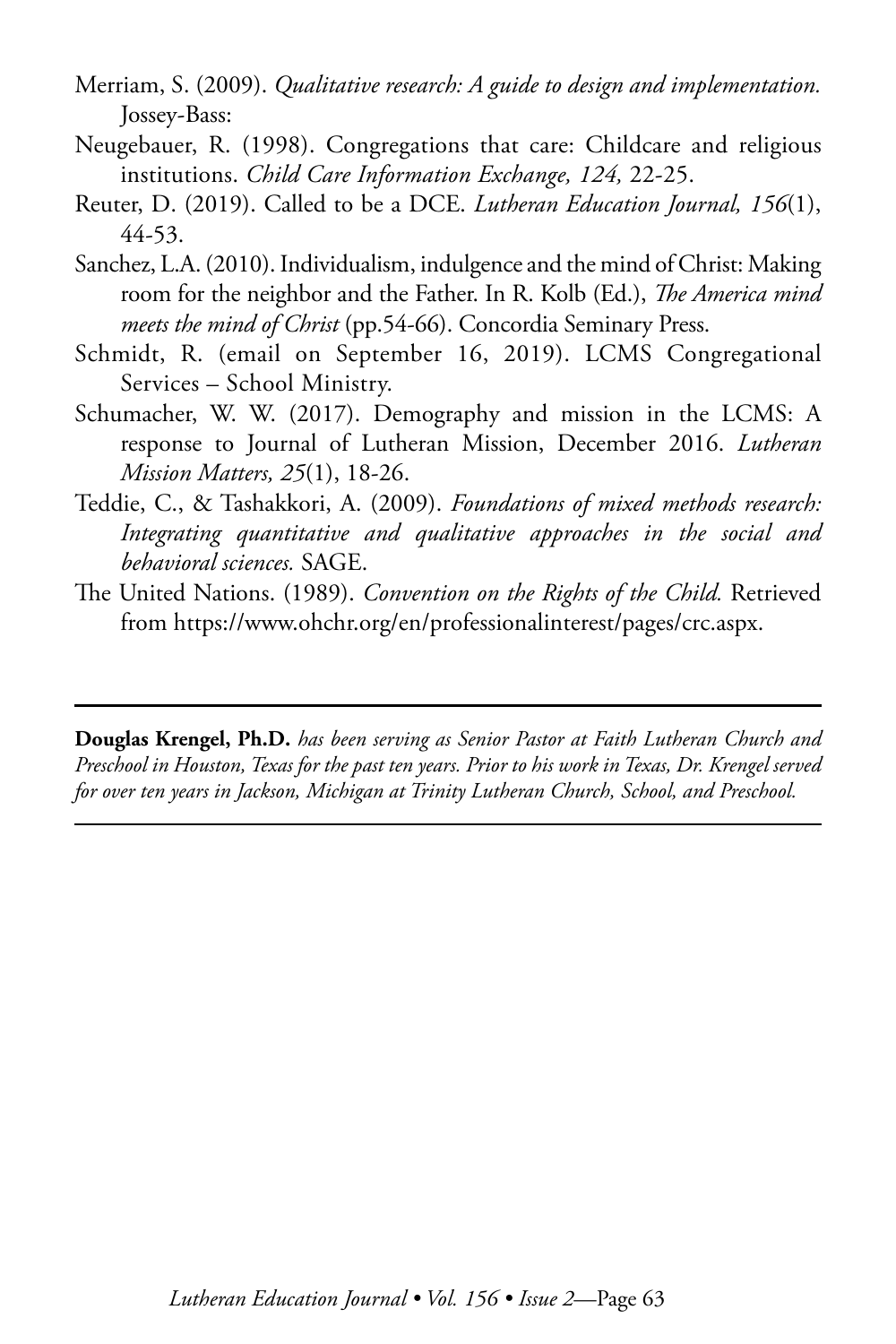# **Parish: The Thought**

inistry in the classroom? Oh, there's so much more!

Long ago, educators called to minister in Lutheran schools needed a "parish perspective" if they were to be a highly valued part of their congregation. It was good to be parish -minded good for the congregation and good for the school. Sometimes not so good for the worker. This led to a "perish the thought" attitude among overworked and under-appreciated professionals.

"Balance" was often neglected in the vocabulary. Congregations found a cheap and easy way to do ministry. Their teaching ministers resented it. Perish the thought made a huge dent in Parish: the thought.

God knows—He really does—the effort and time needed to be one who teaches in His name. By the way, with or without theological training, when you teach in a Lutheran school you do indeed have a ministry—not just a career, or worse, a job. God calls all people to a vocation, and yours—praise God—is a ministry. It doesn't matter that you might not teach a religion course. You have the privilege and responsibility of wrapping all content in a Christian biblical worldview. If this isn't what you want to do, pardon me, you shouldn't be teaching in a Christian classroom. But please don't go away. Lutheran schools need good teachers—good teachers with an attitude—an over-and-above attitude.

But assuming that's where you're at or where you are headed for….

You might find it advantageous to offer your skills and interests before someone "asks" you to fill some role. Oh, you can serve in so many ways! If that does not work, then—yes, this is a sacrifice—praise God for an opportunity, one that you might not choose but one in which He wants to use you.

VBS always gave me the sweats, coming right after an exhausting school year. No choice. Even harder to face was public school confirmation class from 3:30–5:30 on FRIDAY afternoons. In those days, one did not have a right of refusal, with the possible exception of death. I never liked it. I always grew from it. (You know, Romans 8:28 the "All things work… passage from Paul).

by Ed Grube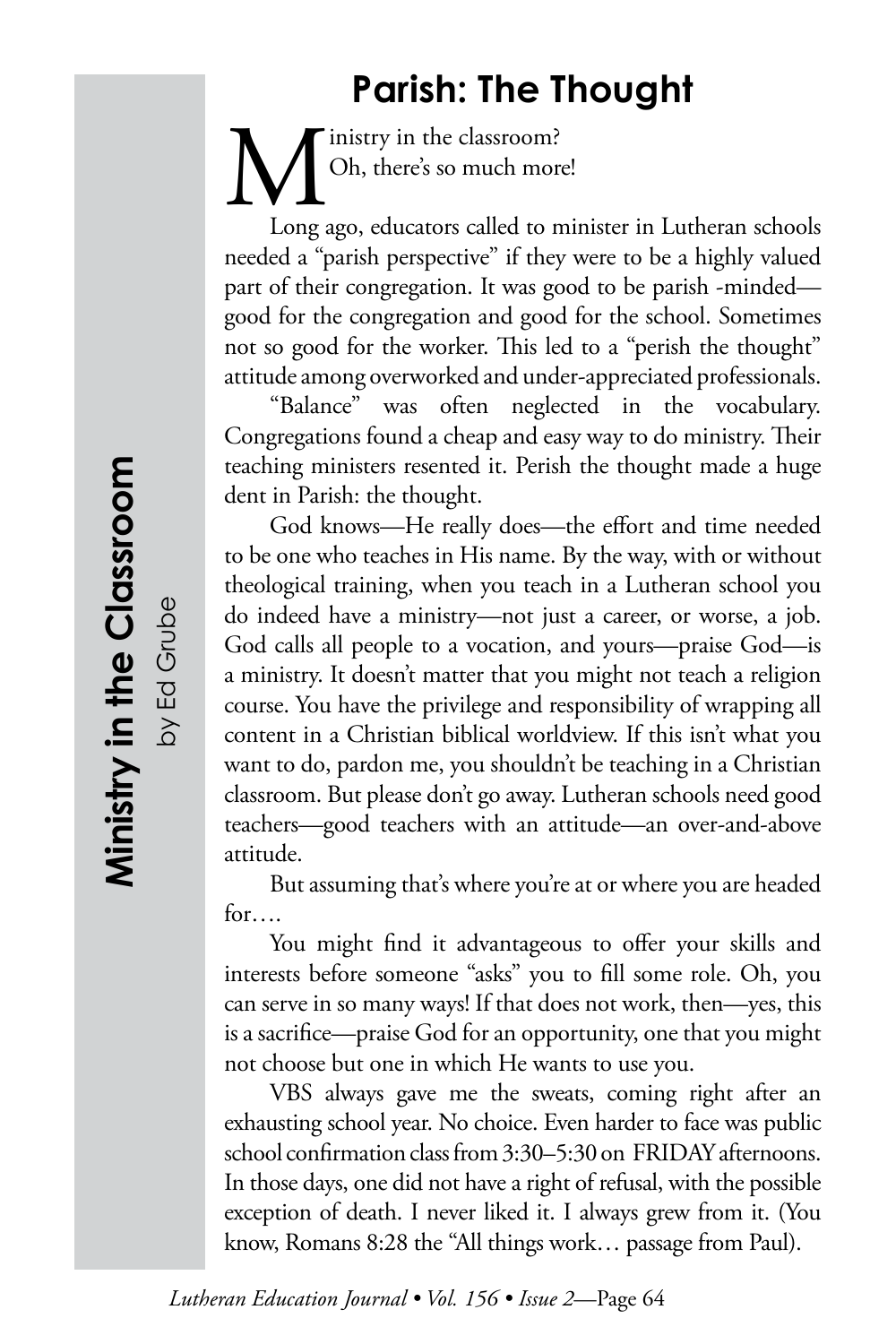Some things never change. Congregations still need ministry-minded and trained educators. Perhaps it would be better to say that children and adults in congregations still need education. Since you are trained to do that… well, you never will find a time when you don't feel needed!

Perish the thought. Parish: the thought! *LEJ*

**Ed Grube** *is the Director of Publications and Communications for Lutheran Education Association in River Forest, Ill. His bachelors, masters, and honorary doctorate are all from Concordia University Chicago*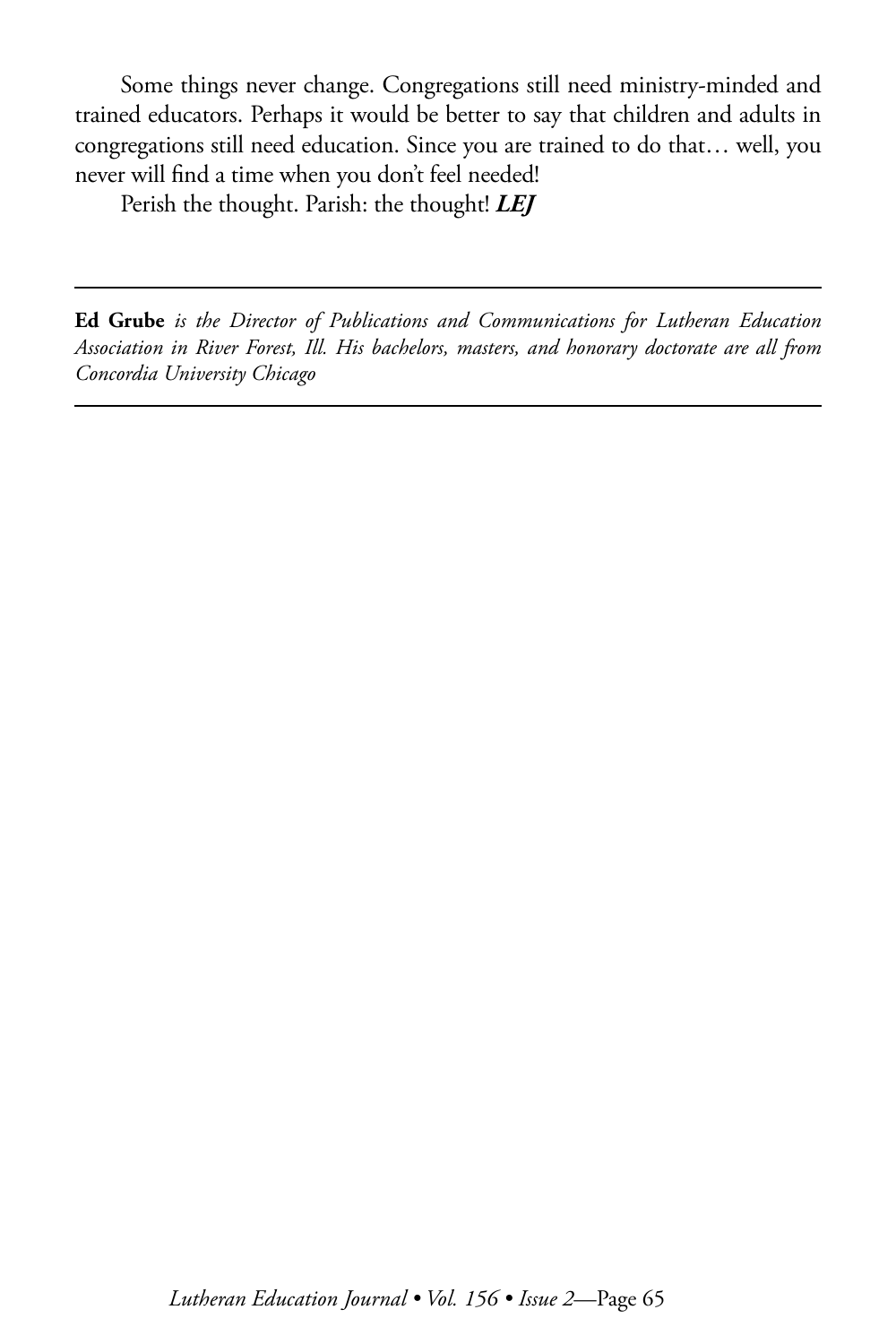# **From Backpacks to Broadway: Children's Experiences in Musical Theatre**

*by Rajan, R.S. 2017, Rowman & Littlefield ISBN 1610485629, 9781610485623*

From the moment Rekha Rajan begins the book From<br>Backpacks to Broadway: Children's Experiences in<br>Musical Theatre, with the prologue to the end of the<br>book, her enthusiasm about musical theater and how it Backpacks to Broadway: Children's Experiences in Musical Theatre, with the prologue to the end of the book, her enthusiasm about musical theater and how it impacts the young performer can be felt. The reader is hooked and understanding is deepened of how the musical theater experiences support the growth and learning of children who participate in them. This book is a valuable gem which provides personal reflections based on the author's own musical theater experiences, as she explores the various social, emotional, cognitive, and physical demands these experiences bring to the young thespian. Using direct quotes and paraphrased narratives, the author's goal is to give a voice to the young people who share their perspectives and how they value participating and performing in musical theater.

Currently, Rekha Rajan Ed.D. is a visiting associate professor of Research at Concordia University Chicago. Her expertise is in arts education, program evaluation, and arts assessment. The author's unique insight and perspective are further supported by her wealth of personal and professional education in musical theater. Rajan's background as a performer helps her focus on various aspects of musical theater that a novice may miss, while her knowledge of young children and education, coupled with observation and evaluation expertise, supports her articulation of musical theater as a phenomenon experienced by young children.

The book shares the author's phenomenographic research, broken down into distinctly defined parts. Following the background and definition of musical theater, the author presents a framework from which she examines the children's perception on the personal, social, and artistic learning they experienced. In the proceeding chapters these experiences are examined and reflected on within three different environments: school-based

*Lutheran Education Journal • Vol. 156 • Issue 2*—Page 66

by Annette VanAken by Annette VanAken**Book Review Book Review**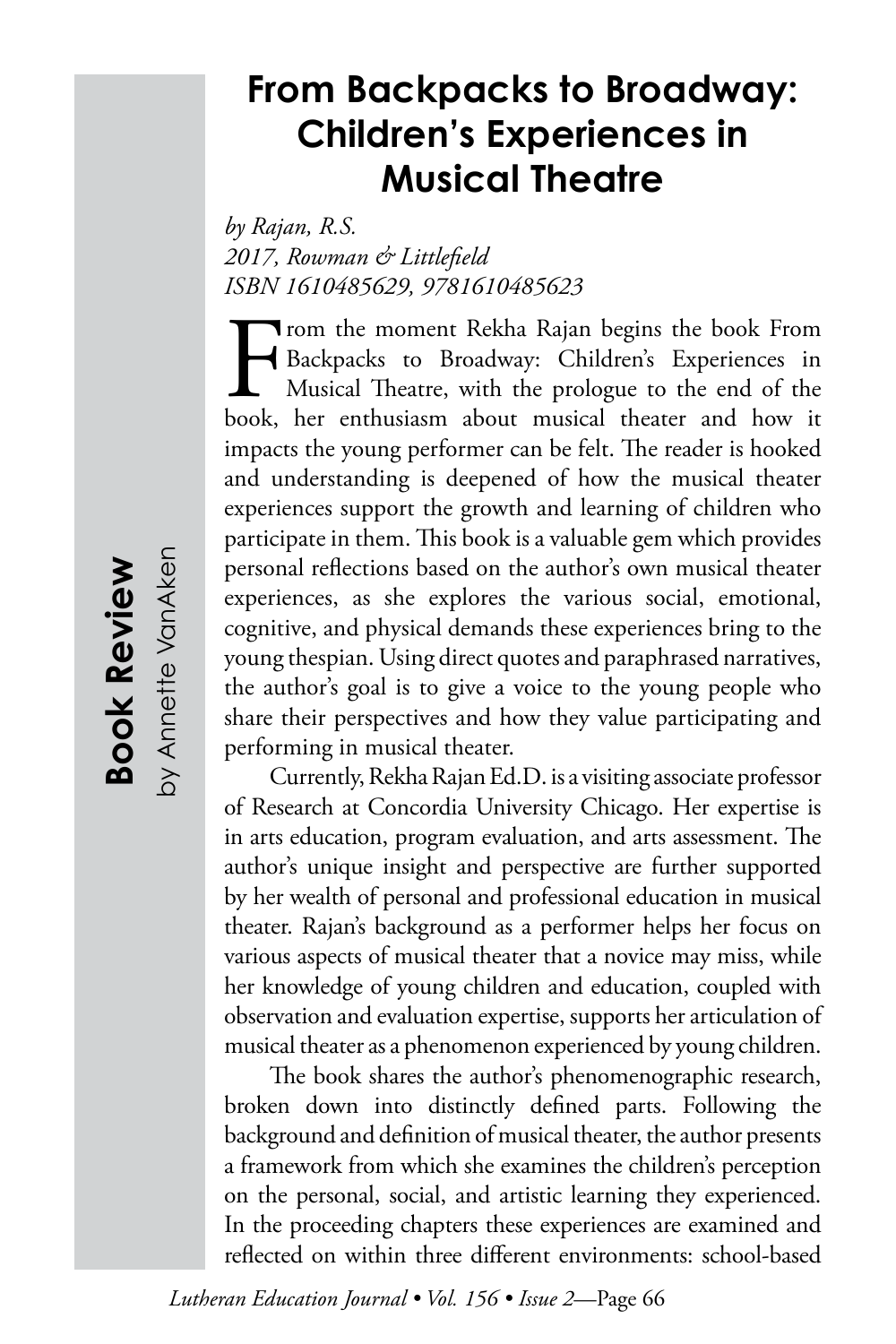musical theater, community musical theater, and professional musical theater. Each chapter clearly articulates the process the young performer navigates, from auditions, rehearsals, and performance, to post-show perspectives. All this is delivered within a theoretical framework and focuses on the author's observations, and the children's own words. While reading the author's observations and the voice of the young performer a deeper understanding of how each component of the process affects them. Rather than tell the reader about these experiences, Rajan furnishes examples of the conversations which allows you to hear the children's motivation in their own words. In the final chapter of the book, based on the children's perspective, Rajan discusses the commonalities and differences between the environments and how they support learning through participation.

The essential component making this a unique book on children's musical theater is its concentration of the children's perception of their experience. It makes it unequivocally understood how musical theater can inspire young artists, developing their sense of self within social, personal, and artistic domains. Through this delightful collection of varied musicaltheater experiences, Rajan is able to open up the world of musical theater. Whether you are a novice or expert individual working with young children in musical theater, you cannot help but want to get 'into the act' and reap the rewards of being a part of this experience. *LEJ*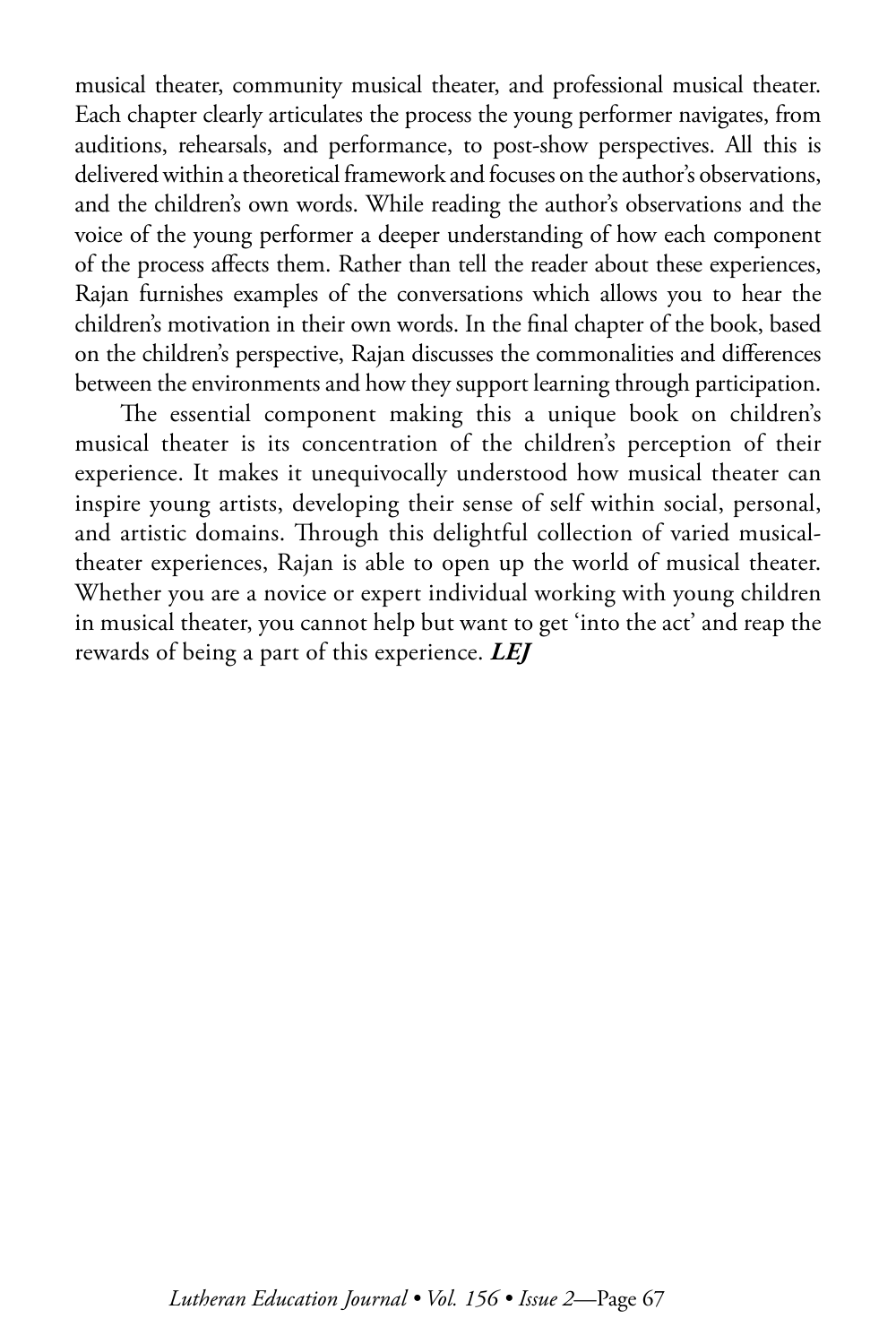# **A.D.Chronicles**

 *Fourth Dawn (2005) Fifth Seal (2006) Sixth Covenant (2007) by Bodie and Brock Thoene Tyndale Fiction*

*Part of a Twelve-Book Series on the Life and Times in Israel during the Earthly Life of Jesus Christ, Our Lord and Messiah*

Siscover the truth through fiction? I agree! I have always<br>been a fan of historical fiction. For decades. When<br>fiction set in Bible times. I was hooked!! been a fan of historical fiction. For decades. When I was parenting preschoolers, I discovered historical fiction set in Bible times. I was hooked!!

Sometime in this decade just past I discovered Bodie and Brock Thoene (it's Tay-nee, they are quick to tell you). Now I'm really hooked. The opening phrase of this review is, I believe, their mission statement. I have read the Galway Chronicles, the Shiloh Legacy, and 90% of the A.D. Chronicles, all by the Thoenes. My love of historical fiction has yet to be sated.

The books I am reviewing here each contain about 300 pages of story, moving between several sets of important characters, telling the story through the eyes of a variety of people. The books are liberally sprinkled with Scripture paraphrases. Each of those drops of wisdom is referenced in an endnote, taking the reader to the appropriate Bible reference. Each of the three nativity books contains about 140 such references, making it an average of one Bible paraphrase for every two to three pages of story.

Included at the back of each book is a study guide of six topics. These guides have been fashioned in such a way that they could be used by either an individual or a small group. Given the six topics, I would suggest a six-week Bible study with a small group. I have spent time with each end-guide and found these resources to be very useful as an individual meditation and reflection. I think, however, that I would like even more to enter into a discussion with others. It just feels like it would be a richer experience.

In *Fifth Seal,* the volume in which Jesus is born in a mostlydeserted lambing cave in Bethlehem, the clarity of the truth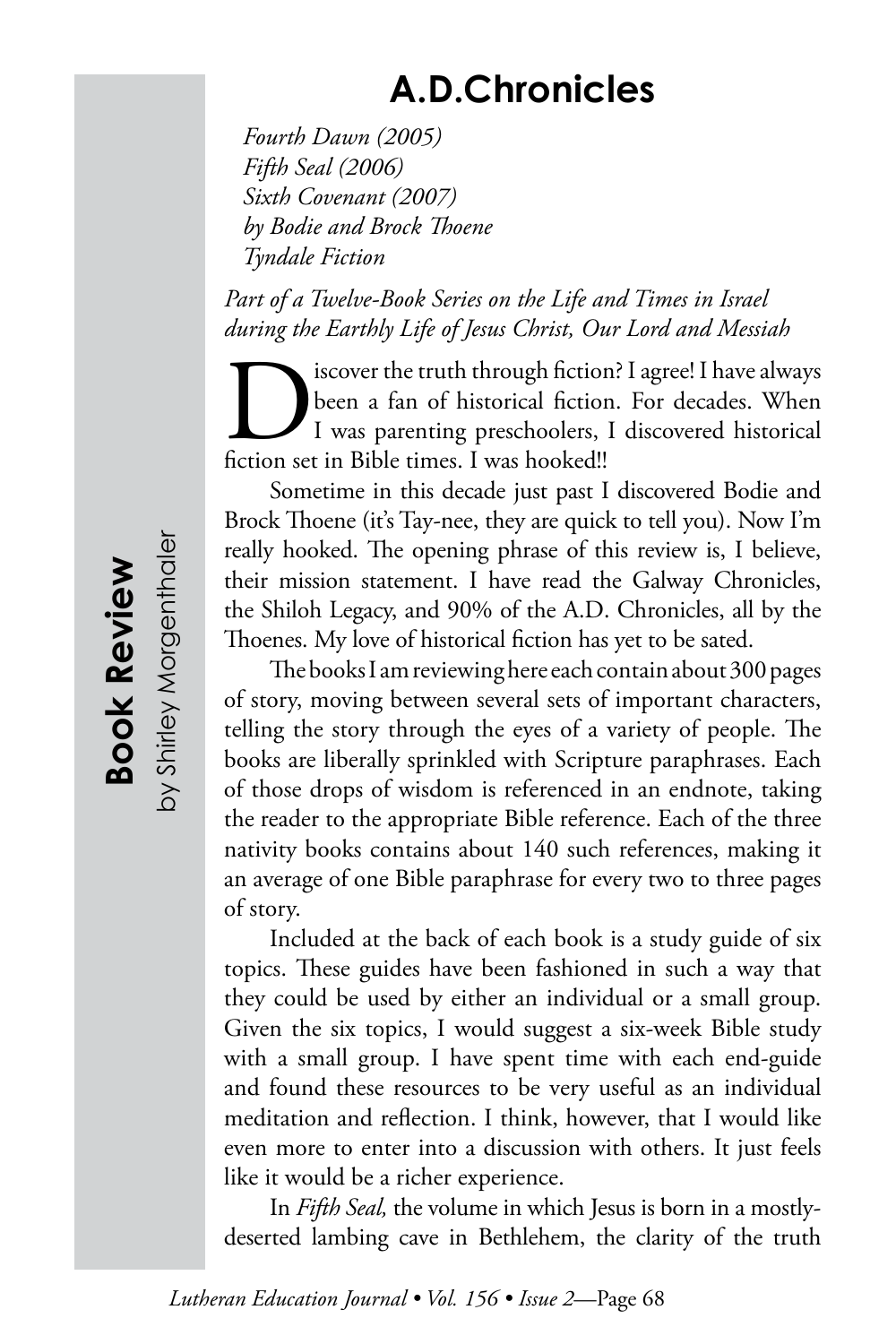comes shining through the pages of this almost-fiction story. It has never been more clear to me that God's principle of freedom of choice covered a lot more than just Adam's and Eve's choice of whether to eat the fruit Satan was offering them. Even Mary had a choice! Do I think God already knew what her choice would be? Yes. But do I also wonder where God would have taken that choice if she had refused? You betcha!

No, I'm not in danger of becoming an atheist, or even an agnostic with these thoughts. Instead, I think these questions actually are strengthening my faith in the *TRUTH* of God's Word. "In the beginning was the Word, and the Word was with God, and the Word was God. The same was in the beginning with God (John 1: 1-2). Going back to Genesis, God uses Moses to tell us that the *Word* spoke the world into existence. That's the same *Word* that John writes about many centuries later. Did God have a plan? You betcha!!

One of the questions about the Virgin Birth that has niggled at me for years is why in all the world Jesus would choose to come as a fetus rather than an adult. Why did he come as a zygote, not a teenager? Or a two-celled babe-in-waiting, not fully-formed rabbinical scholar? As an early childhood educator, I am in awe of the choices God made for this salvation story. God miraculously placed his Son, our Messiah, fully God and fully Man, his entire essence, into Mary's womb and stayed there for nine months before allowing himself to see the light of day! *The day he had created in the first place!!* If you knew what he knows, would you have made the same choice? More basically, would you or I have chosen to even create the world, knowing that several millennia later, you would find yourself in the womb of a virgin, escaping to Egypt for your life, being maligned by all the religious leaders of your day, and even hanging on a cross to pay for the sins of all those ungrateful people you created?

Think about the wonder that all of the fullness of the Godhead dwelling bodily in Jesus. How exactly does that work? At the same time, how does it work for any of us? Everything we will ever be is there from the beginning. Right from the start. What a great God we have! What a great creation we are!! What a creative mastermind it is that made us and all there is!!!

This is not our usual academic fare to be found in an academic journal. But make no mistake. This topic is of far greater importance than anything we study academically. This topic has eternal ramifications. It's the stuff of which our heavenly trajectory is made. This has eternal consequences! Don't ever take your faith for granted. *LEJ*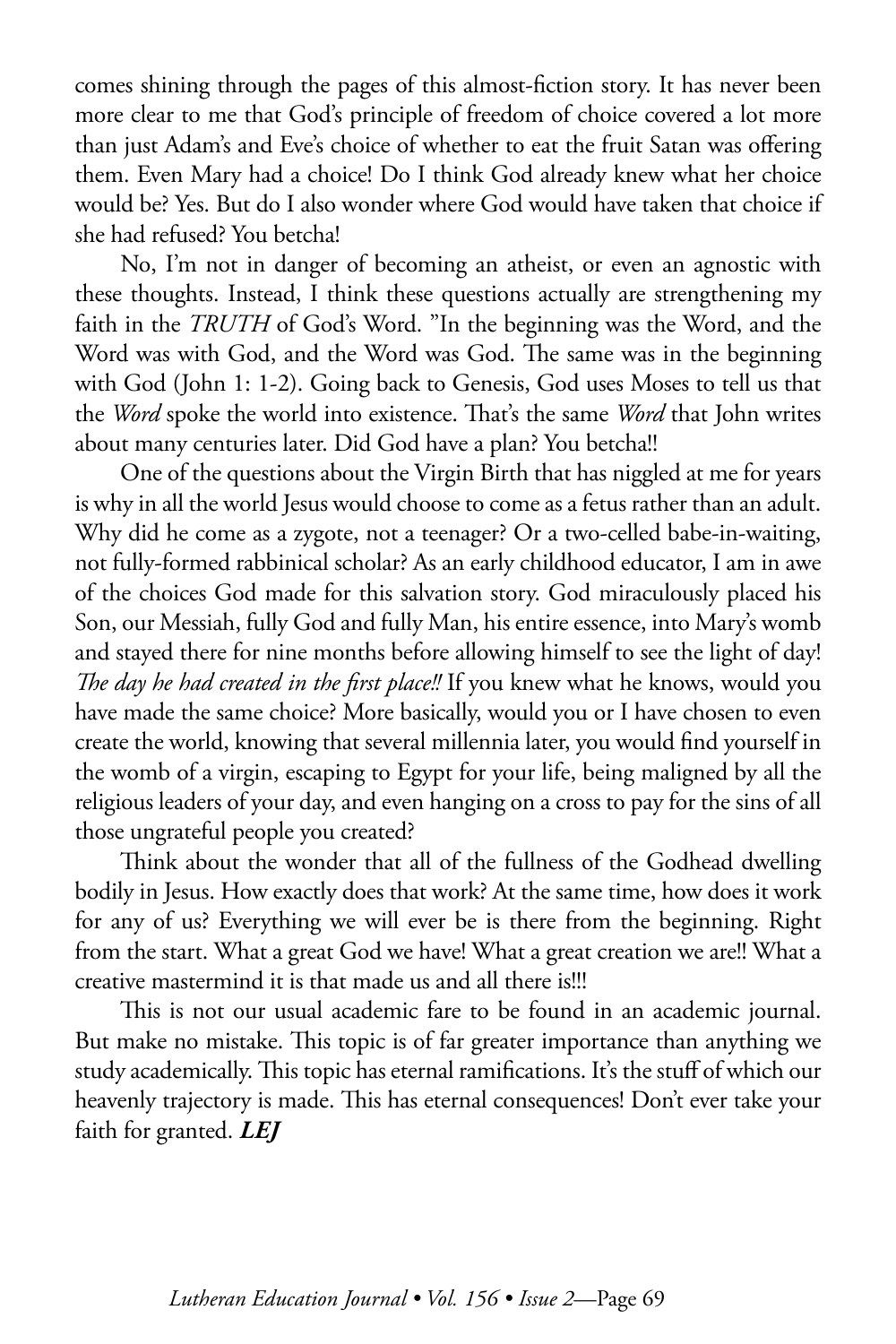# **Thinking about Learning**

**I** began thinking about doctoral studies in the early 2000's, as I was completing my Master's degree. I put the thought aside as I accepted a call to lead a school at my home congregation. It would be too demanding as a w as I was completing my Master's degree. I put the thought aside as I accepted a call to lead a school at my home congregation. It would be too demanding as a wife, mother, and principal/teacher to add "doctoral student" to the list. I was, however, ready and able to begin years later in 2013 to consider the doctoral path. After research, prayer, and conversation with my spouse, I decided to pursue my doctoral degree at Concordia University Portland. I chose Portland because it offered a program of writing support as well as two classes in the faith along with the core content of the degree, and I could complete it all online. The courses in the faith mattered to me. Additionally, until you have had to learn to write at the doctoral level it is difficult to appreciate how important the writing support that I received was.

I jumped into the program in June 2014 and successfully defended my dissertation in May 2018. Those four years were academically the most challenging, invigorating, and engaging of any courses I had taken anywhere. CU Portland offered me the first true academically freeing experience I have ever had and I am so grateful for it. At CU Portland I was fully free to express my faith and say what I truly thought without fear of reprisal from professors. I cannot say that about other Christian and Lutheran universities that I have attended. Until my doctoral program began, I kept my mouth shut and my true thoughts and faith to myself in university classes because I was there for a degree, and I needed to pass. Not so at CU Portland. Academic freedom and all that it implies feels like a relatively rare thing these days, and I am saddened that CU Portland won't be around to offer that to future students.

You see, I got my doctorate from Concordia University Portland. Yep, CU Portland. Nowadays, folks generally just say "Oh" rather solemnly when I say that I got my degree from the most recent Concordia University that is closing. *LEJ*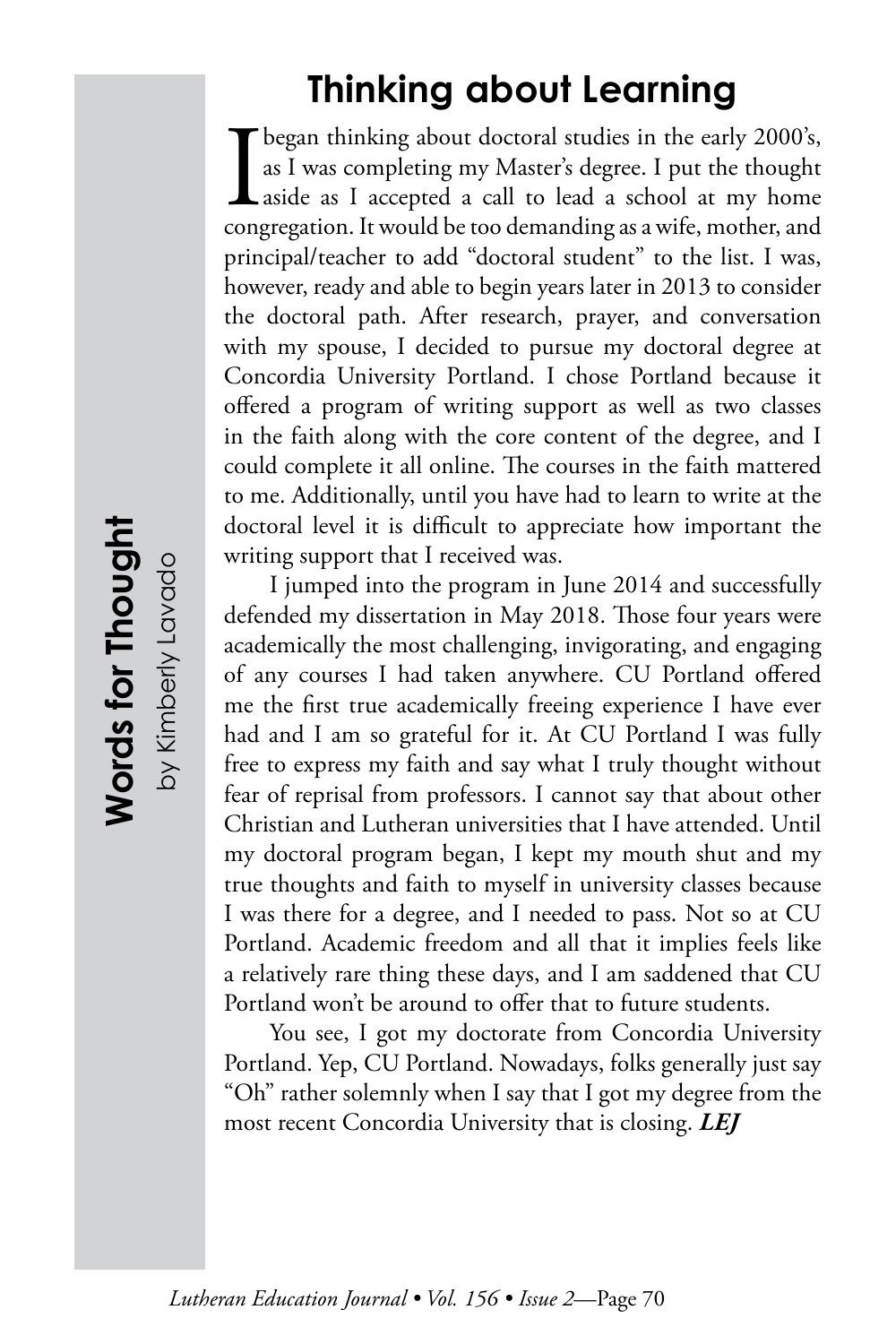# **Love and Learning in a Time of Coronavirus**

I<br>over n *The Great Divorce,* a masterful little book about sin, death, and forgiveness, C. S. Lewis paints a fascinating image of Hell. Distinctly lacking are devils, pitchforks, flames, and overt suffering. Instead, the denizens of the great abyss are living what would appear to be ordinary lives. The problem, and "problem" is a gross understatement, is that everyone is completely isolated from God, and they eternally become more isolated from one another. Eternal death, posits Lewis, is found in the complete lack of relationship.

Countless aspects of earthly life give us little tastes of Lewis's Hell. From ordinary circumstances like linguistic divides, to maladies like physical and mental illness, to sins like anger, pride, and indifference, and ultimately to death, we are prone to separation from one another. Now, the latest cause of separation and isolation, the latest taste of Hell, is brought to us by the Coronavirus and our steps to mitigate its havoc.

This is not to minimize the good that we have, even now. We still have relationships with one another and, most importantly, with God. Those relationships are made more difficult, however, by our inability to be together physically. We cannot worship and receive Christ's body together as the Communion of Saints. For the most part, we cannot relate face-to-face with one another.

We also, suddenly, cannot learn in the physical presence of one another.

Learning is inherently relational. We learn not only from what another says, but from who the person is and how we connect with him or her. The character, interest, temperament, accessibility, and other characteristics of both teacher and learner matter to the learning process. Moreover, to say that learning is inherently relational is to say that it is founded in holy love: love of truth, of Christ who is Truth, and of neighbor who benefits from truth. I look forward to the New Creation, where we will be able to spend time without measure in the presence of Christ and our Christian brothers and sisters, learning from and relating to one another in unity, bound together perfectly in the love of Christ. Now THAT will be some great pedagogy!

Of course, all earthly learning falls far short of this ideal.